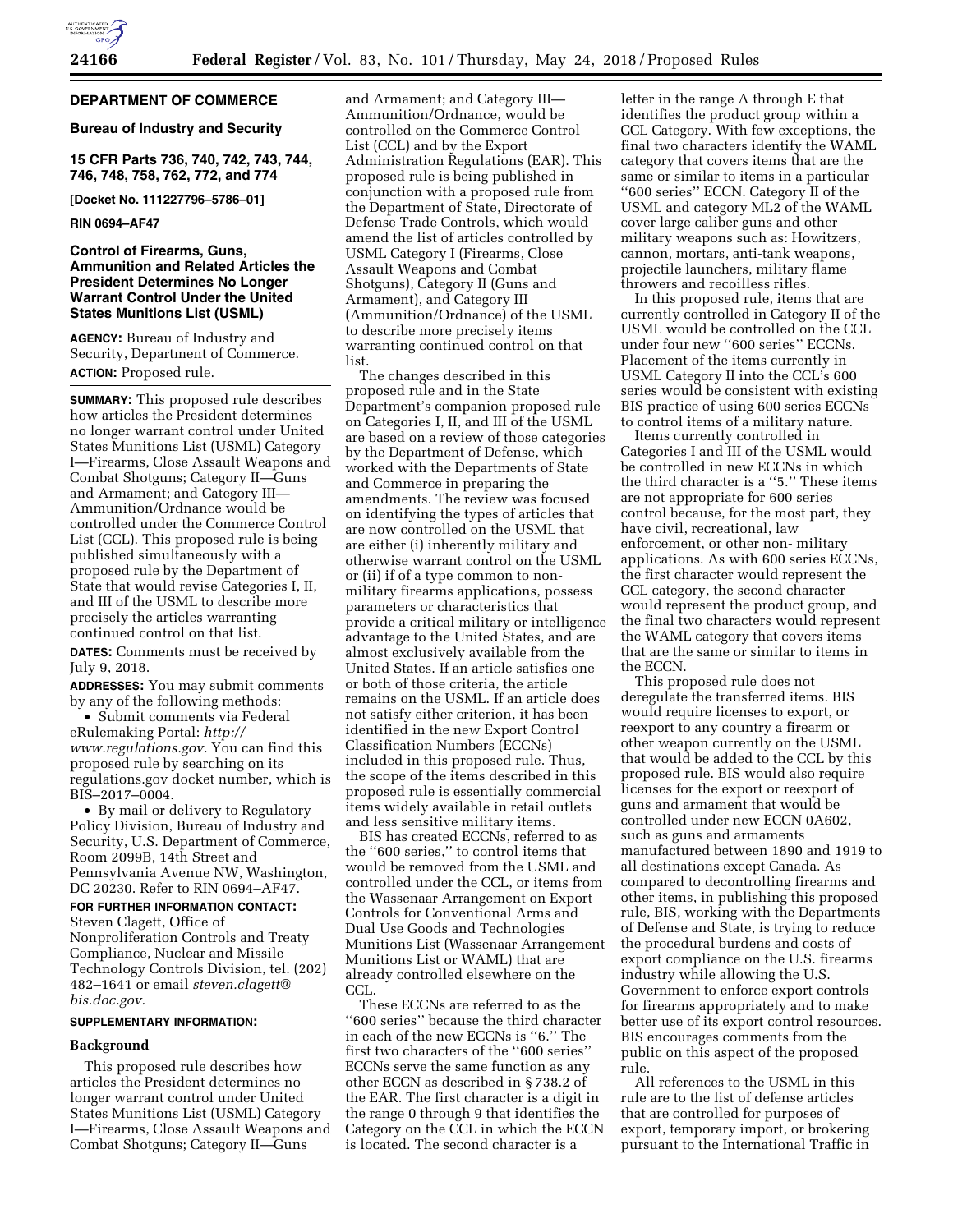Arms Regulations (ITAR), 22 CFR parts 120 through 130, and not to the list of defense articles on the United States Munitions Import List (USMIL) that are controlled by the Bureau of Alcohol, Tobacco, Firearms and Explosives (ATF) for purposes of permanent import under its regulations at 27 CFR part 447. Pursuant to section 38(a)(1) of the Arms Export Control Act (AECA), all defense articles controlled for export or import, or that are subject to brokering controls, are part of the USML under the AECA. All defense articles described in the USMIL or the USML are subject to the brokering controls administered by the U.S. Department of State in part 129 of the ITAR. The transfer of defense articles from the ITAR's USML to the EAR's CCL for purposes of export controls does not affect the list of defense articles controlled on the USMIL under the AECA, 22 U.S.C. 2778 *et seq.,* for purposes of permanent import or brokering controls.

BIS believes the control of these firearms under the EAR is justified because the firearms described in this proposed rule are either not inherently military or do not warrant the obligations that are imposed under the ITAR pertaining to such items. After review, the Defense Department, in conjunction with the Departments of State and Commerce, concluded that the firearms in this proposed rule also do not provide a critical military or intelligence advantage to the United States, are not the types of weapons that are almost exclusively available from the United States, and are manufactured from ''technology'' that is widely available. Moreover, the firearms have commercial and other non-military characteristics that distinguish them from other articles controlled under the ITAR. There is a significant worldwide market for firearms in connection with civil and recreational activities such as hunting, marksmanship, competitive shooting, and other non-military activities. Because of the popularity of shooting sports in the United States, for example, many large chain retailers carry a wide inventory of the firearms described in the new ECCNs for sale to the general public. Firearms available through U.S. retail outlets include rim fire rifles, pistols, modern sporting rifles, shotguns, and large caliber bolt action rifles, as well as their ''parts,'' ''components,'' ''accessories'' and ''attachments.''

An additional justification for the change in the jurisdictional status of the items described in this rule is that the current ITAR controls burden U.S. industry without any proportionate benefits to United States national

security or foreign policy objectives. Similar to the challenges faced by other industries, the firearms trade has been negatively affected by the incentives the ITAR creates for foreign manufacturers to avoid U.S.-origin content. Currently, under the ITAR, any part, component, accessory, or attachment for any of the firearms described in this proposed rule remains ITAR controlled, regardless of its significance, when incorporated into foreign-made items or reexported to any third country. Under the EAR, the *de minimis* provisions may, in certain cases, mean a foreign item that incorporates U.S.-origin content may not be subject to the EAR, provided the U.S.-origin items meet the applicable *de minimis* level for the country of reexport. Similarly, a technical drawing of such part, component, accessory or attachment is ITAR controlled, as is the provision of a ''defense service'' to a foreign person concerning those items, such as the application of protective coatings. Moreover, a U.S. person engaged in manufacturing or exporting these items or providing related defense services must register with the State Department under the ITAR. Thus, even if a U.S. company can manufacture or service these items at a lower cost in the United States as compared to the cost for a U.S. or foreign company to manufacture or service the items outside of the United States, the ITAR's restrictions may render the items unattractive or uncompetitive for foreign manufacturers. The EAR does not include a concept of ''defense services,'' and the ''technology'' related controls are more narrowly focused and apply in limited contexts as compared to the ITAR.

The EAR also includes wellestablished and well understood criteria for excluding certain information from the scope of what is ''subject to the EAR.'' (*See* part 734 of the EAR.) Items that would move to the CCL would be subject to existing EAR concepts of jurisdiction and controls related to ''development'' and ''production,'' as well operation, installation, and maintenance ''technology.'' While controlling such ''technology,'' as well as other ''technology'' is important, the EAR includes criteria in part 734 that would exclude certain information and software from control. For example, if a gun manufacturer posts a firearm's operation and maintenance manual on the internet, making it publicly available to anyone interested in accessing it and without restrictions on further dissemination (*i.e.,* unlimited distribution), the operation and maintenance information included in

that published operation and maintenance manual would no longer be ''subject to the EAR.'' (*See* §§ 734.3(b) and 734.7(a).) Non-proprietary system descriptions, including for firearms and related items, are another example of information that would not be subject to the EAR. (*See* § 734.3(b)(3)(v).)

Pursuant to section 38(f) of the AECA, the President shall review the USML ''to determine what items, if any, no longer warrant export controls under'' the AECA. The President must report the results of the review to Congress and wait 30 days before removing any such items from the USML. The report must ''describe the nature of any controls to be imposed on that item under any other provision of law.'' 22 U.S.C. 2778(f)(1).

This Commerce proposed rule is being published simultaneously with a Department of State proposed rule. Collectively, the rules address defense articles currently controlled under Categories I (Firearms, Close Assault Weapons and Combat Shotguns), II (Guns and Armament), and III (Ammunition/Ordnance) of the USML. The Department of State proposed rule would revise Categories I (Firearms, Close Assault Weapons and Combat Shotguns), II (Guns and Armament), and III (Ammunition/Ordnance) of the USML so that they describe in positive terms the defense articles that should remain on the USML. The Department of Commerce rule would add to the CCL items that the President determines no longer warrant control under the USML.

In addition, this rule would clarify the scope of some ECCNs currently on the CCL. This rule would also renumber these ECCNs to place certain firearmsrelated items currently on the CCL in closer proximity to the firearms-related items that would be removed from the USML and added to the CCL to make it easier to identify and classify such items.

BIS is interested in comments in response to this proposed rule as to whether the public find this reorganization helpful. In some instances, the juxtapositions resulting from this reorganization highlight different license requirements and licensing policies for various firearms and related items. The public is invited to comment on the appropriateness of these license requirements and licensing policies. The public is also encouraged to comment on whether or not the proposed rule describes items that are not widely available in commercial outlets.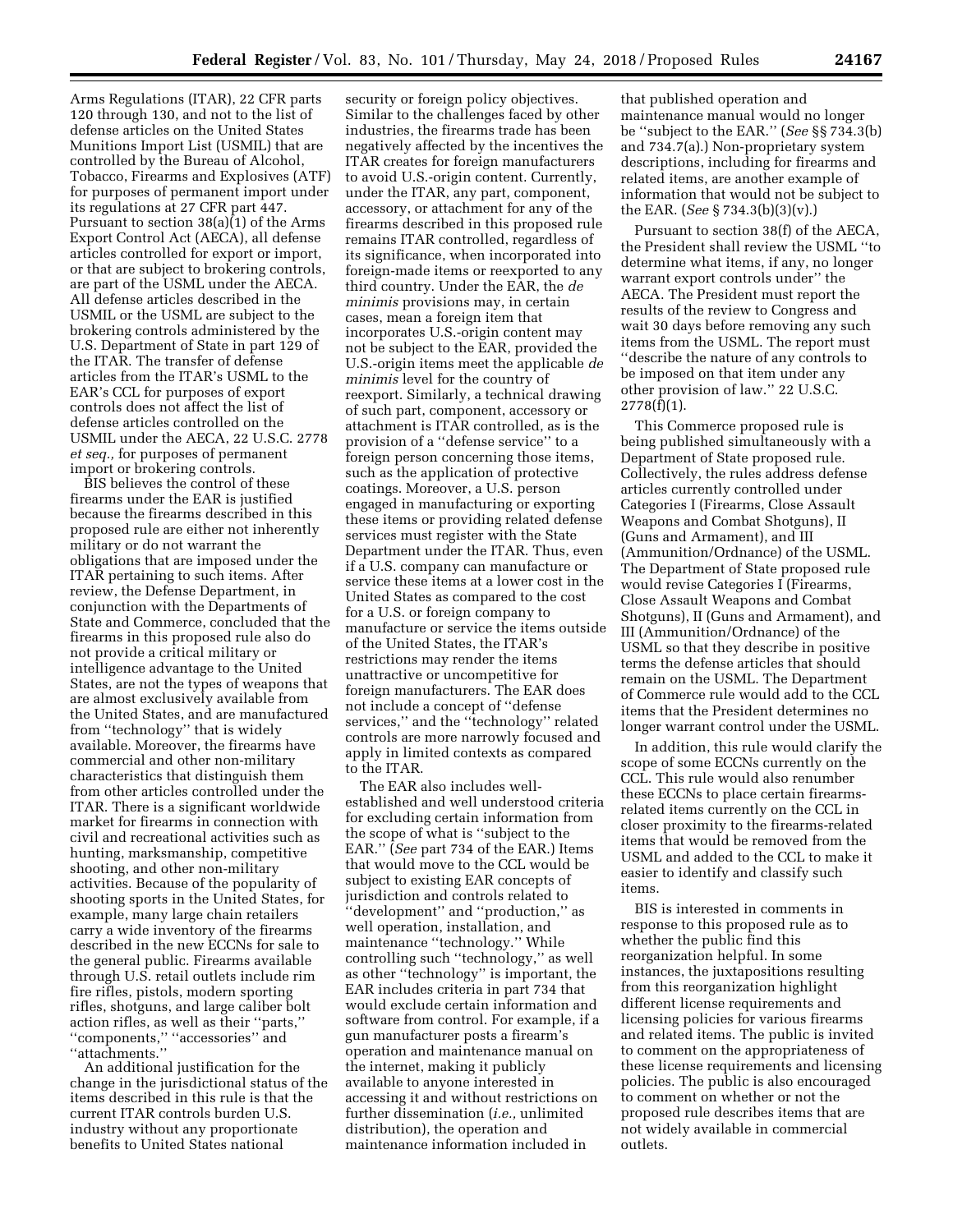# **Detailed Description of Changes Proposed by This Rule**

# **Creation of New ECCNs**

This proposed rule would create 17 new ECCNs to control items proposed for removal from the USML. A discussion of each new ECCN and the controls that would apply to items under that ECCN follows below.

### *New ECCN 0A501: Firearms and Related Commodities*

New ECCN 0A501 would apply national security (NS Column 1), regional stability (RS Column 1), Firearms Convention (FC Column 1), United Nations (UN), and anti-terrorism (AT Column 1) reasons for control to the following firearms, the following enumerated parts and components and to ''specially designed'' ''parts,'' ''components,'' ''accessories'' and ''attachments'' for those firearms and ''parts'' and ''components:''

- —Non-automatic and semi-automatic firearms (other than shotguns) with a caliber of less than or equal to .50 inches (12.7 mm);
- —Non-automatic and non-semiautomatic rifles, carbines, revolvers or pistols with a caliber greater than .50 inches (12.7 mm) but not greater than .72 inches (18.0 mm);
- —Detachable magazines with a capacity of greater than 16 rounds but less than 50 rounds that are ''specially designed'' for the firearms listed above;
- —Receivers (frames) and complete breech mechanisms, including castings, forgings, or stampings thereof, ''specially designed'' for the firearms listed above; and
- —Barrels, cylinders, barrel extensions, mounting blocks (trunnions), bolts, bolt carriers, operating rods, gas pistons, trigger housings, triggers, hammers, sears, disconnectors, pistol grips that contain fire control ''parts'' or ''components,'' and buttstocks that contain fire control ''parts'' or ''components'' (*e.g.,* triggers, hammers, sears, or disconnectors) if ''specially designed'' for the firearms listed above or for firearms listed in USML Category I (unless the part or component itself is listed in USML Category I(g) or (h) as specified in the Department of State proposed rule entitled ''Amendment to the International Traffic in Arms Regulations: Revision of U.S. Munitions List Categories I, II, and III,'' also published in this issue).

ECCN 0A501.y would be subject only to anti-terrorism (AT Column 1) and United Nations (UN) reasons for control and would cover such items as scope

mounts or accessory rails, iron sights, sling swivels, butt plates, recoil pads, bayonets, and stocks or grips that do not contain any fire control ''parts'' or ''components.''

This proposed rule would add a technical note to ECCN 0A501 stating that ''parts'' and ''components'' include ''parts'' and ''components'' that are common to firearms described in ECCN 0A501 and to firearms ''subject to the ITAR.''

It also would add a second note to ECCN 0A501 to state that certain firearms and similar items are EAR99, *i.e.,* subject to the EAR but not on the CCL. Those items are: Antique firearms (*i.e.,* those manufactured before 1890) and reproductions thereof, muzzle loading black powder firearms except those designs based on centerfire weapons of a post 1937 design, BB guns, pellet rifles, paint ball, and all other air rifles.

In addition, for purposes of new ECCN 0A501 and the rest of the new ECCNs described below, items previously determined to be ''subject to the EAR'' under a commodity jurisdiction determination issued by the U.S. Department of State that were designated as EAR99 would generally not be classified in any of the new ECCNs that would be created with this proposed rule. This would be consistent with Supplement No. 1 to Part 736, General Order No. 5, paragraph (e)(3) (Prior commodity jurisdiction determination) and the paragraph (b)(1) release from ''specially designed.'' As a conforming change, this proposed rule would revise paragraph (e)(3) of General Order No. 5 to add a reference to ''0x5zz'' (to account for new ECCNs 0A501, 0A502, 0A503, 0A504, 0A505, 0B501, 0B505, 0D501, 0D505, 0E501, and 0E502 described below). The ''600 series'' and 9x515 (spacecraft and related items) are already included in paragraph (e)(3), and those references remain unchanged.

# *New ECCN 0A502: Shotguns and Certain Related Commodities*

New ECCN 0A502 would control both the shotguns currently on the USML that are to be added to the CCL (barrel length less than 18 inches) and the shotguns and the enumerated ''parts'' and ''components'' currently controlled in ECCN 0A984 (barrel length 18 inches or greater). Shotguns currently controlled in ECCN 0A984 would retain their current reasons for control of Firearms Convention (FC), crime control (CC Column 1, 2 or 3 depending on barrel length and end user) and United Nations (UN) reasons. Shotguns with a barrel length less than 18 inches would

be controlled under NS Column 1, CC Column 1, FC, UN and AT Column 1 plus regional stability (RS Column 1), consistent with their current control on the USML. The shotguns controlled in 0A502 currently controlled in ECCN 0A984 would not be controlled for national security reasons because they are not on the WAML.

# *New ECCN 0A503: Discharge Type Arms, and Certain Other Commodities*

This rule would replace existing ECCN 0A985 with a new ECCN 0A503. The rule would add ''non-lethal or lesslethal grenades and projectiles and 'specially designed' 'parts' and 'components' of those projectiles'' to the description of controlled items in the header of ECCN 0A985 to make clear that such projectiles are classified in that ECCN 0A503 and not classified under ECCN 0A602 or on the USML. Renumbering this ECCN would cause entries controlling firearms and related items to be placed in close proximity to each other, which would make it easier for readers to identify items on the CCL.

# *New ECCN 0A504: Optical Sighting Devices and Certain Related Commodities*

New ECCN 0A504 would replace existing ECCN 0A987, which controls optical sighting devices for firearms. The reasons for control table, which currently states, *inter alia,* that the Firearms Convention (FC) reason for control applies to ''optical sights for firearms,'' would be revised to state specifically that the FC reason for control applies to all paragraphs in the ECCN except the one that controls laser pointing devices. In addition, BIS would add an RS control for certain riflescopes. These riflescopes would be identified in their own paragraph in the ECCN under 0A504.i. The riflescopes in this paragraph would be limited to those ''specially designed'' for use in firearms that are ''subject to the ITAR.'' An exclusion would be included in the criteria of this paragraph to ensure less sensitive riflescopes that would be moved from ECCN 0A987 to 0A504 on the effective date of a final rule, that currently are not RS controlled under the EAR, would not be controlled under this paragraph. This rule would also add a note to this paragraph (i) to specify that paragraph (a)(1) of the definition of ''specially designed'' is what would be used to determine whether a riflescope is ''specially designed'' for purposes of this paragraph.

This change would make clear, consistent with BIS's existing interpretation, that such devices are not optical sights and are not subject to the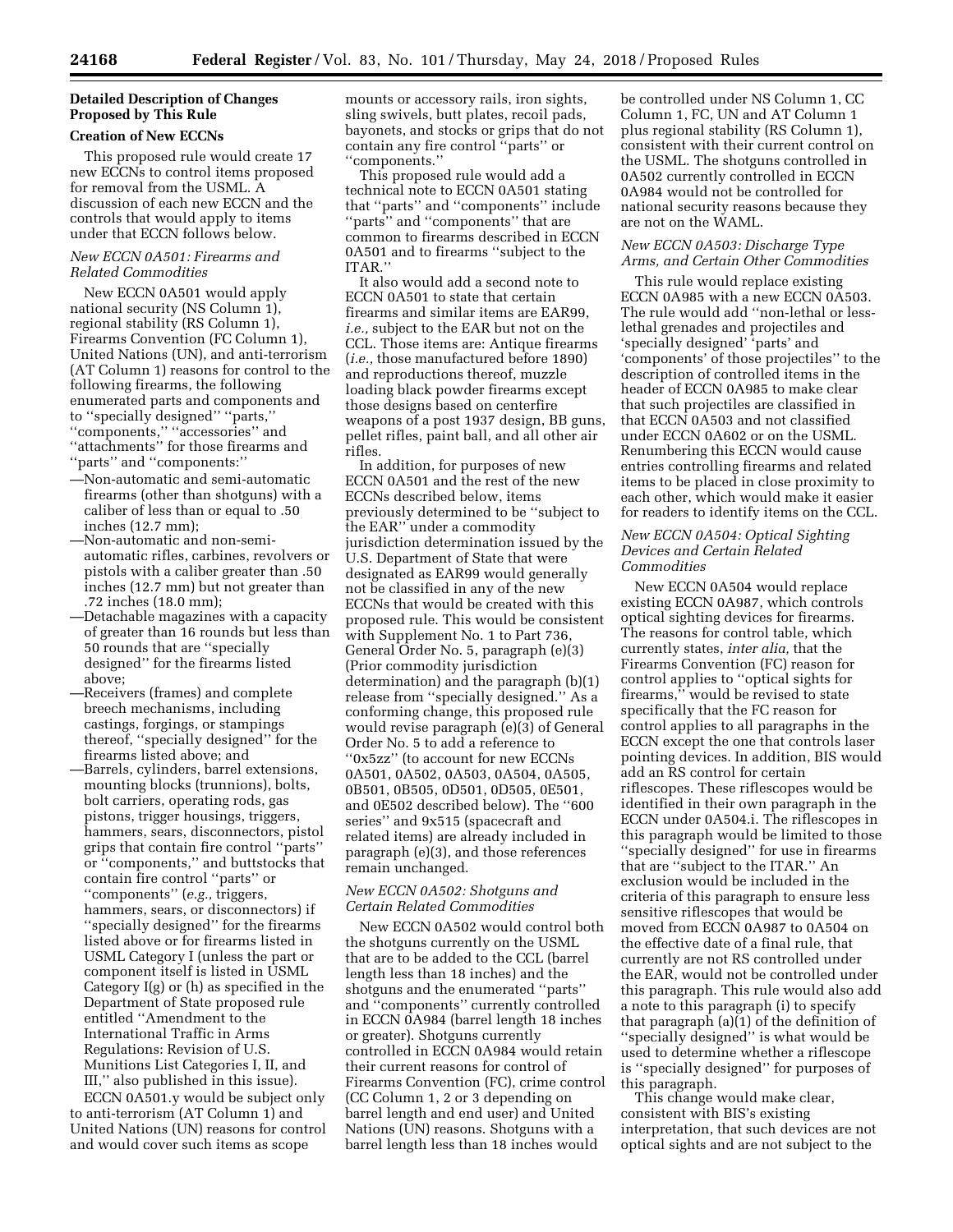FC reason for control. The new number is intended to make identifying items on the CCL easier by grouping similar or related items closer to each other.

# *New ECCN 0A505: Ammunition and Certain Related Commodities*

New ECCN 0A505 would impose national security (NS Column 1), regional stability (RS Column 1), Firearms Convention (FC), United Nations (UN), and anti-terrorism (AT Column 1) controls on ammunition not enumerated on the USML, for firearms that would be classified under proposed ECCN 0A501, and for most ''parts'' and ''components'' of such ammunition. Such ammunition would be for small arms, in most cases, firearms of caliber not exceeding 0.50 inches, although some ammunition for firearms of caliber up to 0.72 inches would be included. This proposed rule would retain the CCL reasons for control currently found in ECCNs 0A984 and 0A986 for shotgun shells. Buckshot shotgun shells would be subject to the CC Column 1, FC Column 1 and UN reasons for control. Other shotgun shells would be subject to the FC, UN and AT (North Korea only) reasons for control. Only ''parts'' and ''components'' would be eligible for License Exception LVS. Ammunition for larger caliber weapons such as howitzers, artillery, cannon, mortars, and recoilless rifles would remain in USML Category III. Ammunition that has little or no civil use or that is inherently military such as ammunition that is preassembled into links or belts, caseless ammunition, tracer ammunition, ammunition with a depleted uranium projectile or a projectile with a hardened tip or core and ammunition with an explosive projectile also would remain in USML Category III. Possession of the ammunition that would be added to the CCL by this rule does not provide a critical military advantage to the United States. Blank ammunition for firearms controlled by ECCN 0A501 and not enumerated in Category III of the USML would be controlled for United Nations and anti-terrorism reasons only. Consolidating all ammunition on the CCL into one ECCN would simplify use of the CCL.

Inclusion of this ammunition on the CCL is appropriate because such ammunition is available from a number of countries, some of which are not close allies of the United States or members of multilateral export control regimes. Possession of this ammunition does not confer a military advantage on the United States. This rule proposes adding three notes to clarify the scope of ''parts'' and ''components'' for

ammunition classified under ECCN 0A505. Note 1 to 0A505.c would clarify the relationship between ECCNs 0A505 and 1A984 for shotgun shells, stating that shotgun shells that contain only chemical irritants would be controlled under 1A984 and not 0A505. Separately, Note 2 to 0A505.x would include an illustrative list of the controls on ''parts'' and ''components'' in this entry, such as Berdan and boxer primers. Note 3 to 0A505.x would clarify that the controls in ECCN 0A505 include ''parts'' and ''components'' that are common to ammunition and ordnance described in this entry and to those enumerated in USML Category III.

# *New ECCN 0A602: Guns and Armament*

New ECCN 0A602 would impose national security (NS Column 1), regional stability (RS Column 1), United Nations (UN) and anti-terrorism (AT Column 1) controls on guns and armament manufactured between 1890 and 1919 and for military flame throwers with an effective range less than 20 meters. It would impose those same reasons for control on parts and components for those commodities and for defense articles in USML Category II if such parts or components are not specified elsewhere on the CCL or USML. Note 2 to 0A602 confirms that black powder guns and armament manufactured in or prior to 1890 and replicas thereof designed for use with black powder propellants are designated EAR99. Inclusion of these guns and armament on the CCL is appropriate because they do not confer a significant military or intelligence advantage on the United States. The guns controlled in this ECCN are between 98 and 127 years old. The parts, components, accessories and attachments controlled in this ECCN include some that are for modern artillery. Modern artillery will remain on the USML, along with the most sensitive "parts," "components," ''accessories'' and ''attachments'' for these USML items. This proposed rule adds a note to clarify that ''parts,'' ''components,'' ''accessories'' and ''attachments'' specified in USML subcategory II(j) are not subject to the EAR. The USML Order of Review and CCL Order of Review already provide guidance for making such a jurisdictional and classification determination, but to highlight that these ''parts,'' ''components,'' ''accessories'' and ''attachments'' are not classified under paragraph (x) of 0A602, this rule proposes adding a note.

# *New ECCN 0B501: Test, Inspection and Production Equipment for Firearms*

New ECCN 0B501 would cover ''Test, inspection and production 'equipment' and related commodities for the 'development' or 'production' of commodities enumerated in ECCN 0A501 or USML Category I.'' This new ECCN would apply the national security (NS Column 1), regional stability (RS Column 1), United Nations (UN) and anti-terrorism (AT Column 1) reasons for control to four specific types of machinery and to one class of items. The four specific types of machinery are: Small arms chambering machines, small arms deep hole drilling machines and drills therefor, small arms rifling machines, and small arms spill boring machines. The class of items covers dies, fixtures and other tooling ''specially designed'' for the ''production'' of items in the State Department proposed rule for USML Category I or ECCN 0A501.

The NS and RS reasons for control do not apply to equipment for the ''development'' or ''production'' of commodities in ECCN 0A501.y because those reasons for control do not apply to the commodities in ECCN 0A501.y themselves.

The first four specific items noted above currently are listed in ECCN 2B018, paragraphs .o, .p, .q, and .r and would be listed in paragraphs .a, .b, .c and .d of ECCN 0B501. In addition, the class of items in new 0B501 that is currently included within ECCN 2B018, paragraph .n (jigs and fixtures and other metal-working implements or ''accessories'' of the kinds exclusively designed for use in the manufacture of firearms, ordnance, and other stores and appliances for land, sea or aerial warfare) would, if applicable to firearms controlled in 0A501, be subsumed in paragraph .e. Jigs, fixtures and metal working implements currently in 2B018 that are applicable to larger guns would be controlled in ECCN 0B602 and are discussed below.

Moving these items from 2B018 to 0B501 would retain the national security (NS Column 1), anti-terrorism (AT Column 1) and United Nations (UN) reasons for control and would raise the regional stability (RS) reason for control from RS Column 2 to RS Column 1. This would cause no change in destinationbased license requirements, but would allow consideration of whether the export or reexport could contribute to instability in any region, not just the region to which the item is exported or reexported in considering whether to approve a license.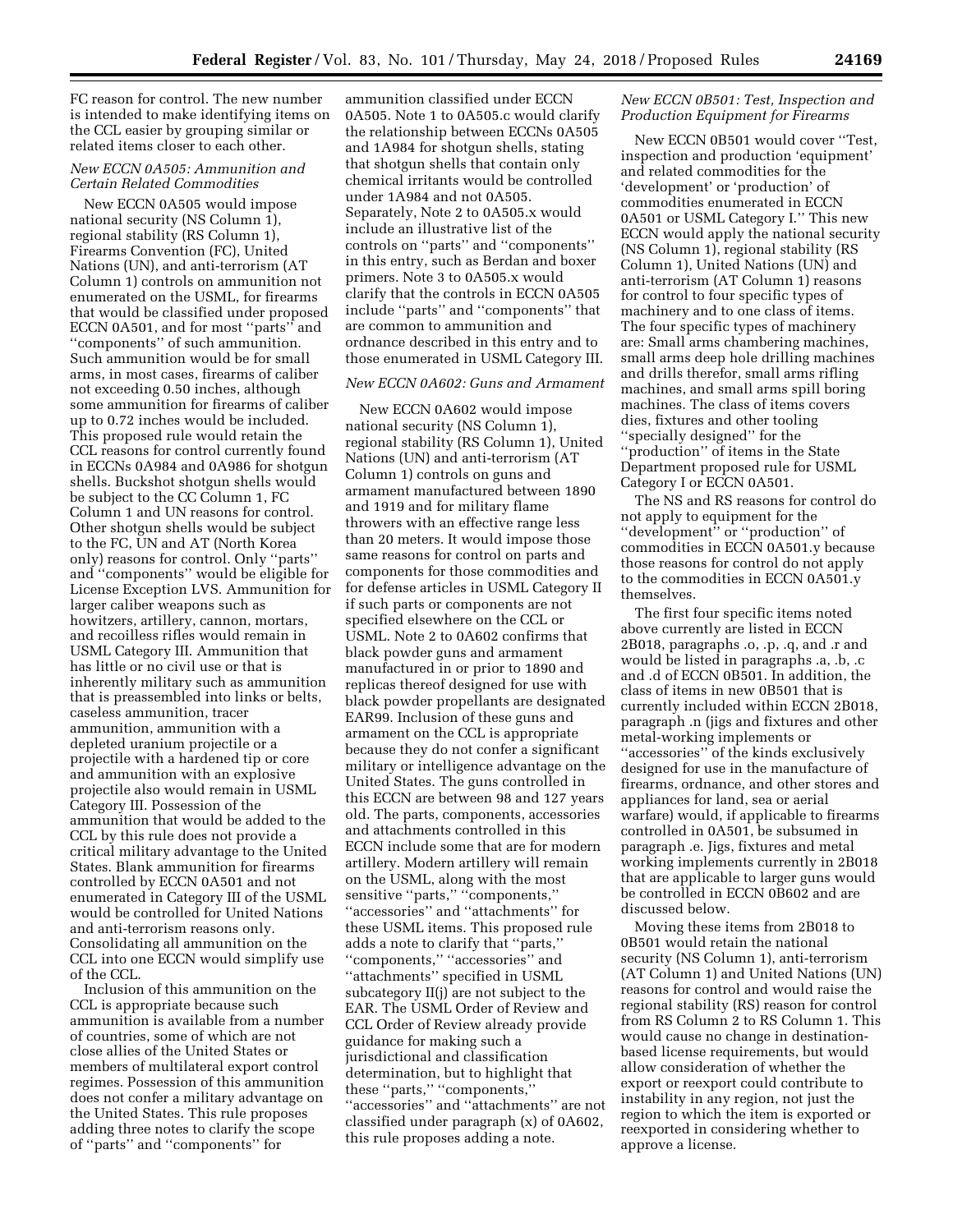# *New ECCN 0B505: Test, Inspection and Production Equipment for Ammunition*

New ECCN 0B505 would impose national security (NS Column 1), regional stability (RS Column 1), United Nations (UN), and anti-terrorism (AT Column 1) controls on tooling, templates, jigs, mandrels, molds, dies, fixtures, alignment mechanisms, and test equipment, not enumerated in USML Category III, and ''specially designed'' ''parts'' and ''components'' therefor, that are ''specially designed'' for the ''production'' of ammunition other than for the ammunition specified in 0A505.b, .c or .d (certain shotgun shells with buckshot and without buckshot and certain blank ammunition). Equipment for manufacturing shotgun shells that do not contain buckshot would be controlled for the AT (North Korea only) and UN reasons for control, which are the reasons for control that currently apply to this equipment in ECCN 0B986. ECCN 0B505 would not include equipment for the hand loading of cartridges and shotgun shells, so this rule specifies this in the heading.

The equipment controlled in ECCN 0B505 is used to produce conventional ammunition and is similar to equipment that is in operation in a number of countries, some of which are not allies of the United States or members of multinational export control regimes. Possession of such equipment does not confer a significant military advantage on the United States, and thus its inclusion on the CCL is appropriate.

# *New ECCN 0B602: Test, Inspection and Production Equipment for Certain Guns and Armament*

New ECCN 0B602 would impose national security (NS Column 1), regional stability (RS Column 1), United Nations (UN), and anti-terrorism (AT Column 1) controls on test, inspection and production equipment enumerated for commodities enumerated or otherwise described in ECCN 0A602.a or USML Category II. ECCN 0B602 would control eight specific types of equipment that currently are listed in paragraphs .e through .l of ECCN 2B018. Those eight specific types of equipment are: Gun barrel rifling and broaching machines and tools therefor; Gun barrel rifling machines; Gun barrel trepanning machines; Gun boring and turning machines; Gun honing machines of 6 feet (183 cm) stroke or more; Gun jump screw lathes; Gun rifling machines; and Gun straightening presses. ECCN 0B602 also would control one class of equipment that is included within ECCN 2B018 paragraph .n (jigs and

fixtures and other metal-working implements or accessories of the kinds exclusively designed for use in the manufacture of items in ECCN 0A602 or USML Category II). Moving these items from 2B018 to 0B501 would retain the national security (NS Column 1), antiterrorism (AT Column 1) and United Nations (UN) reasons for control and would raise the regional stability reason for control from RS Column 2 to RS Column 1. This would cause no change in destination-based license requirements, but would allow consideration of whether the export or reexport could contribute to instability in any region, not just the region to which the items is exported or reexported in considering whether to approve or reject a license application.

Additionally, ECCN 0B602 would control any other tooling and equipment that is ''specially designed'' for the production of items in ECCN 0A602 or USML Category II along with test and evaluation equipment and test models, including diagnostic instrumentation and physical test models, ''specially designed'' for items in ECCN 0A602 or USML Category II.

# *New ECCN 0D501: Software for Firearms and Certain Related Commodities*

New ECCN 0D501 would apply national security (NS Column 1), regional stability (RS Column 1), United Nations (UN), and anti-terrorism (AT Column 1) controls to ''software'' ''specially designed'' for the ''development,'' ''production,'' operation or maintenance of all commodities classified under ECCNs 0A501 or equipment under 0B501 except those commodities classified under 0A501.y. ''Software'' for ECCN 0A501.y would be controlled only for United Nations and anti-terrorism reasons to match the reason for control that applies to commodities classified under that paragraph.

# *New ECCN 0D505: Software for Ammunition and Certain Related Commodities*

New ECCN 0D505 would impose national security (NS Column 1), regional stability (RS Column 1), United Nations (UN), and anti-terrorism (AT Column 1) controls on ''software'' ''specially designed'' for the ''development,'' ''production,'' operation or maintenance of commodities controlled by ECCNs 0A505.a and .x (rifle, pistol, carbine and revolver ammunition and ''specially designed'' parts and components therefor) or 0B505.a and .x. However, only United Nations and anti-terrorism

controls would apply to ''software'' for the blank ammunition in ECCN 0A505.d.

# *New ECCN 0D602: Software for Guns and Armament and Certain Related Items*

New ECCN 0D602 would impose national security (NS Column 1), regional stability (RS Column 1), United Nations (UN), and anti-terrorism (AT Column 1) controls on ''software'' ''specially designed'' for the ''development,'' ''production,'' operation or maintenance of commodities controlled by ECCNs 0A602 or 0B602.

# *New ECCN 0E501: Technology for Firearms and Certain Related Items*

New ECCN 0E501 would apply the national security (NS Column 1), regional stability (RS Column 1), United Nations (UN) and anti-terrorism (AT Column 1) reasons for control to ''technology'' ''required'' for the "development" and "production" of firearms other than shotguns. This new ECCN also would apply the antiterrorism and United Nations reasons for control to ''technology'' ''required'' for the operation, installation, maintenance, repair, or overhaul of such firearms. Controlling this ''technology'' under the EAR rather than the ITAR is appropriate because the ''technology'' for the ''development,'' ''production,'' operation, installation, maintenance, repair, and overhaul of the firearms to be described in 0A501 is widely available throughout the world and its possession does not confer a significant military or intelligence advantage on the United States.

# *New ECCN 0E502: Technology for Shotguns*

New ECCN 0E502 would apply the crime control (CC Column 1) and United Nations (UN) reasons for control to ''technology'' required for the development or production of shotguns that would be controlled in new ECCN 0A502. Crime control and United Nations are the reasons for control currently imposed on ''technology'' required for the ''development'' or ''production'' of shotguns in ECCN 0E984. The only difference between shotguns currently on the CCL and those that would be added by this proposed rule is barrel length. BIS believes that ''technology'' related to shotguns does not vary significantly based on the barrel length of the shotgun. Attempts to apply different reasons for control or to control different types of technology based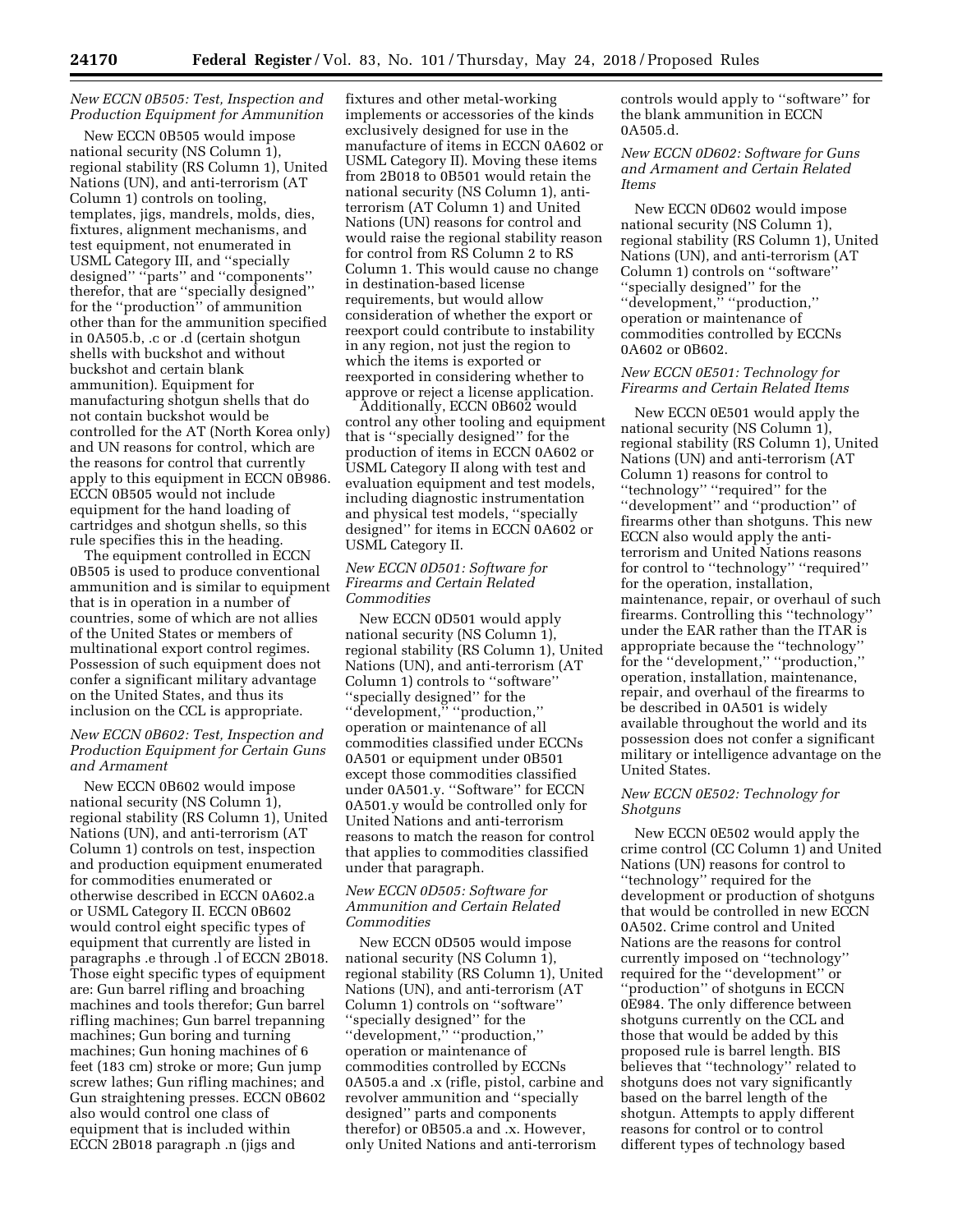solely on the barrel length of the shotgun would likely be ineffective.

# *New ECCN 0E504: Technology for Certain Optical Sighting Devices*

New ECCN 0E504 would replace existing ECCN 0E987, which controls ''technology'' ''required'' for the ''development,'' or ''production'' of certain commodities controlled by 0A504. The new ECCN number is intended to make identifying items on the CCL easier by grouping similar or related items closer to each other. New ECCN 0E504 would also impose a United Nations (UN) control on the entire entry.

# *New ECCN 0E505: Technology for Ammunition and Related Items*

New ECCN 0E505 would impose national security (NS Column 1), regional stability (RS Column 1), United Nations (UN), and anti-terrorism (AT Column 1) controls on ''technology'' ''required'' for the ''development,'' ''production,'' operation, installation, maintenance, repair, overhaul or refurbishing of commodities controlled by 0A505.a and .x (rifle and pistol ammunition and ''parts'' and ''components); 0B505 equipment for those commodities; and ''software'' for that equipment and those commodities controlled by 0D505. ''Technology'' for the ''development'' or ''production'' of buckshot shotgun shells would be controlled for crime control (CC Column 1) and UN reasons. United Nations and anti-terrorism (AT Column 1) controls would apply to ''technology'' for the blank ammunition (controlled in 0A505.d) for firearms controlled in ECCN 0A501 and to ''technology'' for that ammunition and ''technology'' for ''software'' for that ammunition. Inclusion of this ''technology'' on the CCL is appropriate because, like the ammunition and production equipment addressed by this rule, it is widely available, including in countries that are not allies of the United States or members of multilateral export control regimes and thus confers no military advantage on the United States.

*New ECCN 0E602: Technology for Guns and Armament, Including Technology for Test, Inspection and Production Equipment and Software for Guns and Armament* 

New ECCN 0E602 would impose national security (NS Column 1), regional stability (RS Column 1), United Nations (UN), and anti-terrorism (AT Column 1) controls on ''technology'' ''required'' for the ''development,'' ''production,'' operation, installation, maintenance, repair, overhaul or

refurbishing of commodities controlled by ECCNs 0A602 or 0B602, or ''software'' controlled by 0D602.

### **Revisions to Seven ECCNs**

To conform to new *Federal Register Drafting Handbook* requirements, the amendatory instructions in this proposed rule would set forth the entire text of the seven ECCNs to be revised. To help the public understand what specific parts of the ECCNs would be different, the narrative below describes the amendments in detail.

## *Revision to ECCN 0A018*

With the proposed removal of ECCN 0A984 and the addition of 0A502 described above, this proposed rule would make the conforming change of removing and reserving 0A018.c since all the items classified in 0A018.c would be classified under other entries on the CCL. This change includes the removal of the note to 0A018.c.

# *Revision to ECCN 0E982*

ECCN 0E982 controls ''technology'' exclusively for the ''development'' or ''production'' of equipment controlled by ECCN 0A982 or 0A985. This rule would replace ''0A985,'' which applies to discharge type arms and some other crime control equipment, with 0A503 to conform to the replacement of ECCN 0A985 with new ECCN 0A503 proposed elsewhere in this rule.

### *Revision to ECCN 1A984*

To clarify an existing agency practice of controlling shotguns shells that contain only chemical irritants under 1A984, this proposed rule would revise the heading of 1A984. As described above, the same type of clarification would be made to ECCN 0A505.c under new Note 1 to paragraph (c). BIS considers these to be conforming changes to the removal of ECCN 0A986 and the addition of ECCN 0A505.c in this proposed rule.

#### *Revisions to ECCN 2B004*

As a conforming change, this rule would replace the reference to ECCN 2B018 in the related controls paragraph of ECCN 2B004 with references to ECCNs 0B501, 0B602 and 0B606. This rule would make no substantive changes to ECCN 2B004.

# *Revisions to ECCN 2B018*

This proposed rule would remove and reserve paragraphs .e, .f, .g, .h, .i, .j, and .l from ECCN 2B018 because the commodities listed in those paragraphs would be listed in ECCN 0B602. It would remove paragraph .n, because the commodities listed in that paragraph

would be controlled under either ECCNs 0B501 or 0B602 or under existing ECCN 0B606 in this proposed rule. It would remove paragraphs .a through .d, .m and .s, because the commodities listed in those paragraphs would be controlled in ECCN 0B606. It would remove paragraphs .o, .p, .q, and .r because the commodities listed in those paragraphs would be controlled in ECCN 0B501. The commodities described in the MT control in ECCN 2B018 currently listed as MT are controlled elsewhere in the EAR, so no additional changes are needed to add these commodities to other ECCNs.

# *Revisions to ECCN 2D018*

Currently ECCN 2D018 controls software for the ''development,'' ''production'' or ''use'' of equipment controlled by ECCN 2B018. As a conforming change, this rule would replace the control text of ECCN 2D018 with a statement referring readers to ECCNs 0D501, 0D602 and 0D606.

## *Revisions to ECCN 7A611*

As a conforming change, this rule would remove the reference to 0A987 in the Related Controls paragraph (2) and add in its place 0A504.

# **Removal of Nine ECCNs**

### *Removal of ECCN 0A918*

ECCN 0A918 controls ''bayonets'' for regional stability, anti-terrorism, and United Nations reasons. This proposed rule would remove bayonets from ECCN 0A918 and add them to the .y paragraph of proposed ECCN 0A501, where they would be subject to United Nations and anti-terrorism (AT column 1) reasons for control. Bayonets and the ''technology'' to produce them are available in many countries. Possession of bayonets does not confer a significant military advantage on the United States and attempting to restrict their availability by requiring a license for export to most destinations is unlikely to be effective. Therefore, for these reasons, this proposed rule does not retain a regional stability (RS column 2) control on bayonets because it is no longer warranted.

#### *Removal of ECCN 0A984*

This proposed rule would remove ECCN 0A984 because all of the commodities that it currently controls would be controlled by either proposed ECCN 0A502 or 0A505. As conforming changes, references to ECCN 0A984 would be replaced with references to ECCN 0A502 or 0A505 or both, as appropriate in §§ 742.7(a)(1), (2) and (3); 742.17(f) and 748.12(a)(1) and in ECCN 0A018.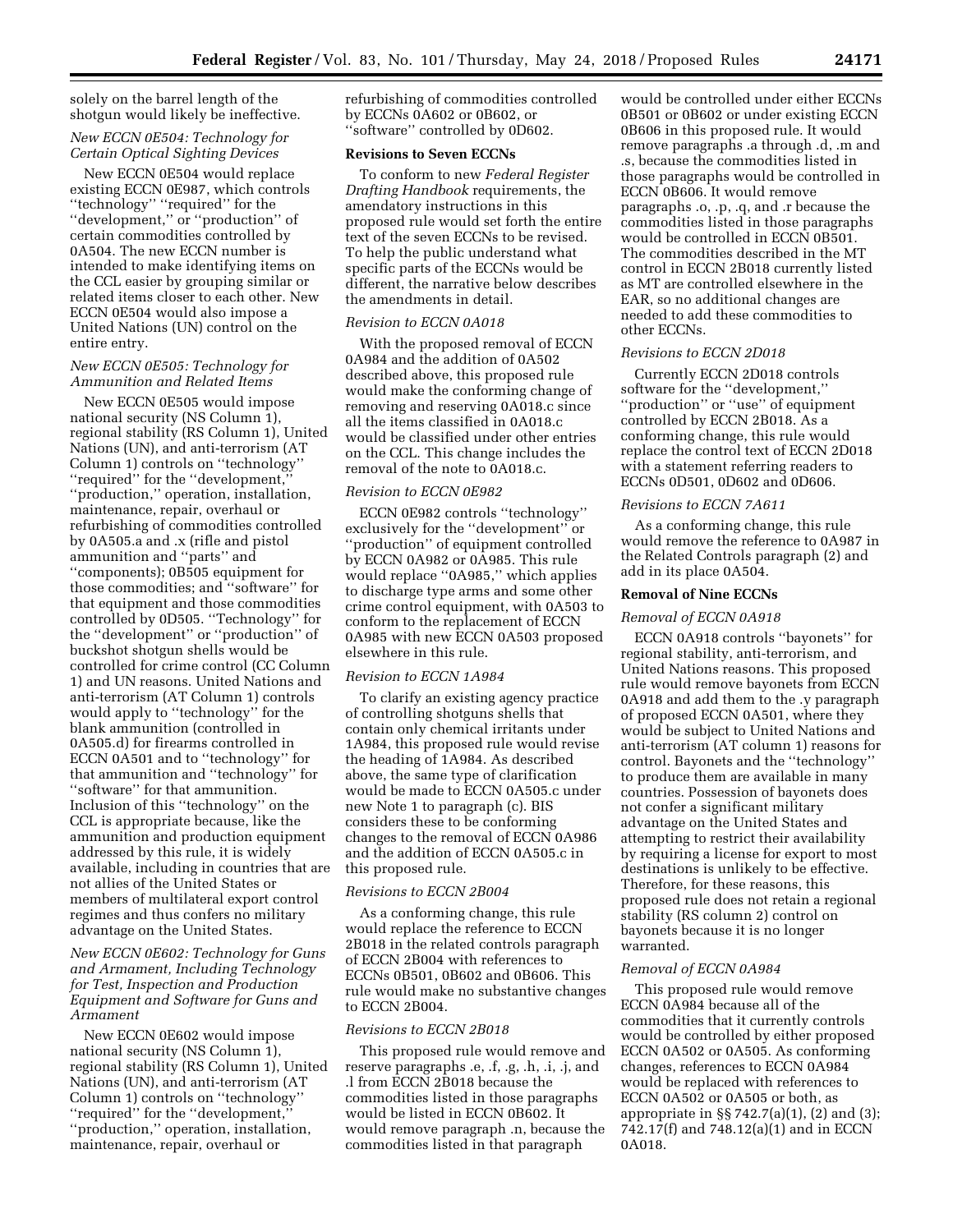## *Removal of ECCN 0A985*

This proposed rule would remove ECCN 0A985 because all of the commodities that it currently controls would be controlled by proposed ECCN 0A503. As conforming changes, references to ECCN 0A985 would be replaced with references to ECCN 0A503 in §§ 740.20(b)(2); 742.7(a)(4) and (c); 746.7(a) and ECCN 0E982.

# *Removal of ECCN 0A986*

This proposed rule would remove ECCN 0A986 because all of the commodities that it currently controls would be controlled by proposed 0A505.c, including less than lethal rounds. As conforming changes, references to ECCN 0A986 would be replaced with references to ECCN 0A505, as appropriate in §§ 742.17(f); 742.19(a)(1); 746.3(b)(2) and 748.12(a)(1).

#### *Removal of ECCN 0A987*

This proposed rule would remove ECCN 0A987 because proposed ECCN 0A504 would control all commodities currently controlled by ECCN 0A987. As conforming changes, references to ECCN 0A987 would be replaced with references to ECCN 0A504, as appropriate in  $\S$  740.16(b)(2)(iv); 742.7(a)(1); 742.17(f); 744.9(a)(1) and (b); and 748.12(a)(1); and in ECCN 7A611.

# *Removal of ECCN 0B986*

This proposed rule would remove ECCN 0B986 because all of the commodities that it controls would be controlled in proposed ECCN 0B505.c. As conforming changes, references to ECCN 0B986 would be replaced with references to 0B505.c in §§ 742.19(a) and 772.1, definition of specially designed Note 1.

#### *Removal of ECCN 0E918*

This proposed rule would remove ECCN 0E918, which controls ''technology'' for the ''development,'' ''production,'' or ''use'' of bayonets for regional stability, United Nations, and anti-terrorism reasons. Because ''technology'' for the ''development,'' ''production,'' or ''use'' of bayonets is widely known, any attempt to limit its dissemination through export license requirements is unlikely to be effective.

# *Removal of ECCN 0E984*

This proposed rule would remove ECCN 0E984, which controls ''technology'' for the development of shotguns and buckshot shotgun shells, because such ''technology'' would be controlled under proposed ECCN 0E502 (shotguns) or 0E505 (buckshot shotgun

shells). As a conforming change, this proposed rule would replace a reference to ECCN 0E984 in § 742.7(a) with references to ECCNs 0E502 and 0E505.

# *Removal of ECCN 0E987*

This proposed rule would remove ECCN 0E987 because proposed ECCN 0E504 would control all ''technology'' currently controlled by ECCN 0E987. As conforming change, references to ECCN 0E987 would be replaced with references to ECCN 0E504, as appropriate in §§ 740.20(b)(2)(ii) and 742.7(a)(1).

# **Conforming Change to General Order No. 5**

This proposed rule would amend General Order No. 5, paragraph (e)(3) (Prior commodity jurisdiction determinations), in Supplement No. 1 to part 736, to add a reference in two places to the new 0x5zz ECCNs that would be created by this rule. This change to paragraph (e)(3) is a conforming change and is needed because paragraph (e)(3) now only references the ''600 series'' and 9x515 ECCNs. 0x5zz ECCNs would include new ECCN 0A501, 0A502, 0A505, 0B501, 0B505, 0D501, 0D505, 0E501, 0E502, 0E505. Paragraph (e)(2) is important because, for example, it ensures that items previously determined to be ''subject to the EAR'' and designated EAR99, would not be classified in a new ECCN being created to control items moved from the USML to the CCL, unless specifically enumerated by BIS in an amendment to the CCL. For example, most swivels and scope mounts for firearms have previously been determined through the CJ and classification process to not be ''subject to the ITAR'' and designated as EAR99. The classification of such ''parts'' would not be changed, provided the ''part'' was not subsequently changed, which would require a separate jurisdiction and classification analysis.

# **Revisions to Regional Stability Licensing Policy for Firearms and Ammunition That Would Be Added to the EAR**

This proposed rule would apply the regional stability licensing policy set forth in  $\S 742.6(b)(1)(i)$  of the EAR to the items controlled for regional stability reasons in ECCNs 0A501, 0A505, 0B501, 0B505, 0A504, 0D501, 0D505, 0E501, 0E504 and 0E505. That policy, which also applies to ''600 series'' and 9x515 items is case-by-case review ''to determine whether the transaction is contrary to the national security or foreign policy interests of the United

States, including the foreign policy interest of promoting the observance of human rights throughout the world.'' This proposed rule would also revise the regional stability licensing policy set forth in the last sentence of paragraph (b)(1)(i) that is specific to the People's Republic of China for 9x515 items. This proposed rule would add ECCNs 0A501, 0A504, 0A505, 0B501, 0B505, 0D501, 0D505, 0E501, 0E504, and 0E505 to this sentence to specify that these firearms and related items will be subject to a policy of denial when destined to the People's Republic of China or a country listed in Country Group E:1. Lastly, this proposed rule would add a sentence to the end of paragraph (b)(1)(i) to make it explicit that applications for exports and reexports of ECCN 0A501, 0A504, 0A505, 0B501, 0B505, 0D501, 0D505, 0E501, 0E504, and 0E505 items would be subject to a policy of denial when there is reason to believe the transaction involves certain parties of concern. In addition, transactions involving criminal organizations, rebel groups, street gangs, or other similar groups or individuals, that may be disruptive to regional stability, including within individual countries would be subject to a policy of denial.

### **Availability of License Exceptions**

Many of the items in the new ''600 series'' ECCNs generally would be eligible for the same license exceptions and subject to the same restrictions on use of license exceptions as other ''600 series'' ECCNs. BIS intends that those restrictions be no more restrictive than the ITAR license exemption restrictions that currently apply to those items.

For the ECCNs currently on the CCL that would be renumbered and placed in closer proximity to the firearmsrelated items that would be removed from the USML and added to the CCL, these existing firearms-related items would continue to be eligible for the same EAR license exceptions, as they were prior to publication of this rule, unless otherwise restricted under § 740.2, if the requirements of the license exceptions are met.

# *License Exception: Shipments of Limited Value (LVS)*

Under this proposed rule, complete firearms controlled under ECCN 0A501 would not be eligible for License Exception LVS, 15 CFR 740.3. Firearms ''parts,'' ''components,'' ''accessories,'' and ''attachments'' controlled under ECCN 0A501, other than receivers (frames), and complete breech mechanisms, including castings, forgings or stampings thereof, would be eligible for License Exception LVS, with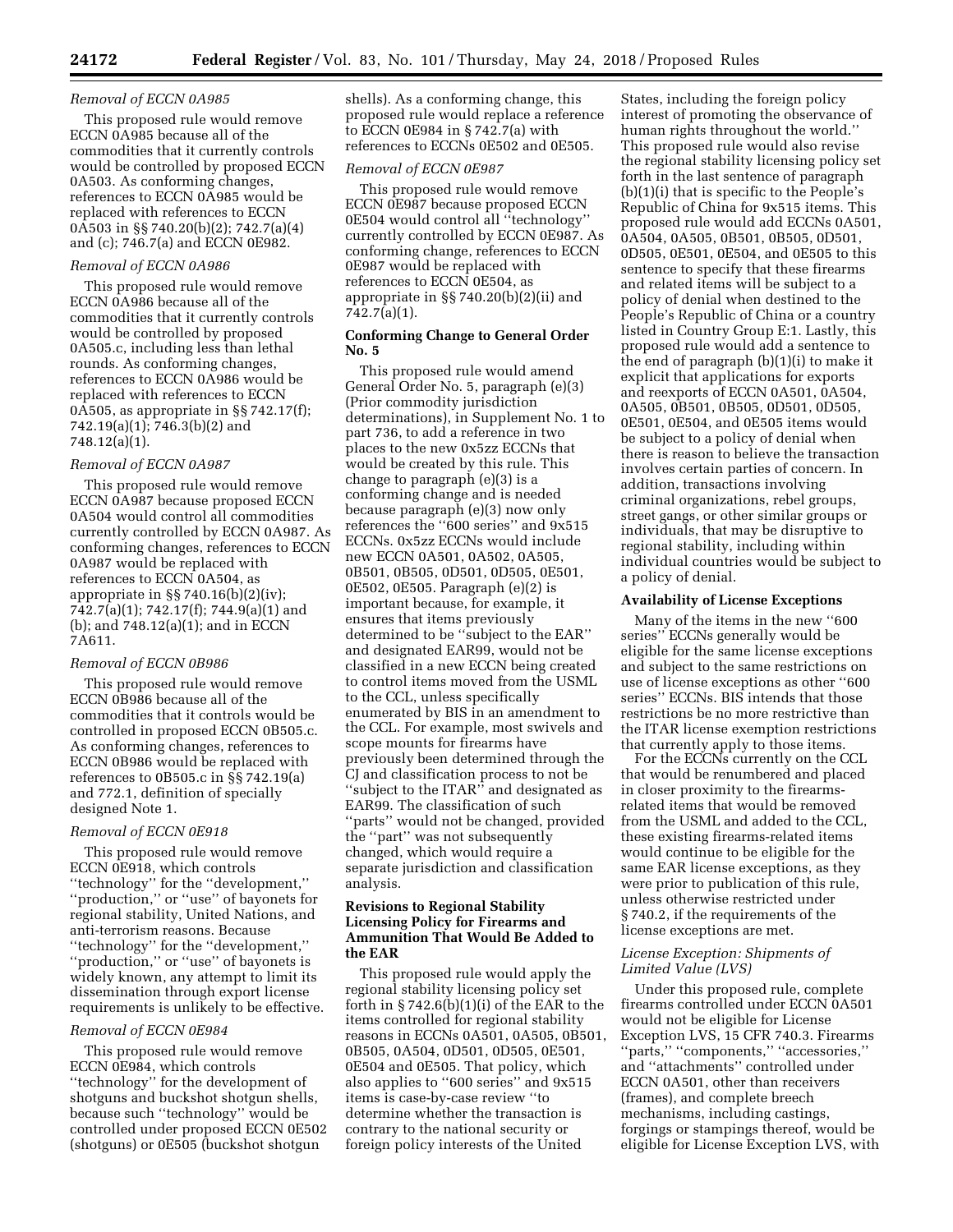a limit of \$500 on net value per shipment. In addition, receivers (frames), and complete breech mechanisms, including castings, forgings or stampings thereof, would be eligible for License Exception LVS if the ultimate destination is Canada. These limits would be stated in the License Exceptions paragraph of ECCN 0A501, and no revisions to the text of the license exception itself would be needed to implement them. BIS believes that this provision is generally consistent with the license exemption for limited value shipments of firearms in the ITAR (22 CFR 123.17(a)). This LVS proposal would be less restrictive than the current ITAR provision in two respects. First, the value limit per shipment would be \$500 compared to \$100 in the ITAR. Second, the LVS proposal would allow exports of receivers and complete breech mechanisms to Canada whereas § 123.17(a) does not. However, the \$500 LVS limit is based on the actual selling price or fair market value, whereas the ITAR \$100 limit is based on ''wholesale'' value. BIS believes that the LVS value standard is more precise and easier to apply than the ITAR standard and is more in keeping with current prices. In addition, with respect to Canada, an LVS limit of \$500 per shipment is needed to comply with the Section 517 of the Commerce, Justice, Science, and Related Agencies Appropriations Act of 2015, which prohibits expending any appropriated funds to require licenses for the export of certain non-automatic firearms parts, components, accessories and attachments to Canada when valued at under \$500.

Guns and armament and related items controlled under ECCN 0A602 would be eligible for License Exception LVS, with a limit of \$500 net value per shipment.

Ammunition controlled under ECCN 0A505 would not be eligible for License Exception LVS; however, ammunition parts and components would be eligible with a limit of \$100 net value per shipment.

Test, inspection and production equipment controlled under ECCNs 0B501, 0B602 and 0B505 for firearms, guns and armament and ammunition/ ordnance would be eligible for License Exception LVS with a limit of \$3,000 net value per shipment, which is consistent with LVS eligibility for most 600 series ECCNs.

# *License Exception: Temporary Imports, Exports, Reexports, and Transfers (In-Country) (TMP)*

This proposed rule would amend the regulations at § 740.9 to state that

License Exception TMP would not be available to export or reexport the items that are the subject of this rule to destinations in Country Group D:5 (*See*  Supplement No. 1 to part 740). License Exception TMP would also not be available to export or reexport some firearms and ammunition shipped from or manufactured in the Russia (Russian Federation), Georgia, Kazakhstan, Kyrgyzstan, Moldova, Turkmenistan, Ukraine, or Uzbekistan. In addition, this proposed rule would prohibit the use of License Exception TMP to export or reexport any item controlled by proposed ECCN 0A501 and any shotgun with a barrel length less than 18 inches controlled under ECCN 0A502 that was shipped from or manufactured in Country Group D:5. It also would prohibit use of License Exception TMP to export or reexport any item controlled by proposed ECCN 0A501 that is shipped from or manufactured in Russia, Georgia, Kazakhstan, Kyrgyzstan, Moldova, Turkmenistan, Ukraine, or Uzbekistan, except for any firearm model controlled by proposed 0A501 that is also excluded under Annex A in Supplement No. 4 to part 740 (the prohibition would not apply to such firearms), and any shotgun with a barrel length less than 18 inches controlled under 0A502 that was shipped from or manufactured in Russia, Georgia, Kazakhstan, Kyrgyzstan, Moldova, Turkmenistan, Ukraine, or Uzbekistan. These prohibitions would apply to temporary exports of firearms from the United States, and the export of firearms temporarily in the United States.

This proposed rule would limit temporary exports of firearms controlled under ECCN 0A501 and any shotgun with a barrel length less than 18 inches controlled under ECCN 0A502 pursuant to License Exception TMP to exhibition and demonstration (§ 740.9(a)(5) of the EAR) and inspection, test, calibration, and repair  $(\S 740.9(a)(6)$  of the EAR). Consistent with the ITAR requirements previously applicable to temporary exports of the firearms covered by this rule (see 22 CFR 123.17(c), 123.22), exporters would continue to be required to file Electronic Export Information (EEI) to the Automated Export System (AES) for transactions involving such firearms that are authorized pursuant to License Exception TMP (*See*  § 758.1(a)(10) of the EAR).

The proposed rule would also authorize the use of License Exception TMP for the export of ECCN 0A501 firearms temporarily in the United States for a period of not more than one year subject to the requirement that the firearms not be imported from or

ultimately destined for certain proscribed or restricted countries. Certain information as described below would also be collected by CBP on behalf of BIS and done under existing or new Commerce paperwork collections. The proposed rule would also make eligibility to export under License Exception TMP for ECCN 0A501.a or .b or shotguns with a barrel length less than 18 inches controlled in ECCN 0A502 subject to the following conditions:

Upon the entry portion of a temporary import, the temporary importer would be required to provide the required statement to U.S. Customs and Border Protection (CBP), as proposed in paragraph  $(b)(5)(iv)(A)$ .

The temporary importer would be required to include on the invoice or other appropriate import-related documentation (or electronic equivalents) provided to CBP a complete list and description of the 0A501 firearms being imported, including their serial numbers, model, make, caliber, quantity, and U.S. dollar value, as proposed in paragraph  $(b)(5)(iv)(B).$ 

If the firearms are temporarily imported for a trade show, exhibition, demonstration, or testing, the temporary importer must provide to CBP the relevant invitation or registration documentation for the event and an accompanying letter that details the arrangements to maintain effective control of the firearms while they are in the United States, as proposed in paragraph  $(b)(5)(iv)(C)$ .

At the time of export, the temporary importer or its agent as proposed in paragraph (b)(5)(v) would be required to provide the temporary import documentation (*i.e.,* the invoice used at the time of entry for the temporary importation or other appropriate temporary import-related documentation (or electronic equivalents)) related to paragraph (b)(5)(iv)(B) to CBP. This information would be used by CBP to confirm that such firearms were in fact temporarily imported under the EAR for subsequent export under License Exception TMP.

The proposed rule would include a note to License Exception TMP to direct temporary importers and exporters to contact CBP at the port of import or export for the proper procedures to provide any data or documentation required by BIS.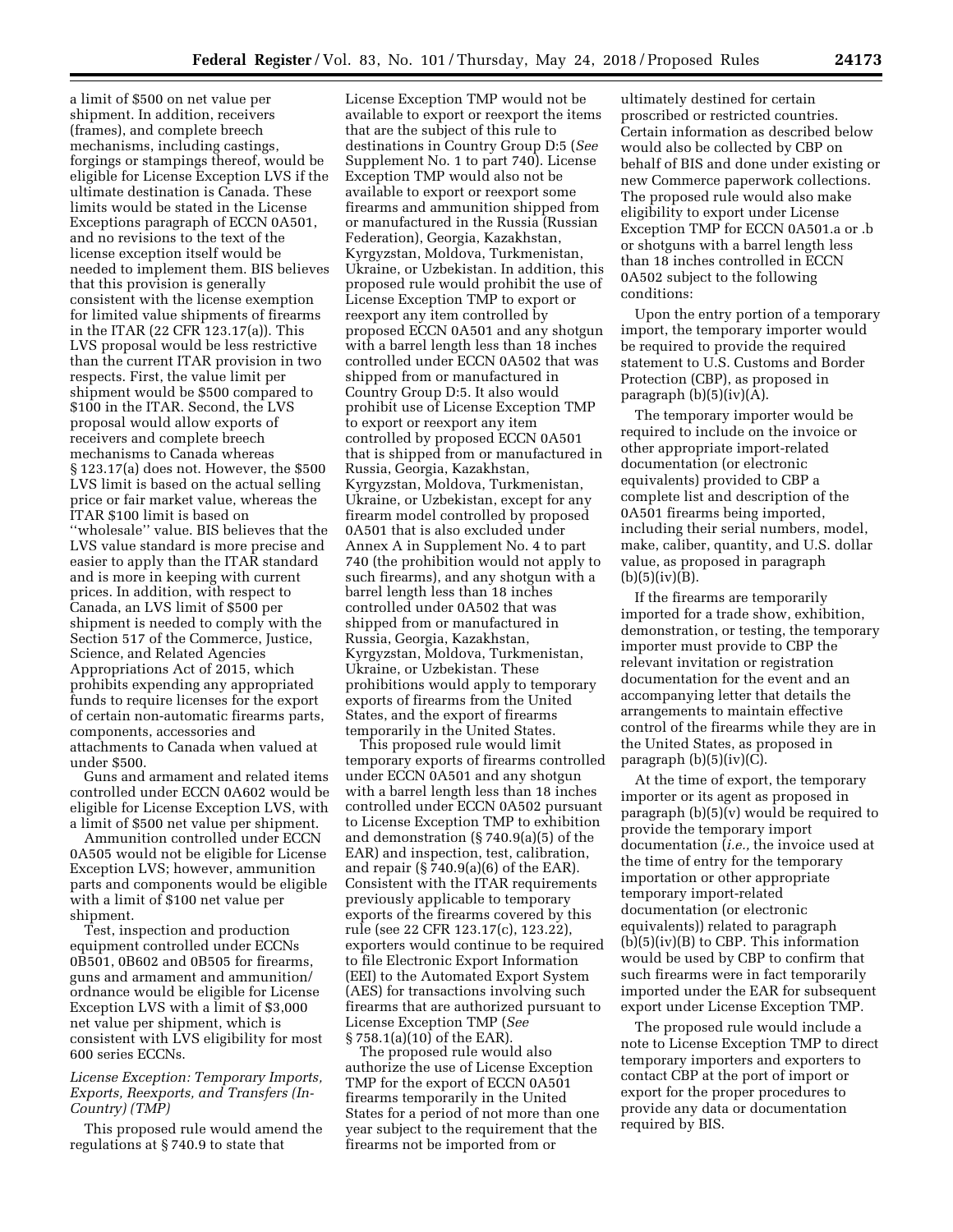# *License Exception: Governments, International Organizations, International Inspections Under the Chemical Weapons Convention, and the International Space Station (GOV)*

This proposed rule would revise the regulations at § 740.11 to limit the applicability of License Exception GOV for firearms, ''parts'' and ''components'' controlled by ECCN 0A501 and ammunition controlled by 0A505 to exports, reexports and transfers for official use by U.S. government agencies and official and personal use by U.S. government employees (and the immediate families and household employees of those government employees) (§ 740.11(b)(2)(i) and (ii) of the EAR). This proposed authorization under License Exception GOV would treat 0A501 firearms in the same manner that other items that are subject to the EAR may be exported to U.S. government employees under License Exception GOV. It would not impose certain restrictions that are imposed by the current ITAR license exemption. The ITAR exemption authorizes exports of only non-automatic firearms and ''parts'' and ''components.'' License Exception GOV would authorize nonautomatic and semi-automatic firearms and ''parts'' and ''components.''

The ITAR exemption (22 CFR 123.18) authorizes shipments consigned to and for the use of servicemen's clubs, and for service members or civilian employees if the firearms are for personal use and the shipment is accompanied by a written authorization from the commanding officer concerned. The ITAR exemption also authorizes exports to other U.S. government employees for personal use if the chief of the U.S. diplomatic mission in the country of destination has approved in writing to the Department of State the specific types and qualities of firearms into that country. The exporter must present a copy of the written statement to the CBP Port Director. License Exception GOV would impose none of the foregoing limitations. BIS believes that the limitations are unnecessary. The EAR control exports for national security and foreign policy reasons. BIS believes that the restrictions imposed in the ITAR exemption primarily pertain to concerns over the security of U.S. government personnel and property located outside the United States. Those concerns may be addressed more appropriately through policies and procedures implemented by the U.S. government agencies whose personnel and properties are located outside the United States. Export license

requirements are not needed to implement such policies.

All other items that are the subject of this rule would be subject to the limits on use of License Exception GOV that apply to 600 series items generally, *i.e.,*  § 740.11(b)—to, for or on behalf of the U.S. Government (including contractors, government employees, their families and household employees) or § 740.11(c) to a government in Country Group A:1 cooperating governments or an agency of NATO. However, this rule would add some additional restrictions for E:1 and E:2 countries. This proposed rule would exclude the use of License Exception GOV for any item listed in a 0x5zz ECCN for E:1 countries, unless authorized under paragraph (b)(2)(i) or (ii) when the items are solely for U.S. government official use. In addition, to better ensure compliance with section 6(j) of the EAA and address concerns with certain end users and uses in Country Group E:1 and E:2 countries, this proposed rule would add a new Note 1 to paragraph (b)(2), which would restrict the use of License Exception GOV for E:1 and E:2 countries for multilaterally controlled items and antiterrorism (AT) controlled items when destined to certain end users or end uses of concern.

# *License Exception: Baggage (BAG)*

This proposed rule would revise License Exception BAG, § 740.14, to allow United States citizens and permanent resident aliens leaving the United States temporarily to take up to three firearms controlled by proposed ECCN 0A501 and up to 1,000 rounds of ammunition for such firearms controlled under ECCN 0A505.a for personal use while abroad. This proposed change to License Exception BAG would be made to be consistent with 22 CFR 123.17(c), which authorizes U.S. persons to take up to three non-automatic firearms and up to 1,000 cartridges therefor abroad for personal use. This proposed amendment to License Exception BAG would apply to both non-automatic and semiautomatic firearms. Consistent with the ITAR requirements previously applicable to temporary exports of the firearms and associated ammunition covered by this rule, BIS is proposing to modify § 758.1 of the EAR to make clear that exporters would continue to be required to file Electronic Export Enforcement (EEI) to the Automated Export System (AES) for transactions involving such firearms and associated ammunition that are otherwise authorized pursuant to License Exception BAG. BIS is aware that U.S. Customs and Border Protection (CBP)

has temporarily suspended the requirement to file EEI to the AES for personally-owned firearms and ammunition that are ''subject to the ITAR'' being exported under 22 CFR 123.17(c), due to operational challenges related to implementation. *See* the following CBP website page for additional information: *[https://](https://help.cbp.gov/app/answers/detail/a_id/323/~/traveling-outside-of-the-u.s.---temporarily-taking-a-firearm%2C-rifle%2C-gun%2C) [help.cbp.gov/app/answers/detail/a](https://help.cbp.gov/app/answers/detail/a_id/323/~/traveling-outside-of-the-u.s.---temporarily-taking-a-firearm%2C-rifle%2C-gun%2C)*\_*id/ 323/*∼*[/traveling-outside-of-the-u.s.--](https://help.cbp.gov/app/answers/detail/a_id/323/~/traveling-outside-of-the-u.s.---temporarily-taking-a-firearm%2C-rifle%2C-gun%2C) [temporarily-taking-a-firearm%2C](https://help.cbp.gov/app/answers/detail/a_id/323/~/traveling-outside-of-the-u.s.---temporarily-taking-a-firearm%2C-rifle%2C-gun%2C)[rifle%2C-gun%2C.](https://help.cbp.gov/app/answers/detail/a_id/323/~/traveling-outside-of-the-u.s.---temporarily-taking-a-firearm%2C-rifle%2C-gun%2C)* BIS is proposing in this rule to ensure consistency with the current ITAR filing requirements and any measures that are being used at this time to track such temporary exports of personally-owned firearms and ammunition. Whether and how BIS includes this requirement in a final rule would be based on whether CBP is able to update its processes, and other agencies as needed, to allow for individuals to easily file EEI in AES by the time a final rule is published. If CBP is not able to do so, then the final rule may direct exporters to continue to use CBP's existing process, which is the use of the CBP Certification of Registration Form 4457, until a workable solution is developed or CBP suggests an alternative simplified solution for gathering such information for temporary exports of personally-owned firearms and ammunition. BIS will also take into consideration any public comments submitted on this aspect of the proposed rule regarding imposing an EEI filing requirement in AES, as well as comments on the current practice of using the CBP Form 4457, as well as any other suggestions on alternative approaches for tracking such information.

Though BIS does not require prior authorization to use License Exception BAG, in order to facilitate the physical movement and subsequent importation of firearms authorized under this license exception, this information would need to be collected by CBP by requiring EEI filing in AES.

Travelers leaving the United States temporarily would be required to declare the 0A501 and 0A505 items to a CBP officer prior to departure from the United States and present the firearms, ''parts,'' ''components,'' ''accessories,'' "attachments," and ammunition they are exporting to the CBP officer for inspection, confirming that the authority for the export is License Exception BAG, that the exporter is compliant with its terms. Should exporters desire to contact CBP prior to departure, contact information and a list of U.S. air, land and sea ports of entry can be found at: *[http://www.cbp.gov/xp/](http://www.cbp.gov/xp/cgov/toolbox/ports/) [cgov/toolbox/ports/.](http://www.cbp.gov/xp/cgov/toolbox/ports/)*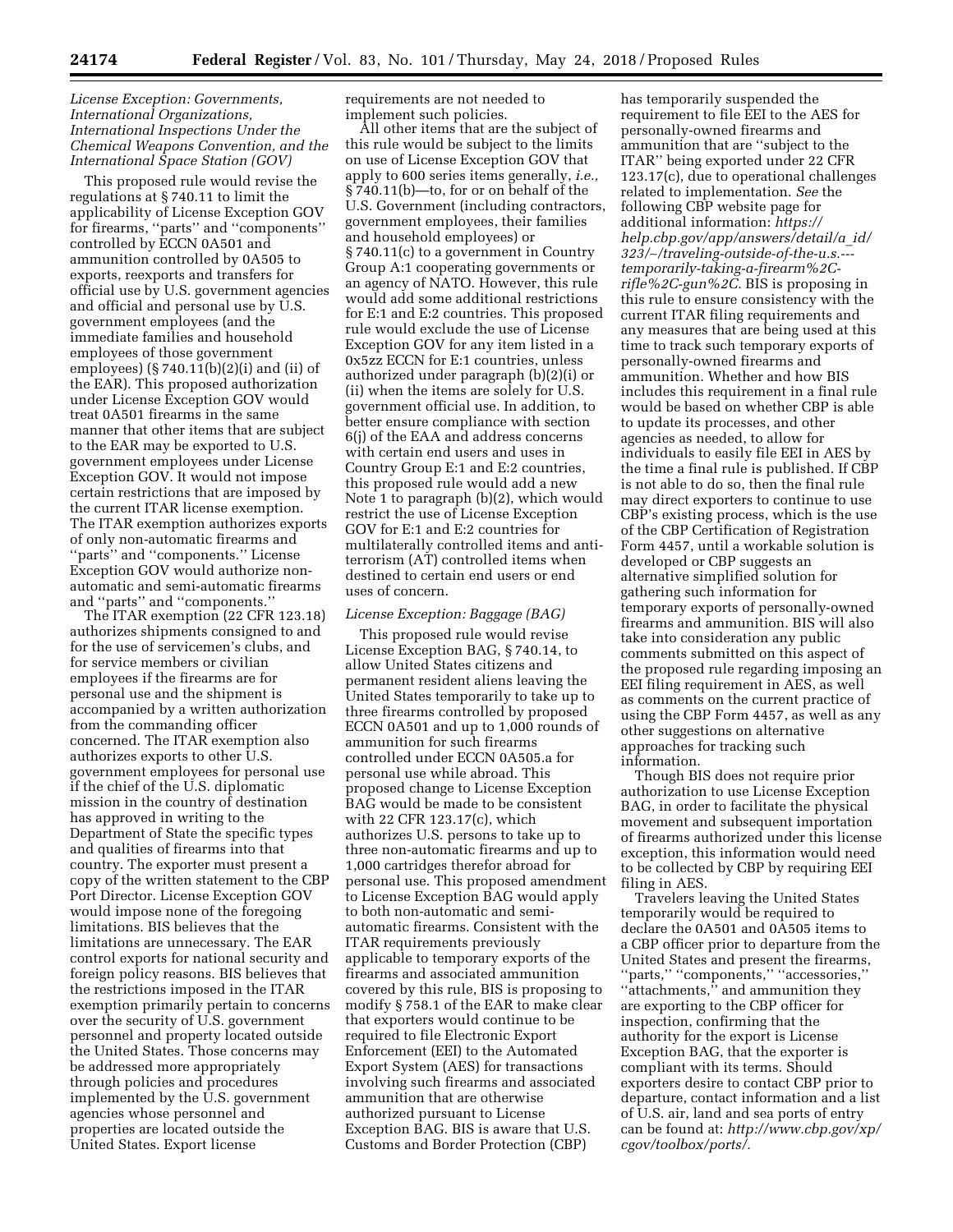This proposed rule also would revise License Exception BAG to allow nonresident aliens leaving the United States to take firearms, ''accessories,'' ''attachments,'' ''components,'' ''parts,'' and ammunition controlled by ECCN 0A501 or 0A505 that they lawfully brought into the United States. This change would be consistent with 22 CFR 123.17(d), which authorizes foreign persons leaving the United States to take firearms and ammunition controlled under Category I(a) of the USML (both non-automatic and semi-automatic) that they lawfully brought into the United States. This proposed rule would not make changes to the availability of License Exception BAG for shotguns and shotgun shells authorized under paragraph (e)(1) or (2).

As a clarification to License Exception BAG, this proposed rule would add two sentences to the introductory text of paragraph (b)(4) to highlight the special provisions that apply in paragraph (e) for firearms and ammunition and in paragraph (h) for personal protective equipment under ECCN 1A613.c or .d. These two sentences would not change the existing requirement and have been included to assist the public in better identifying these special provisions.

### *License Exception STA*

This proposed rule would revise the regulations at § 740.20 to make firearms controlled under ECCN 0A501 and most ''parts,'' ''components,'' ''accessories,'' and ''attachments'' controlled under ECCN 0A501 ineligible for License Exception STA. Only those ''parts,'' ''components,'' ''accessories,'' and ''attachments'' that are controlled under paragraph .x (*i.e.,* those ''specially designed'' for 0A501 or ITAR-controlled firearms that are not specifically listed either on the CCL or USML) are eligible for export under License Exception STA. Items controlled under ECCNs 0A502 and 0A503 are also excluded from STA eligibility.

This proposed rule would exempt gun ''parts,'' ''components,'' ''accessories'' and ''attachments'' controlled under ECCN 0A501.x; test, inspection and production equipment and ''parts,'' "components," "accessories" and ''attachments'' in ECCN 0B501; ''software'' in 0D501; and ''technology'' in ECCN 0E501 from the License Exception STA end-use limitation set forth in  $\S 740.20(b)(3)(ii)$  that applies to ''600 series'' items. That end-use limitation is intended to ensure that the military-related items controlled by most 600 series ECCNs are ultimately used by appropriate agencies of the governments of certain U.S allies or multilateral export control regime

members. Because the aforementioned exempted items are not of a military nature, the limitation is not necessary. As a conforming change, this proposed rule also would remove ECCNs 0A985 and 0E987 in paragraph (b)(2)(ii) and add in their place 0A503 and 0E504. This change does not change the availability of License Exception STA, but simply reflects the fact that these items would now be controlled under ECCNs 0A503 and 0E504 and the License Exception STA exclusion would continue to apply to them.

# **Support Documentation for Firearms, Parts, Components, Accessories, and Attachments Controlled by ECCN 0A501**

This proposed rule would require that for commodities controlled by ECCN 0A501 exported or reexported transactions for which a license would be required, the exporter or reexporter must obtain, prior to submitting an application, an import permit (or copy thereof) if the importing country requires such permits for import of firearms. That import permit would be a record that must be kept by the exporter or reexporter as required by part 762 of the EAR. The purpose of this requirement is to assure foreign governments that their regulations concerning the importation of firearms are not circumvented. Obtaining an import certificate or equivalent official document issued by member states of the Organization of American States meets this requirement. To implement this change, this proposed rule would revise § 748.12 to include the commodities controlled under ECCNs 0A501 (except 0A501.y), 0A502, 0A504 (except 0A504.f) and 0A505 (except 0A505.d) within the list of commodities that are subject to the requirement and would add a new paragraph (e) requiring that import certificates or permits be obtained from countries other than OAS member states if those states require such a certificate or permit.

# **Licenses for Firearms and Ammunition Would Be Limited to the Authorized End Use and End Users**

Consistent with other BIS licenses, including ''600 series'' and 9x515 items, licenses for firearms and ammunition that move from the USML to the CCL would be limited to the authorized end use and end users specified on the license and supporting documentation submitted as part of the license application. This means any change in the authorized end use or end user for a licensed transaction would require a BIS authorization. This existing

requirement of BIS licenses is specified in § 750.7(a) and on the boiler plate text included on all BIS licenses. These requirements would also be applied to firearms and ammunition licenses. A change in end use or end user, including a change of authorized end use or end user within a single foreign country for a firearm or ammunition authorized under a BIS license, would require a BIS authorization. BIS does not propose any changes in this rule to these well-established and understood requirements on using BIS licenses. Applicants for firearms and ammunition licenses are also advised that BIS would continue to exercise its authority, as specified in § 748.11 in the Note 2 to paragraph (a), on a case-by-case basis to require a Statement by Ultimate Consignee and Purchaser as warranted.

The exporter, reexporter or transferor using a BIS license, including for firearms and ammunition licenses, would also be required pursuant to § 750.7(a) to inform the other parties identified on the license, such as the ultimate consignees and end users of the license's scope and of the specific conditions applicable to them. As an additional safeguard for firearms and ammunition licenses, BIS would when warranted include a license condition that would require the exporter, reexporter or transferor to receive from the other parties identified on the license a confirmation in writing that those other parties had received and agreed to the terms and conditions of the license. For example, the condition may state ''Prior to using this license, the exporter (reexporter or transferor) and other parties to the license must agree to the conditions in writing and the exporter (reexporter or transferor) must keep this on file with their other records.'' The documents described in this paragraph would be required to be kept for EAR recordkeeping purposes under part 762 of the EAR.

## **Conventional Arms Reporting for Certain Exports of ECCN 0A501.a and .b Commodities**

In § 743.4 (Conventional arms reporting), this rule would revise paragraphs (c)(1)(i) and (c)(2)(i) to add ECCN 0A501.a and .b as commodities that would require Wassenaar Arrangement reporting and United Nations reporting under this conventional arms reporting section of the EAR. This requirement would assist the United States Government to meet its multilateral commitments for the special reporting requirements for exports of certain items listed on the Wassenaar Arrangement Munitions List and the UN Register of Conventional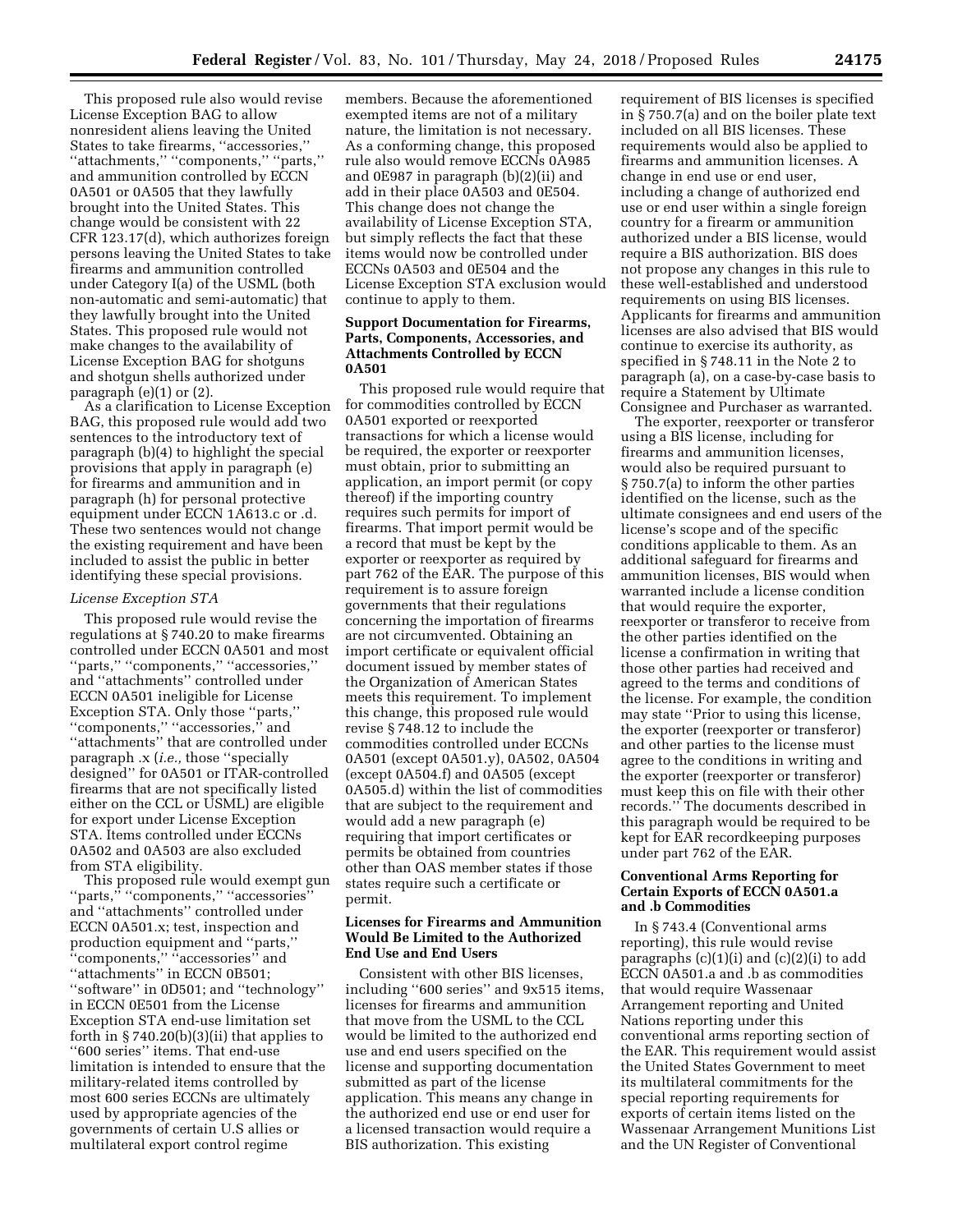Arms when these items are authorized for export under License Exceptions LVS, TMP, RPL, STA, or GOV (see part 740 of the EAR) or the Validated End User authorization (see § 748.15 of the EAR) and for United Nations reporting. License Exceptions LVS and STA are identified in § 743.4(b)(1), but because ECCN 0A501.a and .b commodities are not eligible for those two license exceptions, the reporting requirements under § 743.4(c)(1)(i) and (c)(2)(i) would be limited to exports authorized License Exceptions TMP, GOV and RPL or the Validated End User authorization. This rule also adds contact information for these reports.

# **Changes to Export Clearance Requirements for Firearms Being Moved to the CCL**

In part 758 (Export Clearance Requirements), this rule would make certain changes to clarify that a filing of Electronic Export Information (EEI) to the Automated Export System (AES) would be required for exports of the firearms transferred from the USML pursuant to this rule regardless of value or destination, including exports to Canada. As noted above, this requirement will also apply, as is presently the case under the ITAR, for temporary exports of such items pursuant to License Exception TMP or BAG.

In addition, this rule proposes to expand the data elements required as part of an AES filing for these items to include serial numbers, make, model and caliber. This requirement would ensure law enforcement officials are able to effectively verify that firearms exports are properly authorized and in conformance with all applicable regulations, including those associated with the temporary export and subsequent return of controlled firearms and unused ammunition. Similar to the description above regarding whether BIS would publish an EEI filing requirement in AES for personallyowned firearms and ammunition exported under License Exception BAG in the final rule, these expanded data elements required as part of an AES filing would be included in the final rule if CBP has made such data easily enterable in AES. If the necessary changes were not made by the time the final rule was to be published, CBP may continue to rely on CBP Form 4457 as described above.

# **Entry Clearance Requirements for Temporary Imports**

Temporary imports are transactions that involve both the temporary entry of an item into the U.S. from a foreign

country and the subsequent export of that item from the U.S. To preserve the treatment of temporary import transactions for items in this rule that transfer from the USML in the ITAR to become subject to the EAR, BIS would need to create a process under the EAR to impose entry clearance requirements for temporary imports of such items based on BIS's authorities over U.S. exports.

Therefore, BIS proposes a temporary imports entry clearance requirement by adding new § 758.10. This new section would be limited to items in this rule that are both ''subject to the EAR'' and on the USMIL in 27 CFR 447.21. To allow such items to temporarily enter the U.S., this rule proposes a process to collect identifying information for the sole purpose of tracking items being temporarily imported for subsequent export. BIS would not impose a license requirement for such imports, but this information would be necessary to facilitate the export after a temporary import. The entry clearance requirement would be an EAR requirement and any false representation made under the new § 758.10 would be a violation of the EAR.

BIS is particularly interested in receiving comments on these temporary import provisions in § 758.10 and the subsequent export under paragraph (b)(5) of License Exception TMP. A license requirement is not being proposed for these temporary imports, but BIS is proposing an entry clearance requirement whereby, as described above, the exporter at the time of import would need to make a legal representation to the U.S. Government under the EAR that the item was being temporarily imported into the United States for subsequent export under paragraph (b)(5) of License Exception TMP. BIS also welcomes comments on whether there are advantages to how the ITAR regulates temporary imports of USMIL items that should be incorporated into the Commerce final rule.

# **Changes to EAR Recordkeeping Requirements for Firearms Being Moved to the CCL**

In part 762 (Recordkeeping), this rule would make two changes to the recordkeeping requirements under the EAR. These changes would specify that certain records, that are already created and kept in the normal course of business, must be kept by the ''exporter'' or any other party to the transaction (*see* § 758.3 of the EAR), that creates or receives such records.

Specifically, in § 762.2 (Records to be retained), this rule would redesignate

paragraph (a)(11) as (a)(12) and add a new paragraph (a)(11) to specify the following information must be kept as an EAR record: Serial number, make, model, and caliber for any firearm controlled in ECCN 0A501.a and for shotguns with barrel length less than 18 inches controlled in 0A502. The ''exporter'' or any other ''party to the transaction'' that creates or receives such records would be the person responsible for retaining this record.

In § 762.3 (Records exempt from recordkeeping requirements), this rule would narrow the scope of an exemption from the EAR recordkeeping requirements for warranty certificates. This rule would narrow this exclusion to specify the exclusion from the recordkeeping requirements does not apply (meaning the record would need to be kept under the recordkeeping requirements) for warranty certificates for any firearm controlled in ECCN 0A501.a and for shotguns with barrel length less than 18 inches controlled in 0A502, when the certificate issued is for an address located outside the United States. This would be an expansion of the EAR recordkeeping requirements, but because warranty certificates are already created and kept as part of normal business recordkeeping purposes, this expansion is not anticipated to create any new or increased burden under the EAR, because it is a document that is created in the normal course of business and are records that should be easily accessible. These recordkeeping requirements would assist the United States Government because this information is important to have access to for law enforcement concerns for these types of items.

The public may submit comments on whether they agree with this BIS determination that these changes described above to the EAR recordkeeping requirements would not result in increased burdens under the EAR.

# **Alignment With the Wassenaar Arrangement Munitions List**

This rule maintains the alignment with respect to firearms, guns and armament, and ammunition that exists between the USML and the WAML. USML Category I firearms that would be added to the CCL under ECCN 0A501 are controlled under category ML1 of the WAML. USML Category II guns and armament that would be added to the CCL under 0A602 are controlled under WAML category ML2.

Rather than strictly following the Wassenaar Arrangement Munitions List pattern of placing production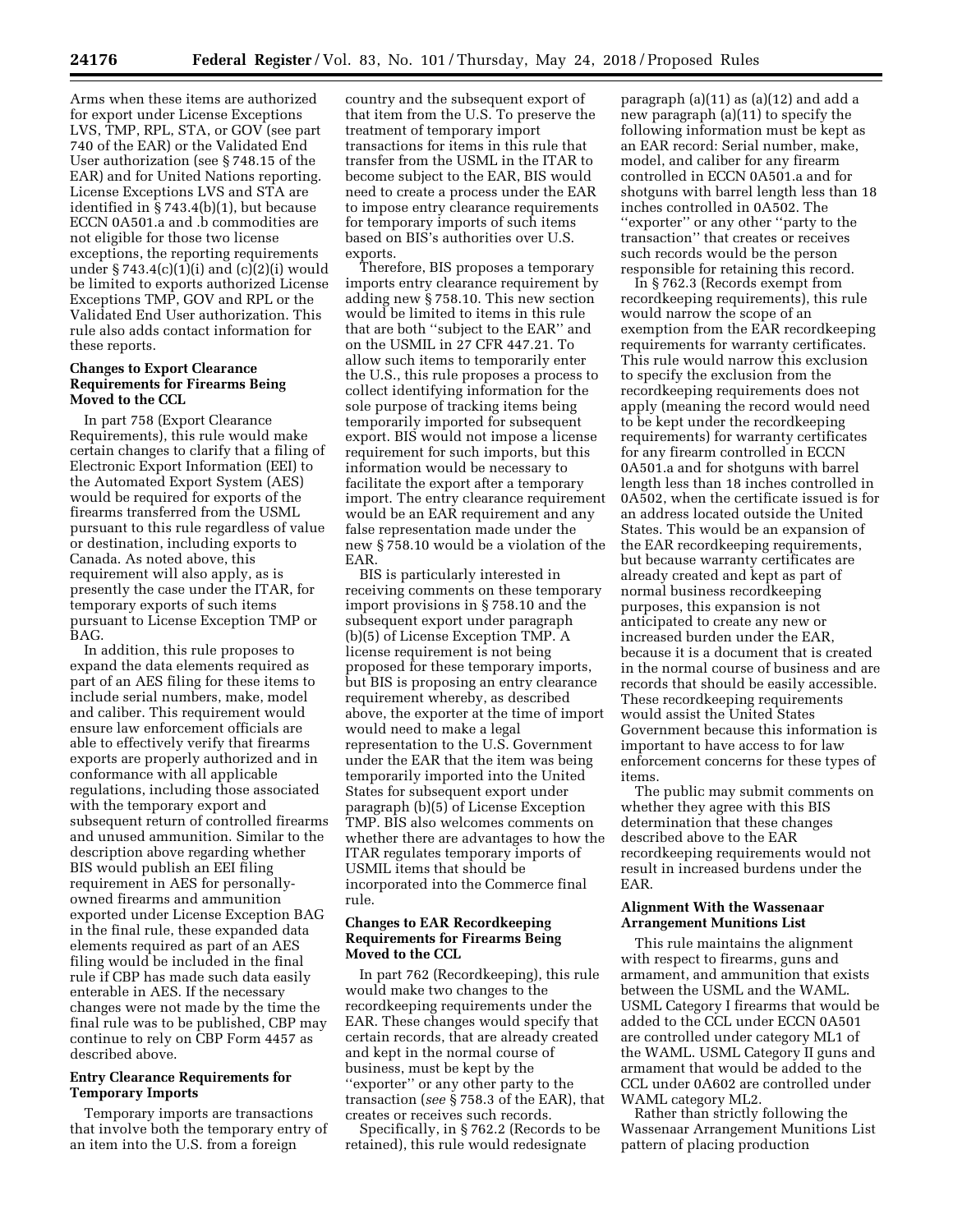equipment, ''software'' and ''technology'' for munitions list items in categories ML 18, ML 21 and ML 22, respectively, this rule follows the existing CCL numbering pattern for test, inspection and production equipment (0B501, 0B602 and 0B505), ''software'' (0D501, 0D602 and 0D505) and ''technology'' (0E501, 0E602 and 0E505). BIS believes that including the ECCNs for test, inspection and production equipment, ''software,'' and ''technology'' in the same category as the items to which they relate results in an easier way to understand the CCL than using separate categories.

BIS believes that the controls in proposed ECCNs 0A501, 0A602 and 0A505 are consistent with controls imposed by the Wassenaar Arrangement.

# **Appropriate Delayed Effective Date for a Final Rule**

BIS also invites comments from the public on the appropriate delayed effective date needed to prepare for the changes included in this proposed rule if published in final form. A 180-day delayed effective date was used for many of the other rules that moved items from the USML to the CCL, but certain rules included shorter delayed effective dates. BIS requests the public to provide comments on whether 180 delayed effective date is warranted, or if some shorter period, such as 90-day delated effective date is warranted for this proposed rule if published in final form.

## **Request for Comments**

All comments on this proposed rule must be in writing and submitted via the Federal rulemaking portal *[www.regulations.gov](http://www.regulations.gov)* or by mail or delivery to the address identified in the addresses section of this proposed rule. All comments (including any personal identifiable information) would be available for public inspection and copying. Anyone wishing to comment anonymously may do so by leaving the fields for information that would identify the commenter blank.

### **Export Administration Act**

Although the Export Administration Act of 1979 expired on August 20, 2001, the President, through Executive Order 13222 of August 17, 2001, 3 CFR, 2001 Comp., p. 783 (2002), as amended by Executive Order 13637 of March 8, 2013, 78 FR 16129 (March 13, 2013) and as extended by the Notice of August 15, 2017, 82 FR 39005 (August 16, 2017), has continued the Export Administration Regulations in effect under the International Emergency

Economic Powers Act. BIS continues to carry out the provisions of the Export Administration Act of 1979, as appropriate and to the extent permitted by law, pursuant to Executive Order 13222, as amended by Executive Order 13637.

# **Executive Order Requirements**

Executive Orders 13563 and 12866 direct agencies to assess all costs and benefits of available regulatory alternatives and, if regulation is necessary, to select regulatory approaches that maximize net benefits (including potential economic, environmental, public health and safety effects, distribute impacts, and equity). Executive Order 13563 emphasizes the importance of quantifying both costs and benefits, of reducing costs, of harmonizing rules, and of promoting flexibility. This proposed rule has been designated a ''significant regulatory action,'' although not economically significant, under section 3(f) of Executive Order 12866. Although the items identified in this proposed rule have been determined to no longer warrant ITAR control by the President, the proliferation of such items has been identified as a threat to domestic and international security if not classified and controlled at the appropriate level under the EAR. Commerce estimates that the combined effect of all rules to be published adding items removed from the ITAR to the EAR would increase the number of license applications to be submitted to BIS by approximately 30,000 annually.

This proposed rule does not contain policies with Federalism implications as that term is defined under E.O. 13132.

To control these items under the EAR that no longer warrant ITAR control, appropriate controls on the CCL needed to be included in the Department of Commerce proposed rule. This includes creating new ECCNs and revising certain existing ECCNs, as well as making other changes to the EAR to control items that would be moved from these three USML categories to the CCL once the section 38(f) notification process is completed and a final rule is published and becomes effective. Adding new controls and other requirements to the EAR imposes regulatory burdens on exporters and some other parties involved with those items, but compared to the burdens these exporters and other parties faced under the ITAR, these regulatory burdens, including financial costs, would be reduced significantly. The EAR is a more flexible regulatory structure whereby the items can still be controlled appropriately, but in a much

more efficient way that would significantly reduce the burdens on exporters and other parties compared to the regulatory burdens they faced when the item were ''subject to the ITAR.'' Deregulatory does not mean a decontrol of these items.

For those items in USML Categories I, II and III that would move by this rule to the CCL, BIS would be collecting the necessary information using the form associated with OMB Control No. 0694– 0088. BIS estimates that this form takes approximately 43.8 minutes for a manual or electronic submission. Using the State Department's estimate that 10,000 applicants annually would move from the USML to the CCL and BIS's estimate that 6,000 of the 10,000 applicants would require licenses under the EAR, that constitutes a burden of 4,380 hours for this collection under the EAR. Those companies are currently using the State Department's forms associated with OMB Control No. 1405– 0003 for which the burden estimate is 1 hour per submission, which for 10,000 applications results in a burden of 10,000 hours. Thus, subtracting the BIS burden hours of 4,380 from the State Department burden hours of 10,000, the burden is reduced by 5,620 hours. The other 4,000 applicants may use license exceptions under the EAR or the ''no license required'' designation, so these applicants would not be required to submit license applications under the EAR.

In addition to the reduced burden hours of 5,620 hours, there would also be direct cost savings to the State Department that would result from the 10,000 license applications no longer being required under the ITAR once these items are moved to the EAR. The Department of State charges a registration fee to apply for a license under the ITAR. Pursuant to the AECA, ITAR, and associated delegations of authority, every person who engages in the business of brokering activities, manufacturing, exporting, or temporarily importing any defense articles or defense services must register with the Department of State and pay a registration fee. The Department of State adopted the current fee schedule to align the registration fees with the cost of licensing, compliance and other related activities. The Department of Commerce would incur additional costs to administer these controls and process license applications. However, the Department of Commerce does not charge a registration fee to apply for a license under the EAR, and we are unable to estimate the increase in costs to the Department of Commerce to process the new license applications.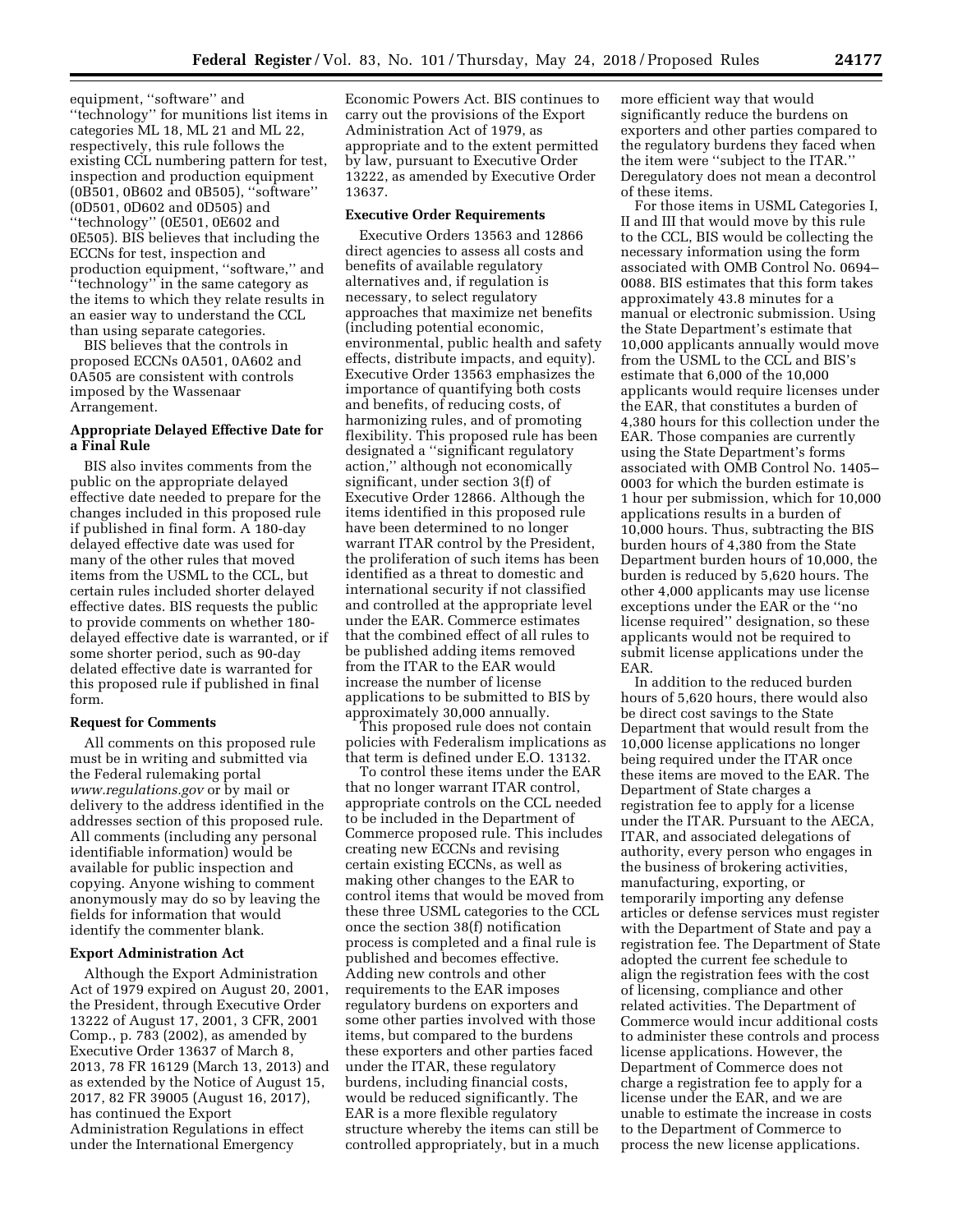Therefore, we are unable to provide an estimate of the net change in resource costs to the government from moving these items from the ITAR to the EAR. It is the case, however, that the movement of these items from the ITAR would result in a permanent and recurring direct transfer of \$2,500,000 per year from the government to the exporting public, less the increased cost to taxpayers, because they would no longer pay fees to the State Department for licenses and there is no fee charged by the Department of Commerce to apply for a license.

# *Estimated Cost Savings*

For purposes of E.O. 13771 of January 30, 2017 (82 FR 9339), the Department of State and Department of Commerce proposed rules are expected to be ''net deregulatory actions.'' The Department of Commerce has conducted this analysis in close consultation with the Department of State, because of how closely linked the two proposed rules are for the regulated public and the burdens imposed under the U.S. export control system.

E.O. 13771 and guidance provided to the agencies on interpreting the intended scope of the E.O. do not use the term ''net deregulatory action,'' but rather refer to deregulatory actions. As outlined above, the Departments of State and Commerce proposed rules are closely linked and are best viewed as a consolidated regulatory action although being implemented by two different agencies. Also, as noted above, items may not be subject to both sets of regulations. Therefore, the movement of a substantial number of items from the USML determined to no longer warrant ITAR control to the CCL would result in a significant reduction of regulatory burden for exporters and other persons involved with such items that were previously ''subject to the ITAR.''

The Departments of State and Commerce for purposes of E.O. 13771 have agreed to equally share the cost burden reductions that would result from the publication of these two integral regulatory actions. The Department of State would receive 50% and the Department of Commerce would receive 50% for purposes of calculating the deregulatory benefit of these two integral regulatory actions.

*Under this agreed formulation, the burden reductions will be calculated as follows:* 

For purposes of the Department of Commerce, the ''net deregulatory actions'' would result in a permanent and recurring cost savings of \$1,250,000 per year, and a reduction in burden hours by 2,810 hours. The reduction in

burden hours by 2,810 would result in an additional cost savings of  $1\$ \$126,281 to the exporting public. Therefore, the total dollar cost savings would be \$1,376,281 for purposes of E.O. 13771 for the Department of Commerce.

For purposes of the Department of State, the ''net deregulatory actions'' would result in a permanent and recurring cost savings of \$1,250,000 per year, and a reduction in burden hours by 2,810 hours. The reduction in burden hours by 2,810 would result in an additional cost savings of \$126,281 to the exporting public. Therefore, the total dollar cost savings would be \$1,376,281 for purposes of E.O. 13771 for the Department of State.

The Department of Commerce welcomes comments from the public on the analysis under E.O. 13771 described here. Comments from companies that would no longer need to register with the Department of State because the company only deals with items under USML Category I, II, and/or III that would move to the CCL would be particularly helpful for the Department of Commerce and Department of State to receive. Comments are also encouraged on any of the other collections that may be relevant for the items that would move from the USML to the CCL. In particular, data on Department of State forms that would no longer need to be submitted would be helpful to receive.

# **Paperwork Reduction Act Requirements**

Notwithstanding any other provision of law, no person may be required to respond to or be subject to a penalty for failure to comply with a collection of information, subject to the requirements of the Paperwork Reduction Act of 1995 (44 U.S.C. 3501 *et seq.*) (PRA), unless that collection of information displays a currently valid OMB control number.

This proposed regulation involves four collections currently approved by OMB under these BIS collections and control numbers: Simplified Network Application Processing System (control number 0694–0088), which includes, among other things, license applications; License Exceptions and Exclusions (control number 0694–0137); Import Certificates and End-User Certificates (control number 0694– 0093); Five Year Records Retention Period (control number 0694–0096); and the U.S. Census Bureau collection for

the Automated Export System (AES) Program (control number 0607–0152).

This proposed rule would affect the information collection, under control number 0694–0088, associated with the multi-purpose application for export licenses. This collection carries a burden estimate of 43.8 minutes for a manual or electronic submission for a burden of 31,833 hours. BIS believes that the combined effect of all rules to be published adding items removed from the ITAR to the EAR that would increase the number of license applications to be submitted by approximately 30,000 annually, resulting in an increase in burden hours of 21,900 (30,000 transactions at 43.8 minutes each) under this control number. For those items in USML Categories I, II and III that would move by this rule to the CCL, the State Department estimates that 10,000 applicants annually will move from the USML to the CCL. BIS estimates that 6,000 of the 10,000 applicants would require licenses under the EAR, resulting in a burden of 4,380 hours under this control number. Those companies are currently using the State Department's forms associated with OMB Control No. 1405–0003 for which the burden estimate is 1 hour per submission, which for 10,000 applications results in a burden of 10,000 hours. Thus, subtracting the BIS burden hours of 4,380 from the State Department burden hours of 10,000, the burden would be reduced by 5,620 hours. (*See* the description above for the E.O. 13771 analysis for additional information on the cost benefit savings and designation of the two rules as ''net deregulatory actions''.)

This proposed rule would also affect the information collection under control number 0694–0137, addressing the use of license exceptions and exclusions. Some parts and components formerly on the USML, and ''software'' and ''technology'' for firearms and their parts and components formerly on the USML, would become eligible for License Exception STA under this proposed rule. Additionally, test, inspection and production equipment and ''software'' and ''technology'' related to those firearms and ''parts'' may become eligible for License Exception STA. BIS believes that the increased use of License Exception STA resulting from the combined effect of all rules to be published adding items removed from the ITAR to the EAR would increase the burden associated with control number 0694–0137 by about 23,858 hours (20,450 transactions at 1 hour and 10 minutes each).

<sup>1</sup>The Department of Commerce used the Department of State's estimate that the burden hour cost for completing a license application is \$44.94 per hour. Multiplied by the estimated burden hour savings of 2,810 equals a cost savings to the public of \$126,281.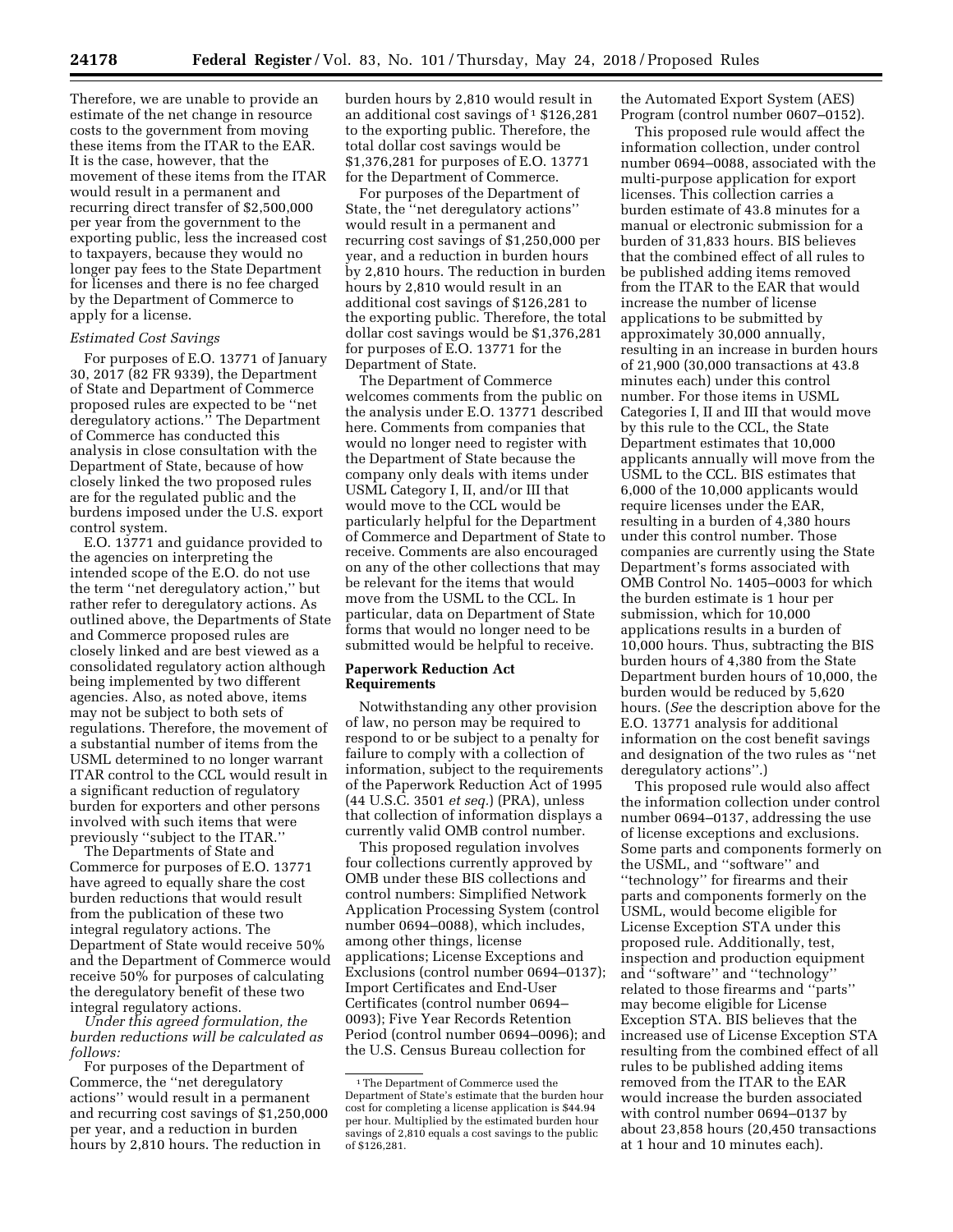BIS expects that this increase in burden as a result of the increased use of License Exception STA would be more than offset by a reduction in burden hours associated with approved collections related to the ITAR. This proposed rule addresses controls on firearms and ''parts,'' production equipment and ''parts'' and related ''software'' and ''technology'' and specifically non-automatic and semiautomatic firearms and their ''parts'' and ''parts,'' ''components,'' ''attachments,'' and ''accessories'' that are used in both semi-automatic and fully automatic firearms. BIS has made this determination on the basis that with few exceptions, the ITAR allows exemptions from license requirements only for exports to Canada, and requires a specific State Department authorization for most exports of firearms used for hunting and recreational purposes and exports of ''parts,'' ''components,'' ''attachments,'' and ''accessories'' that are common to military fully automatic firearms and their semi-automatic civilian counterparts, even when destined to NATO and other close allies and also requires State Department authorization for the exports necessary to produce ''parts'' and ''components'' for defense articles in the inventories of the United States and its NATO and other close allies. However, under the EAR, as specified in this proposed rule, a number of low-level parts would be eligible for export under License Exception STA and would therefore not require a license to such destinations.

This proposed rule would also affect the information collection under control number 0694–0096, for the five-year recordkeeping retention because of two changes this rule would make to part 762 of the EAR. This rule would add a new paragraph (a)(55) to specify the following information must be kept as an EAR record: Serial number, make, model, and caliber for any firearm controlled in ECCN 0A501.a and for shotguns with barrel length less than 18 inches controlled in 0A502. This rule would also require warranty certificates for these items to be retained for EAR recordkeeping. However, because these records are already created and kept as part of normal business recordkeeping, this expansion is not anticipated to create any new or increased burden under the EAR.

Even in situations in which a license would be required under the EAR, the burden would likely be reduced compared to a license requirement under the ITAR. In particular, license applications for exports of ''technology'' controlled by ECCN 0E501 would likely

be less complex and burdensome than the authorizations required to export ITAR-controlled technology, *i.e.,*  Manufacturing License Agreements and Technical Assistance Agreements (as a result of the differences in the scope of the ITAR's and the EAR's technology controls).

This proposed rule would affect the information collection under control number 0694–0093, import certificates and end-user certificates because of the changes included in this proposed rule. First, this regulation would require that for shipments requiring a license of firearms, ''parts,'' ''components,'' ''accessories,'' and ''attachments'' controlled under ECCN 0A501, the exporter obtain a copy of the import certificate or permit if the importing country requires one for importing firearms. License applications for which an import or end-user certificate is already required under § 748.12 of the EAR would not be subject to this new requirement. BIS expects that this requirement would result in no change in the burden under control number 0694–0093. Second, this proposed rule also would require that prior to departure, travelers leaving the United States and intending to temporarily export firearms, parts, and components controlled under ECCN 0A501 under License Exception BAG declare the firearms and parts to a CBP officer and present the firearms and parts to the CBP officer for inspection. As the State Department also requires that persons temporarily exporting firearms, parts and components declare the items to CBP, BIS does not expect that the requirement in this proposed rule would result in a change in burden under control number 0694–0093.

Third, this proposed rule would affect the information collection under control number 0694–0093 by creating a new temporary import entry clearance requirement by adding § 758.10. This new section would be limited to items in this rule that are both ''subject to the EAR'' and on the United States Munitions List (USMIL) in 27 CFR 447.21. To allow such items to temporarily enter the U.S., this rule proposes a process to collect identifying information for the sole purpose of tracking items being temporarily imported for subsequent export under License Exception TMP. BIS would not impose a license requirement for such imports, but collecting this information would be necessary to facilitate the export after a temporary import. The temporary import entry clearance requirement in § 758.10 would also conform to the requirement in License Exception TMP under § 740.9(b)(5), so

providing this information to CBP at the entry after a temporary import would facilitate the export phase of a temporary import under License Exception TMP. At the time of entry for a temporary import, the importer would need to provide a statement to CBP indicating that this shipment was being temporarily imported in accordance with the EAR for subsequent export in accordance with and under the authority of License Exception TMP. The entry clearance requirement would be an EAR requirement and any false representation made under the new § 758.10 would be a violation of the EAR. The importer would also need to provide CBP an invoice or other appropriate import-related documentation (or electronic equivalents) that includes a complete list and description of the items being imported, including their model, make, caliber, serial numbers, quantity, and U.S. dollar value. If imported for a trade show, exhibition, demonstration, or testing, the temporary importer would need to provide CBP with the relevant invitation or registration documentation for the event and an accompanying letter that details the arrangements to maintain effective control of the firearms while they are temporarily in the United States. Lastly, at the time of exportation, as requested by CBP, the exporter, or an agent acting on his or her behalf, would have to provide the entry document number or a copy of the CBP document under which the ''item'' ''subject to the EAR'' on the USMIL was temporarily imported under this proposed entry clearance requirement. As the State Department also requires that persons temporarily importing items in this rule provide the same type of information to CBP, BIS expects that the requirement in this proposed rule would result in a change in burden under control number 0694–0093, but because of the decrease under the burden imposed under the State collection the burden on the public will not change.

This proposed rule would also affect the information collection under control number 0607–0152, for filing EEI in AES because of one change this rule would make to part 758 of the EAR. Under new paragraph (b)(10), EEI would be required for all exports of items controlled under ECCNs 0A501.a or .b, shotguns with a barrel length less than 18 inches controlled under ECCN 0A502, or ammunition controlled under ECCN 0A505 except for .c, regardless of value or destination, including exports to Canada. Exports of these USML firearms and ammunition prior to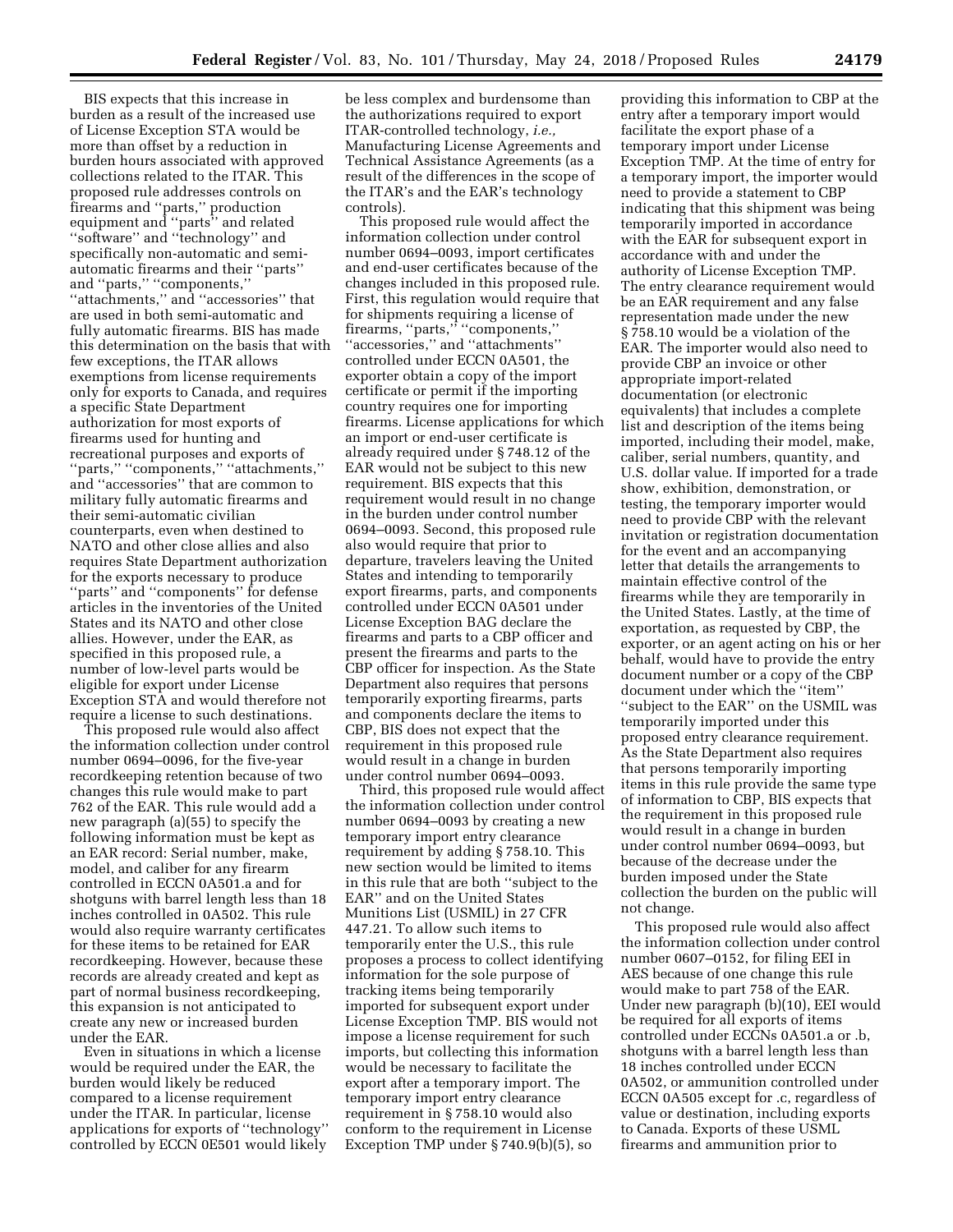moving to the CCL required filing EEI in AES for all items ''subject to the ITAR,'' so the burden in this collection would not change for the exporter. For some exporters, however, there may be an EEI filing requirement that would otherwise not have existed, such as for the export of a firearm that would be controlled under ECCN 0A501.a authorized under License Exception BAG or the export of certain firearms or ammunition to Canada.

The proposed rule would include a requirement that, for all exports of items controlled under ECCNs 0A501.a or .b, or shotguns with a barrel length less than 18 inches controlled under ECCN 0A502, in addition to any other required data for the associated EEI filing requirements, the exporter provide to CBP the serial number, make, model, and caliber for each firearm being exported. The Department of Commerce is carrying over the existing CBP filing requirements for items transferred from the USML to the CCL. The Department of Homeland Security currently is collecting these data elements for firearms ''subject to the ITAR'' under OMB Control Number 1651–0010 (CBP Form 4457, Certificate of Registration for Personal Effects Taken Abroad). There is no change to the information being collected or to the burden hours as a result of this rule. Separate from this rule, CBP will update the information collection to reflect the use of AES or some other simplified electronic alternative to CBP Form 4457.

Any comments regarding the collection of information associated with this proposed rule, including suggestions for reducing the burden, may be sent to Jasmeet K. Seehra, Office of Management and Budget (OMB), by email to *Jasmeet*\_*K.*\_*[Seehra@](mailto:Jasmeet_K._Seehra@omb.eop.gov) [omb.eop.gov,](mailto:Jasmeet_K._Seehra@omb.eop.gov)* or by fax to (202) 395– 7285.

## **Administrative Procedure Act and Regulatory Flexibility Act Requirements**

The Regulatory Flexibility Act (RFA), as amended by the Small Business Regulatory Enforcement Fairness Act of 1996 (SBREFA), 5 U.S.C. 601 *et seq.,*  generally requires an agency to prepare a regulatory flexibility analysis of any rule subject to the notice and comment rulemaking requirements under the Administrative Procedure Act (5 U.S.C. 553) or any other statute, unless the agency certifies that the proposed rule would not have a significant economic impact on a substantial number of small entities. Under section 605(b) of the RFA, however, if the head of an agency certifies that a proposed rule would not have a significant impact on a

substantial number of small entities, the statute does not require the agency to prepare a regulatory flexibility analysis. Pursuant to section 605(b), the Chief Counsel for Regulation, Department of Commerce, submitted a memorandum to the Chief Counsel for Advocacy, Small Business Administration, certifying that this proposed rule would not have a significant impact on a substantial number of small entities.

# *Number of Small Entities*

The Bureau of Industry and Security (BIS) does not collect data on the size of entities that apply for and are issued export licenses. Although BIS is unable to estimate the exact number of small entities that would be affected by this proposed rule, it acknowledges that this proposed rule would affect some unknown number.

### *Economic Impact*

This proposed rule and the companion State rule would assist in making the United States Munitions List (22 CFR part 121) (USML) into a more ''positive'' list, *i.e.,* a list that does not use generic, catch-all controls on any ''part,'' ''component,'' ''accessory,'' "attachment," or "end item" that was in any way specifically modified for a defense article, regardless of the article's military or intelligence significance or non-military applications. At the same time, articles that are determined no longer to warrant control on the USML would become controlled on the Commerce Control List (CCL). Such items, along with certain military items that currently are on the CCL, would be identified in specific Export Control Classification Numbers (ECCNs) known as the ''600 series'' ECCNs. In addition, some items currently on the CCL would move from existing ECCNs to the new ''600 series'' ECCNs. This proposed rule addresses USML Category I, II and III articles that would be removed from the USML and added to the CCL.

Category I of the USML, entitled ''Firearms, Close Assault Weapons and Combat Shotguns,'' consists of small arms (typically up to a caliber of 0.50 inches) and related parts, components, accessories, attachments, production equipment, software, and technology. Fully automatic firearms would remain on the USML as would parts and components that are used only in fully automatic firearms. However, nonautomatic and semi-automatic firearms, their parts and components and the parts and components common to them and to fully automatic firearms would become subject to the EAR. Department of State officials have informed BIS that license applications for such parts and

components are a high percentage of the license applications for USML articles reviewed by that department. Such parts and components are more likely to be produced by small businesses than are complete firearms.

Category II of the USML, entitled ''Guns and Armament,'' encompasses large guns (caliber over 0.50 inches) such as howitzers, mortars, cannon and recoilless rifles along with related parts, components, accessories, attachments, production equipment, software and technology. Modern large guns would remain on the USML. Guns and armament manufactured between 1890 and 1919 would be controlled on the CCL. Unless specified elsewhere on the CCL or the USML, ''parts,'' ''components,'' ''accessories,'' ''attachments,'' production equipment, ''software'' and ''technology'' for large guns would be controlled on the CCL.

Category III of the USML, entitled ''Ammunition/Ordnance,'' encompasses ammunition for a wide variety of firearms that may have military, law enforcement or civilian applications. Ammunition that has only or primarily military applications would remain on the USML as would parts, production equipment, ''software'' and ''technology'' therefor. Ammunition for firearms that have primarily civilian and sporting application and ammunition that is used in civilian, law enforcement and military small arms would move to the CCL. In most instances, these firearms have a caliber of 0.50 inches or less although ammunition for manual firearms with a caliber up to 0.72 inches is included. The proposed rule also applies to ''parts,'' ''components,'' production equipment, and ''technology'' related to that ammunition.

Changing the jurisdictional status of the articles described in this proposed rule would reduce the burden on small entities (and other entities as well) through elimination of some license requirements, simpler license application procedures, and reduced (or eliminated) registration fees. In addition, small entities would be able to take advantage of *de minimis* treatment under the EAR for all items that this proposed rule would transfer from the USML to the CCL, provided those items meet the applicable *de minimis*  threshold level. In practice, the greatest impact of this proposed rule on small entities would likely be reduced administrative costs and reduced delay for exports of items that are now on the USML but would become subject to the EAR.

Small entities (and other entities as well) that are affected by this proposed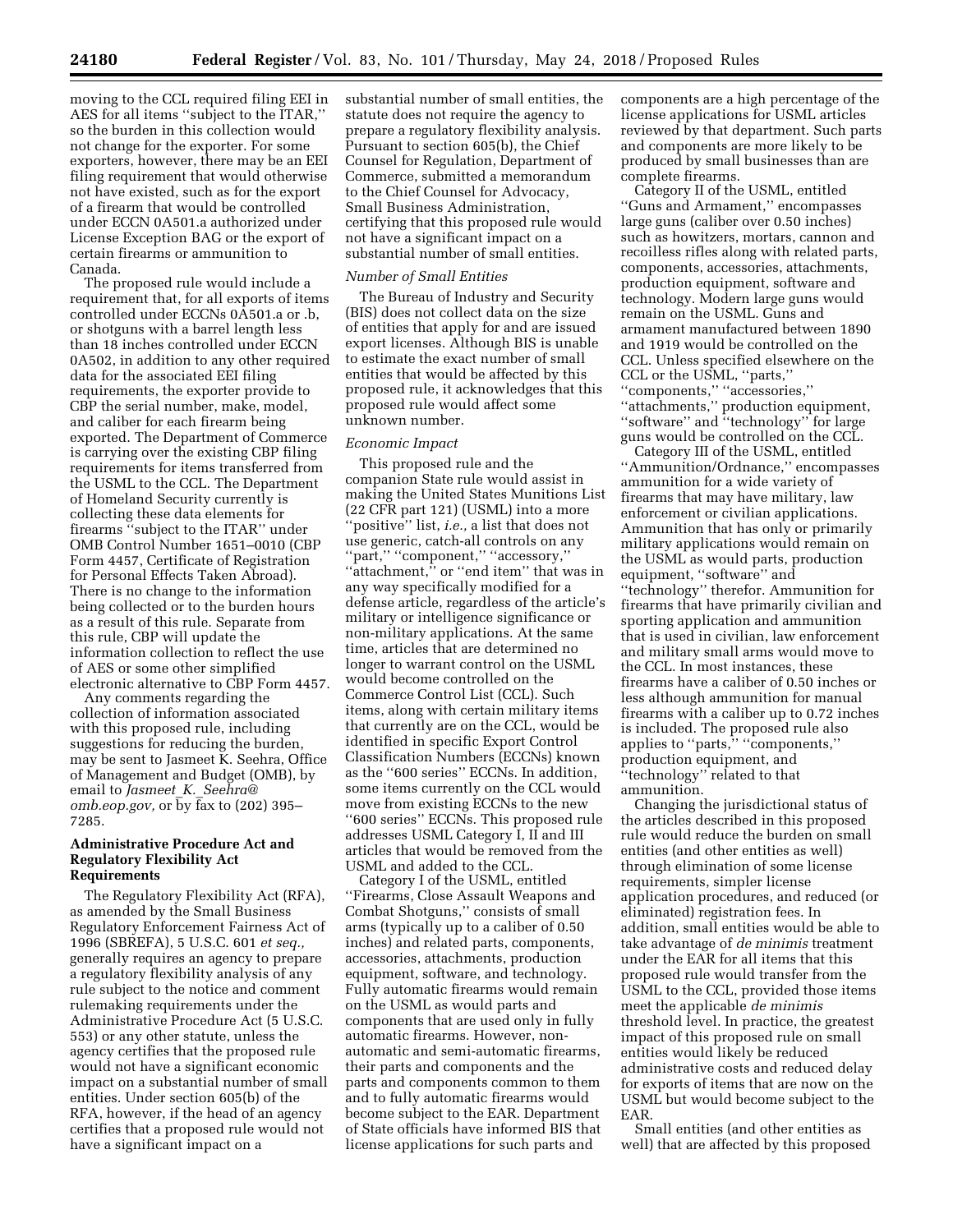rule would benefit from the elimination of some license requirements implemented by this proposed rule. Six types of ''parts'' and ''components,'' identified in ECCN 0A501.y, would be designated immediately as ''parts'' and ''components'' that, even if ''specially designed'' for a military use or a Category I firearm, have little or no military significance. These ''parts'' and ''components,'' which under the ITAR require a license to nearly all destinations would, under the EAR, require a license to Cuba, Iran, Sudan, North Korea, Syria and the People's Republic of China as well as to destinations subject to United Nations arms embargoes.

Furthermore, many exports and reexports of Category I firearms along with ''parts'' and ''components'' that would be placed on the CCL by this proposed rule, would become eligible for license exceptions that apply to shipments to United States government agencies, shipments valued at \$500 or less, ''parts'' and ''components'' being exported for use as replacement parts, and temporary exports. Similarly, exports and reexports of Category II firearms ''parts,'' ''components,'' ''accessories,'' and ''attachments'' that would be placed on the CCL by this proposed rule would become eligible for those license exceptions, although the value limit would be \$3,000. Category III ammunition placed on the CCL by this proposed rule would also become eligible with a value limit of \$100.

Even for exports and reexports in which a license would be required, the process would be simpler and less costly under the EAR. When a USML Category I, II, or III article is moved to the CCL, the number of destinations for which a license is required would remain largely unchanged. However, the burden on the license applicant would decrease because the licensing procedure for CCL items is simpler and more flexible than the licensing procedure for USML defense articles.

Under the USML licensing procedure, an applicant must include a purchase order or contract with its application. There is no such requirement under the CCL licensing procedure. This difference gives the CCL applicant at least two advantages. First, the applicant has a way of determining whether the U.S. Government would authorize the transaction before it enters into potentially lengthy, complex and expensive sales presentations or contract negotiations. Under the USML licensing procedure, the applicant would need to caveat all sales presentations with a reference to the need for government approval and

would more likely have to engage in substantial effort and expense with the risk that the government might reject the application. Second, a CCL license applicant need not limit its application to the quantity or value of one purchase order or contract. It may apply for a license to cover all of its expected exports or reexports to a particular consignee over the life of a license, reducing the total number of licenses for which the applicant must apply.

In addition, many applicants exporting or reexporting items that this proposed rule would transfer from the USML to the CCL would realize cost savings through the elimination of some or all registration fees currently assessed under the ITAR. This is particularly relevant to small- and medium-sized companies that manufacture or export parts and components for Category I firearms. Registration fees for manufacturers and exporters of articles on the USML start at \$2,250 per year, increase to \$2,750 for organizations applying for one to ten licenses per year and further increase to \$2,750 plus \$250 per license application (subject to a maximum of three percent of total application value) for those who need to apply for more than ten licenses per year. There are no registration or application processing fees for applications to export items currently listed on the CCL. Once the items that are the subject to this proposed rulemaking are removed from the USML and added to the CCL, entities currently applying for licenses from the Department of State could find their registration fees reduced if the number of USML licenses those entities need declines. If an entity's entire product line is moved to the CCL, then its ITAR registration and registration fee requirement would be eliminated.

Finally, *de minimis* treatment under the EAR would become available for all items that this proposed rule would transfer from the USML to the CCL. Items subject to the ITAR remain subject to the ITAR when they are incorporated abroad into a foreign-made product regardless of the percentage of U.S. content in that foreign-made product. This proposed rule would apply that same principle to ''600 series'' items only if the foreign-made item is being exported to a country that is subject to a United States arms embargo. In all other cases, foreign-made products that incorporate items that this proposed rule would move to the CCL would be subject to the EAR only if their total controlled U.S.-origin content exceeded 25 percent. Because including small amounts of U.S.-origin content would not subject foreign-made products to the EAR, foreign manufacturers would have less incentive to avoid such U.S.-origin ''parts'' and ''components,'' a development that potentially would mean greater sales for U.S. suppliers, including small entities.

For items currently on the CCL that would be moved from existing ECCNs to the new ''600 series,'' license exception availability would be narrowed somewhat. However, BIS believes that the increased burden imposed by those actions would be offset substantially by the reduction in burden attributable to the moving of items from the USML to CCL and the compliance benefits associated with the consolidation of all WAML items subject to the EAR in one series of ECCNs.

# *Conclusion*

BIS is unable to determine the precise number of small entities that would be affected by this proposed rule. Based on the facts and conclusions set forth above, BIS believes that any burdens imposed by this proposed rule would be offset by a reduction in the number of items that would require a license, simpler export license applications, reduced or eliminated registration fees, and application of a *de minimis*  threshold for foreign-made items incorporating U.S.-origin ''parts'' and ''components,'' which would reduce the incentive for foreign buyers to design out or avoid U.S.-origin content. For these reasons, the Chief Counsel for Regulation of the Department of Commerce certified to the Chief Counsel for Advocacy of the Small Business Administration that this proposed rule, if adopted in final form, would not have a significant economic impact on a substantial number of small entities.

#### **List of Subjects**

*15 CFR Parts 736 and 772* 

## Exports.

*15 CFR Parts 740 and 748* 

Administrative practice and procedure, Exports, Reporting and recordkeeping requirements.

#### *15 CFR Part 742*

Exports, Terrorism.

#### *15 CFR Part 743*

Administrative practice and procedure, Reporting and recordkeeping requirements.

## *15 CFR Part 744*

Exports, Reporting and recordkeeping requirements, Terrorism.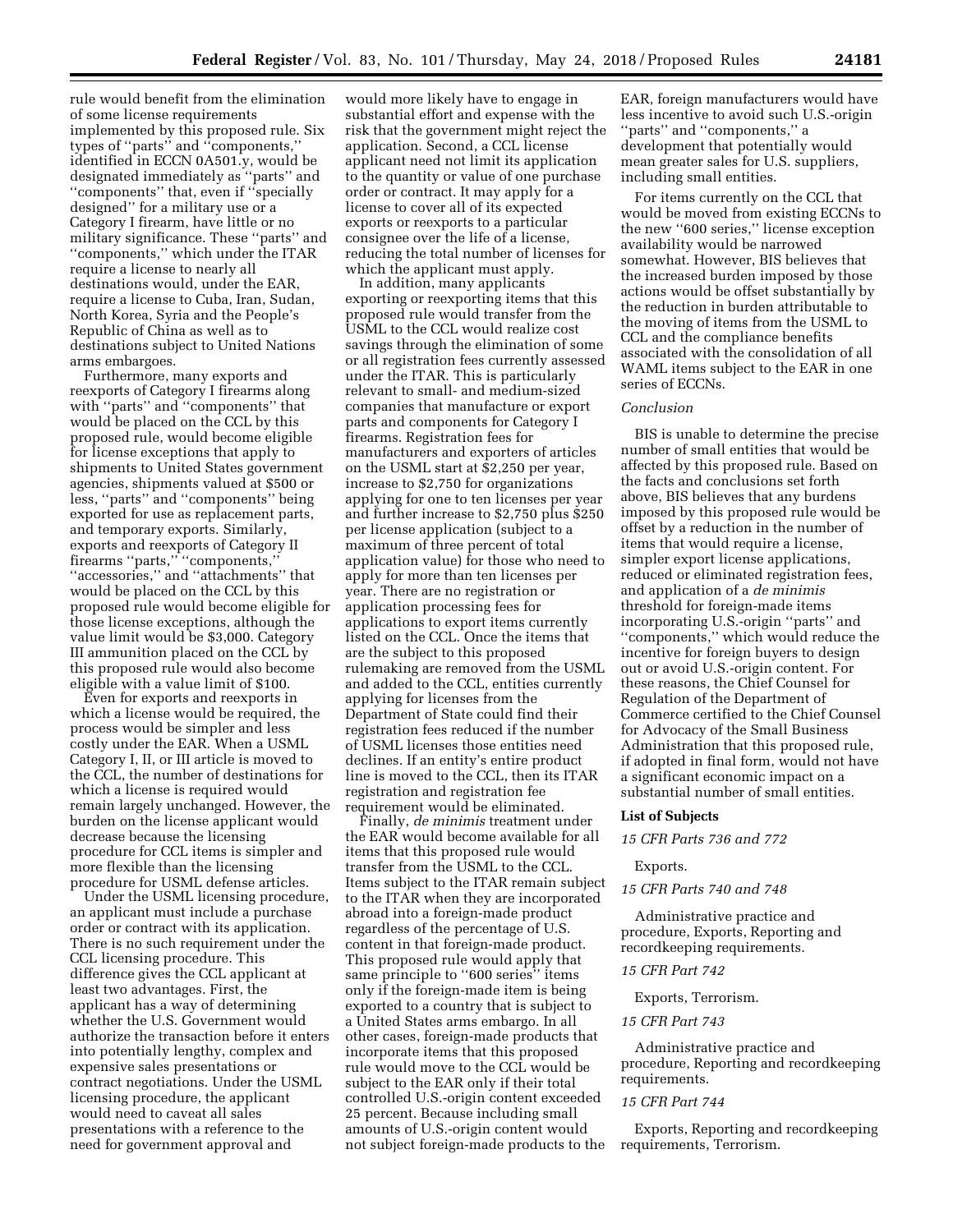### *15 CFR Parts 746 and 774*

Exports, Reporting and recordkeeping requirements.

### *15 CFR Part 758*

Administrative practice and procedure, Exports, Reporting and recordkeeping requirements.

# *15 CFR Part 762*

Administrative practice and procedure, Business and industry, Confidential business information, Exports, Reporting and recordkeeping requirements.

For the reasons stated in the preamble, parts 736, 740, 742, 743, 744, 746, 748, 758, 762, 772 and 774 of the Export Administration Regulations (15 CFR parts 730–774) are proposed to be amended as follows:

# **PART 736—GENERAL PROHIBITIONS**

■ 1. The authority citation for 15 CFR part 736 is revised to read as follows:

**Authority:** 50 U.S.C. 4601 *et seq.;* 50 U.S.C. 1701 *et seq.;* 22 U.S.C. 2151 note; E.O. 12938, 59 FR 59099, 3 CFR, 1994 Comp., p. 950; E.O. 13020, 61 FR 54079, 3 CFR, 1996 Comp., p. 219; E.O. 13026, 61 FR 58767, 3 CFR, 1996 Comp., p. 228; E.O. 13222, 66 FR 44025, 3 CFR, 2001 Comp., p. 783; E.O. 13338, 69 FR 26751, 3 CFR, 2004 Comp., p. 168; Notice of May 9, 2017, 82 FR 21909 (May 10, 2017); Notice of August 15, 2017, 82 FR 39005 (August 16, 2017); Notice of November 6, 2017, 82 FR 51971 (November 8, 2017).

■ 2. Supplement No. 1 to part 736 is amended by revising paragraph (e)(3) to read as follows:

# **Supplement No. 1 to Part 736—General Orders**

- \* \* \* \* \*
	- (e) \* \* \*

(3) *Prior commodity jurisdiction determinations.* If the U.S. State Department has previously determined that an item is not subject to the jurisdiction of the ITAR and the item was not listed in a then existing ''018'' series ECCN (for purposes of the ''600 series'' ECCNs, or the 0x5zz ECCNs) or in a then existing ECCN 9A004.b or related software or technology ECCN (for purposes of the 9x515 ECCNs), then the item is per se not within the scope of a ''600 series'' ECCN, a 0x5zz ECCN, or a 9x515 ECCN. If the item was not listed elsewhere on the CCL at the time of such determination (*i.e.,* the item was designated EAR99), the item shall remain designated as EAR99 unless specifically enumerated by BIS or DDTC in an amendment to the CCL or to the USML, respectively.

\* \* \* \* \*

# **PART 740—LICENSE EXCEPTIONS**

■ 3. The authority citation for 15 CFR part 740 continues to read as follows:

**Authority:** 50 U.S.C. 4601 *et seq.;* 50 U.S.C. 1701 *et seq.;* 22 U.S.C. 7201 *et seq.;* E.O. 13026, 61 FR 58767, 3 CFR, 1996 Comp., p. 228; E.O. 13222, 66 FR 44025, 3 CFR, 2001 Comp., p. 783; Notice of August 15, 2017, 82 FR 39005 (August 16, 2017).

■ 4. Section 740.9 is amended by: ■ a. Adding five sentences at the end of paragraph (a) introductory text; ■ b. Adding one sentence at the end of paragraph (b)(1) introductory text;

■ c. Adding paragraph (b)(5); and

■ d. Redesignating notes 1 through 3 to paragraph (b) as notes 2 through 4 to paragraph (b);

The additions read as follows:

# **§ 740.9 Temporary imports, exports, reexports, and transfers (in-country) (TMP).**

\* \* \* \* \* (a) \* \* \* This paragraph (a) does not authorize any export of a commodity controlled under ECCNs 0A501.a or .b, or shotguns with a barrel length less than 18 inches controlled under ECCN 0A502 to, or any export of such an item that was imported into the United States from, a country in Country Group D:5 (Supplement No. 1 of this part), or from Russia, Georgia, Kazakhstan, Kyrgyzstan, Moldova, Turkmenistan, Ukraine, or Uzbekistan. The only provisions of this paragraph (a) that are eligible for use to export such items are paragraph (a)(5) of this section (''Exhibition and demonstration'') and paragraph (a)(6) of this section (''Inspection, test, calibration, and repair''). In addition, this paragraph (a) may not be used to export more than 75 firearms per shipment. In accordance with the requirements in § 758.1(b)(10) and (g)(4) of the EAR, the exporter or its agent must provide documentation that includes the serial number, make, model, and caliber of each firearm being exported by filing these data elements in an EEI filing in AES. In accordance with the exclusions in License Exception TMP under paragraph (b)(5), the entry clearance requirements in § 758.1(b)(10) do not permit the temporary import of firearms controlled in ECCN 0A501.a or .b that are shipped from or manufactured in a Country Group D:5 country; or that are shipped from or manufactured in Russia, Georgia, Kazakhstan, Kyrgyzstan, Moldova, Turkmenistan, Ukraine, or Uzbekistan (except for any firearm model controlled by 0A501 that is specified under Annex A in Supplement No. 4 to part 740, or shotguns with a barrel length less than 18 inches controlled in ECCN 0A502 that are shipped from or manufactured

in a Country Group D:5 country, or from Russia, Georgia, Kazakhstan, Kyrgyzstan, Moldova, Turkmenistan, Ukraine, or Uzbekistan, because of the exclusions in License Exception TMP under paragraph (b)(5).

- \* \* \* \* \*
	- (b) \* \* \*

 $(1)$  \* \* \* No provision of paragraph (b) of this section, other than paragraph  $(b)(3)$ ,  $(4)$ , or  $(5)$ , may be used to export firearms controlled by ECCN 0A501.a, .b or shotguns with a barrel length less than 18 inches controlled in ECCN 0A502.

\* \* \* \* \* (5) *Exports of firearms and certain shotguns temporarily in the United States.* This paragraph (b)(5) authorizes the export of no more than 75 end item firearms per shipment controlled by ECCN 0A501.a or .b, or shotguns with a barrel length less than 18 inches controlled in ECCN 0A502 that are temporarily in the United States for a period not exceeding one year, provided that:

(i) The firearms were not shipped from or manufactured in a U.S. arms embargoed country, *i.e.,* destination listed in Country Group D:5 in Supplement No. 1 to part 740 of the EAR;

(ii) The firearms were not shipped from or manufactured in Russia, Georgia, Kazakhstan, Kyrgyzstan, Moldova, Turkmenistan, Ukraine, or Uzbekistan, except for any firearm model controlled by 0A501 that is specified under Annex A in Supplement No. 4 to part 740; and

(iii) The firearms are not ultimately destined to a U.S. arms embargoed country, *i.e.,* destination listed in Country Group D:5 in Supplement No. 1 to part 740 of the EAR, or to Russia, Georgia, Kazakhstan, Kyrgyzstan, Moldova, Turkmenistan, Ukraine, or Uzbekistan;

(iv) When the firearms entered the U.S. as a temporary import, the temporary importer or its agent:

(A) Provided the following statement to U.S. Customs and Border Protection: ''This shipment will be exported in accordance with and under the authority of License Exemption TMP (15 CFR 740.9(b)(5))'';

(B) Provided to U.S. Customs and Border Protection an invoice or other appropriate import-related documentation (or electronic equivalents) that includes a complete list and description of the firearms being temporarily imported, including their model, make, caliber, serial numbers, quantity, and U.S. dollar value; and

(C) Provided (if temporarily imported for a trade show, exhibition,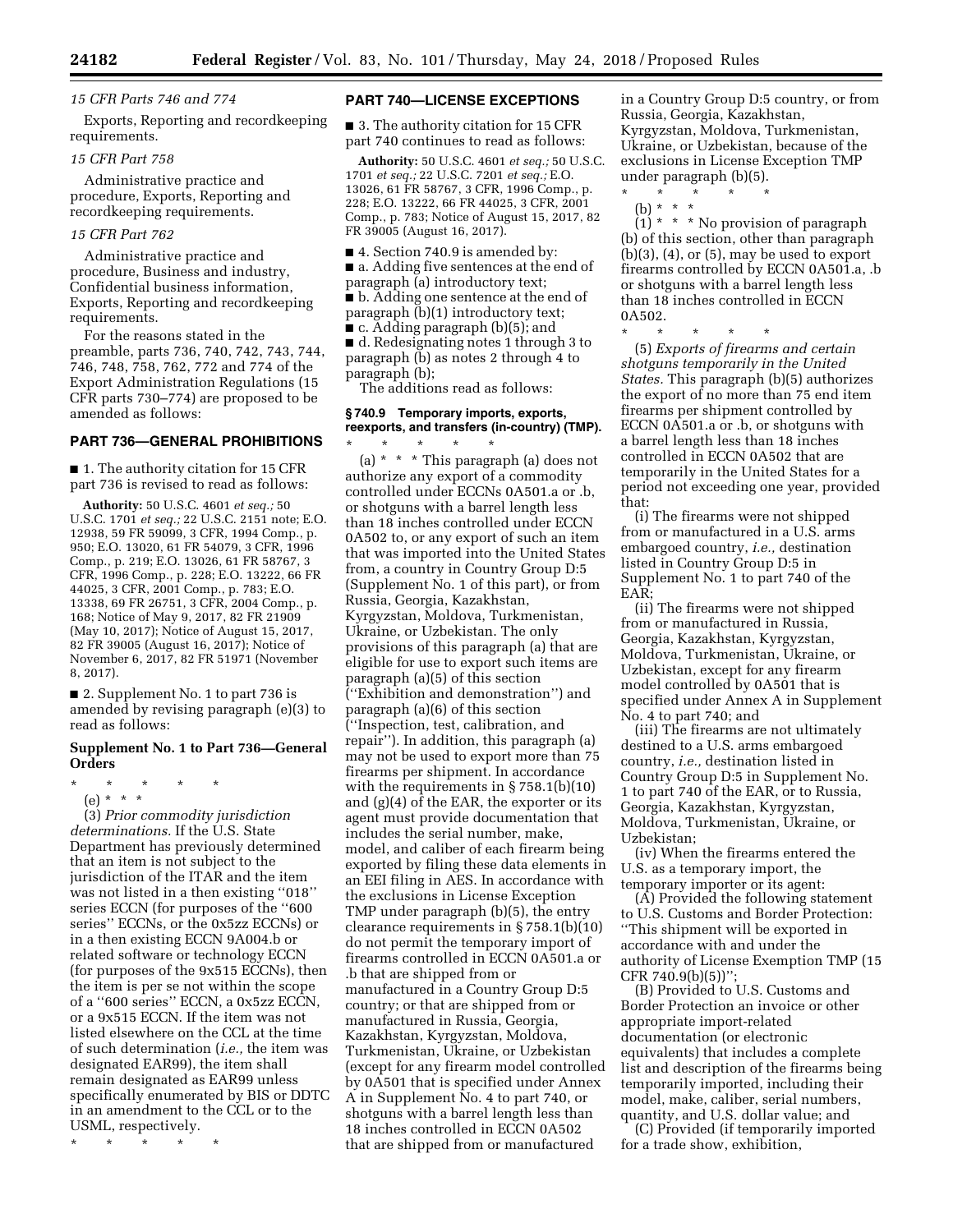demonstration, or testing) to U.S. Customs and Border Protection the relevant invitation or registration documentation for the event and an accompanying letter that details the arrangements to maintain effective control of the firearms while they are in the United States.

(v) In addition to the export clearance requirements of part 758 of the EAR, the exporter or its agent must provide the import documentation related to paragraph (b)(5)(iv)(B) of this section to U.S. Customs and Border Protection at the time of export.

*Note 1 to paragraph (b)(5): In addition to complying with all applicable EAR requirements for the export of commodities described in paragraph (b)(5), exporters and temporary importers should contact U.S. Customs and Border Protection (CBP) at the port of temporary import or export, or at the CBP website, for the proper procedures for temporarily importing or exporting firearms controlled in ECCN 0A501.a or .b or shotguns with a barrel length less than 18 inches controlled in ECCN 0A502, including regarding how to provide any data or documentation required by BIS.* 

\* \* \* \* \*

■ 5. Section 740.11 is amended by: ■ a. Adding a sentence at the end of the introductory text;

■ b. Adding Note 2 to paragraph (b)(2); and

■ c. Redesignating note 1 to paragraph (c)(1) as note 3 to paragraph (c)(1) and notes 1 and 2 to paragraph (e) as notes 4 and 5 to paragraph (e).

The additions read as follows:

### **§ 740.11 Governments, international organizations, international inspections, under the Chemical Weapons Convention, and the International Space Station (GOV).**

\* \* \* Commodities listed in ECCN 0A501 are eligible only for transactions described in paragraphs (b)(2)(i) and (ii) of this section. Any item listed in a 0x5zz ECCN for export, reexport, or transfer (in-country) to an E:1 country are eligible only for transactions described in paragraphs (b)(2)(i) and (ii) solely for U.S. government official use of this section.

\* \* \* \* \* *Note 2 to paragraph (b)(2): Items controlled for NS, MT, CB, NP, FC or AT* 

*reasons may not be exported, reexported, or transferred (in-country) to, or for the use of military, police, intelligence entities, or other sensitive end-users of a government in a Country Group E:1, or E:2 country.* 

\* \* \* \* \* ■ 6. Section 740.14 is amended by revising paragraph (b)(4), revising the heading to paragraph (e), and by adding paragraphs (e)(3) and (4) to read as follows:

# **§ 740.14 Baggage (BAG).**

\* \* \* \* \*

(b) \* \* \*

(4) *Tools of trade.* Usual and reasonable kinds and quantities of tools, instruments, or equipment and their containers and also technology for use in the trade, occupation, employment, vocation, or hobby of the traveler or members of the household who are traveling or moving. For special provisions regarding firearms and ammunition, see paragraph (e) of this section. For special provisions regarding encryption commodities and software subject to EI controls, see paragraph (f) of this section. For a special provision that specifies restrictions regarding the export or reexport of technology under this paragraph (b)(4), see paragraph (g) of this section. For special provisions regarding personal protective equipment under ECCN 1A613.c or .d, see paragraph (h) of this section. \* \* \* \* \*

(e) *Special provisions for firearms and ammunition.* \* \* \*

(3) A United States citizen or a permanent resident alien leaving the United States may export under this License Exception firearms, ''parts,'' ''components,'' ''accessories,'' or ''attachments'' controlled under ECCN 0A501 and ammunition controlled under ECCN 0A505.a, subject to the following limitations:

(i) Not more than three firearms and 1,000 rounds of ammunition may be taken on any one trip.

(ii) ''Parts,'' ''components,'' ''accessories,'' and ''attachments'' exported pursuant to this paragraph must be of a kind and limited to quantities that are reasonable for the activities described in paragraph (e)(3)(iv) of this section or that are necessary for routine maintenance of the firearms being exported.

(iii) The commodities must be with the person's baggage.

(iv) The commodities must be for the person's exclusive use and not for resale or other transfer of ownership or control. Accordingly, except as provided in paragraph (e)(4) of this section, firearms, ''parts,'' ''components,'' ''accessories,'' ''attachments,'' and ammunition, may not be exported permanently under this License Exception. All firearms, ''parts,'' ''components,'' ''accessories,'' or ''attachments'' controlled under ECCN 0A501 and all unused ammunition controlled under ECCN 0A505.a exported under this License Exception must be returned to the United States.

(v) Travelers leaving the United States temporarily are required to declare the

firearms, ''parts,'' ''components,'' ''accessories,'' ''attachments,'' and ammunition being exported under this license exception to a Customs and Border Protection (CBP) officer prior to departure from the United States and present such items to the CBP officer for inspection, confirming that the authority for the export is License Exception BAG and that the exporter is compliant with its terms.

(4) A nonresident alien leaving the United States may export or reexport under this License Exception only such firearms controlled under ECCN 0A501 and ammunition controlled under ECCN 0A505 as he or she brought into the United States under the provisions of Department of Justice Regulations at 27 CFR 478.115(d).

\* \* \* \* \*

## **§ 740.16 [Amended]**

■ 7. Section 740.16 is amended by removing ''0A987'' from paragraph (b)(2)(iv) and adding in its place ''0A504''.

■ 8. Section 740.20 is amended by revising paragraph (b)(2)(ii) to read as follows:

### **§ 740.20 License Exception Strategic Trade Authorization (STA).**

- \* \* \* \* \*
	- (b) \* \* \*
	- $(2)^* * * *$

(ii) License Exception STA may not be used for:

(A) Any item controlled in ECCNs 0A501.a, .b, .c, .d, or .e; 0A981; 0A982; 0A983; 0A503, 0E504, 0E982; or

(B) Shotguns with barrel length less than 18 inches controlled in 0A502. \* \* \* \* \*

■ 9. Add Supplement No. 4 to part 740 to read as follows:

# **Supplement No. 4 to Part 740—Annex A Firearm Models**

- (a) *Pistols/revolvers.*
- (1) German Model P08 Pistol = SMCR.
- (2) IZH 34M, .22 Target pistol.
- (3) IZH 35M, .22 caliber Target pistol.
- (4) Mauser Model 1896 pistol =
- SMCR.
	- (5) MC–57–1 pistol.
	- (6) MC–1–5 pistol.
	- (7) Polish Vis Model 35 pistol =

SMCR.

- (8) Soviet Nagant revolver = SMCR.
- (9) TOZ 35, .22 caliber Target pistol.
- (10) MTs 440.
- (11) MTs 57–1.
- (12) MTs 59–1.
- (13) MTs 1–5.
- (14) TOZ–35M (starter pistol).
- (15) Biathlon–7K.
- (b) *Rifles.*
- (1) BARS–4 Bolt Action carbine.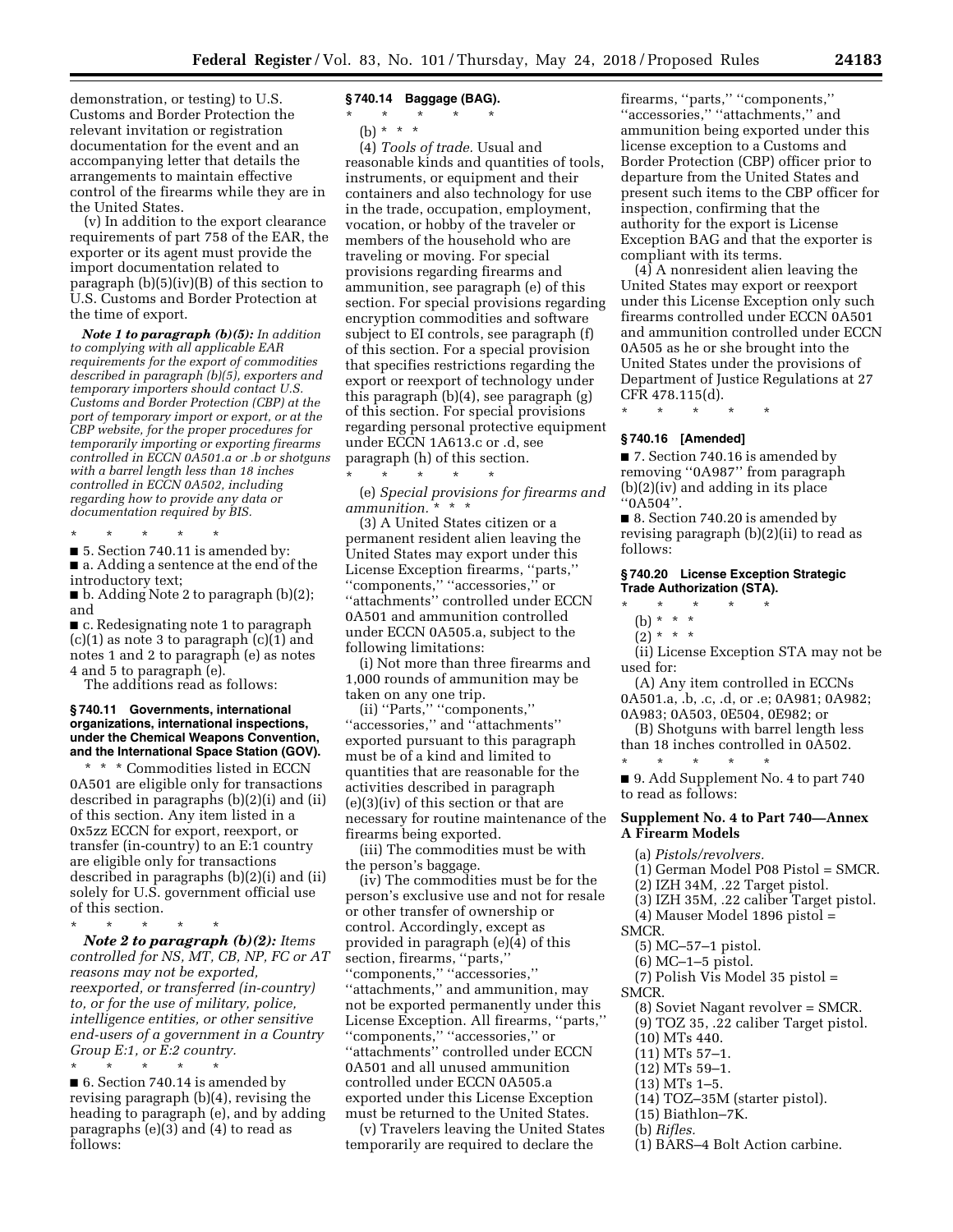(2) Biathlon target rifle, .22. (3) British Enfield rifle = SMCR. (4) CM2, .22 target rifle (also known as SM2, .22). (5) German model 98K = SMCR. (6) German model G41 = SMCR. (7) German model G43 = SMCR. (8) IZH–94. (9) LOS–7, bolt action. (10) MC–7–07. (11) MC–18–3. (12) MC–19–07. (13) MC–105–01. (14) MC–112–02. (15) MC–113–02. (16) MC–115–1. (17) MC–125/127.  $(18)$  MC-126. (19) MC–128. (20) Saiga. (21) Soviet Model 38 carbine = SMCR. (22) Soviet Model 44 carbine-SMCR. (23) Soviet Model 91/30 rifle = SMCR. (24) TOZ 18, .22 bolt action. (25) TOZ 55. (26) TOZ 78. (27) Ural Target, .22lr. (28) VEPR rifle. (29) Winchester Model 1895, Russian Model rifle = SMCR. (30) Sever—double barrel. (31) IZH18MH single barrel break action. (32) MP–251 over/under rifle. (33) MP–221 double barrel rifle. (34) MP–141K. (35) MP–161K. (36) MTs 116–1. (37) MTs 116M. (38) MTs 112–02. (39) MTs 115–1. (40) MTs 113–02. (41) MTs 105–01. (42) MTs 105–05. (43) MTs 7–17 combination gun. (44) MTs 7–12–07 rifle/shotgun. (45) MTs 7–07. (46) MTs 109–12–07 rifle. (47) MTs 109–07 rifle. (48) MTs 106–07 combination. (49) MTs 19–97. (50) MTs 19–09. (51) MTs 18–3M. (52) MTs 125. (53) MTs 126. (54) MTs 127. (55) Berkut–2. (56) Berkut–2M1. (57) Berkut–3. (58) Berkut–2–1. (59) Berkut–2M2. (60) Berkut–3–1. (61) Ots–25. (62) MTs 20–07. (63) LOS–7–1. (64) LOS–7–2. (65) LOS–9–1. (66) Sobol (Sable).

(67) Rekord.

(68) Bars–4–1. (69) Saiga. (70) Saiga–M. (71) Saiga–308. (72) Saiga–308–1. (72) Saiga–308–2. (74) Saiga–9. (75) Korshun. (76) Ural–5–1. (77) Ural 6–1. (78) Ural–6–2. (79) SM–2. (80) Biatlon–7–3. (81) Biatlon–7–4. (82) Rekord–1. (83) Rekord–2. (84) Rekord–CISM. (85) Rekord–1–308. (86) Rekord–2–308. (87) Rekord–1–308–CISM. (88) VEPR. (89) VEPR Super. (90) VEPR Pioner. (91) VEPR Safari. (92) TOZ 109. (93) KO 44–1. (94) TOZ 78–01. (95) KO 44. (96) TOZ 99. (97) TOZ 99–01. (98) TOZ 55–01 Zubr. (99) TOZ 55–2 Zubr. (100) TOZ 120 Zubr. (101) MTs 111. (102) MTs 109. (103) TOZ 122. (104) TOZ 125. (105) TOZ 28. (106) TOZ 300.

# **PART 742—CONTROL POLICY—CCL BASED CONTROLS**

■ 10. The authority citation for part 742 is revised to read as follows:

**Authority:** 50 U.S.C. 4601 *et seq.;* 50 U.S.C. 1701 *et seq.;* 22 U.S.C. 3201 *et seq.;* 42 U.S.C. 2139a; 22 U.S.C. 7201 *et seq.;* 22 U.S.C. 7210; Sec. 1503, Pub. L. 108–11, 117 Stat. 559; E.O. 12058, 43 FR 20947, 3 CFR, 1978 Comp., p. 179; E.O. 12851, 58 FR 33181, 3 CFR, 1993 Comp., p. 608; E.O. 12938, 59 FR 59099, 3 CFR, 1994 Comp., p. 950; E.O. 13026, 61 FR 58767, 3 CFR, 1996 Comp., p. 228; E.O. 13222, 66 FR 44025, 3 CFR, 2001 Comp., p. 783; Presidential Determination 2003–23, 68 FR 26459, 3 CFR, 2004 Comp., p. 320; Notice of August 15, 2017, 82 FR 39005 (August 16, 2017); Notice of November 6, 2017, 82 FR 51971 (November 8, 2017).

■ 11. Section 742.6 is amended by revising the first and sixth sentences of paragraph (b)(1)(i) and adding a seventh sentence at the end of paragraph (b)(1)(i) to read as follows:

# **§ 742.6 Regional stability.**

- \* \* \* \* \* (b) \* \* \*
- $(1) * * * *$

(i) Applications for exports and reexports of ECCN 0A501, 0A505, 0B501, 0B505, 0D501, 0A504, 0D505, 0E501, 0E504, and 0E505 items; 9x515 items and ''600 series'' items and will be reviewed on a case-by-case basis to determine whether the transaction is contrary to the national security or foreign policy interests of the United States, including the foreign policy interest of promoting the observance of human rights throughout the world. \* \* \* When destined to the People's Republic of China or a country listed in Country Group E:1 in supplement no. 1 to part 740 of the EAR, items classified under ECCN 0A501, 0A505, 0B501, 0B505, 0D501, 0D505, 0E501, 0E504, and 0E505 or any 9x515 ECCN will be subject to a policy of denial. In addition, applications for exports and reexports of ECCN 0A501, 0A505, 0B501, 0B505, 0D501, 0D505, 0E501, 0E504, and 0E505 items; when there is reason to believe the transaction involves criminal organizations, rebel groups, street gangs, or other similar groups or individuals, that may be disruptive to regional stability, including within individual countries, will be subject to a policy of denial.

\* \* \* \* \* ■ 12. Section 742.7 is amended by revising paragraphs (a)(1) through (4) and (c) to read as follows:

# **§ 742.7 Crime control and detection.**  (a) \* \* \*

(1) Crime control and detection instruments and equipment and related ''technology'' and ''software'' identified in the appropriate ECCNs on the CCL under CC Column 1 in the Country Chart column of the ''License Requirements'' section. A license is required to countries listed in CC Column 1 (Supplement No. 1 to part 738 of the EAR). Items affected by this requirement are identified on the CCL under the following ECCNs: 0A502, 0A504, 0A505.b, 0A978, 0A979, 0E502, 0E505 (''technology'' for ''development'' or for ''production'' of buckshot shotgun shells controlled under ECCN 0A505.b), 1A984, 1A985, 3A980, 3A981, 3D980, 3E980, 4A003 (for fingerprint computers only), 4A980, 4D001 (for fingerprint computers only), 4D980, 4E001 (for fingerprint computers only), 4E980, 6A002 (for police-model infrared viewers only), 6E001 (for police-model infrared viewers only), 6E002 (for police-model infrared viewers only), and 9A980.

(2) Shotguns with a barrel length greater than or equal to 24 inches, identified in ECCN 0A502 on the CCL under CC Column 2 in the Country Chart column of the ''License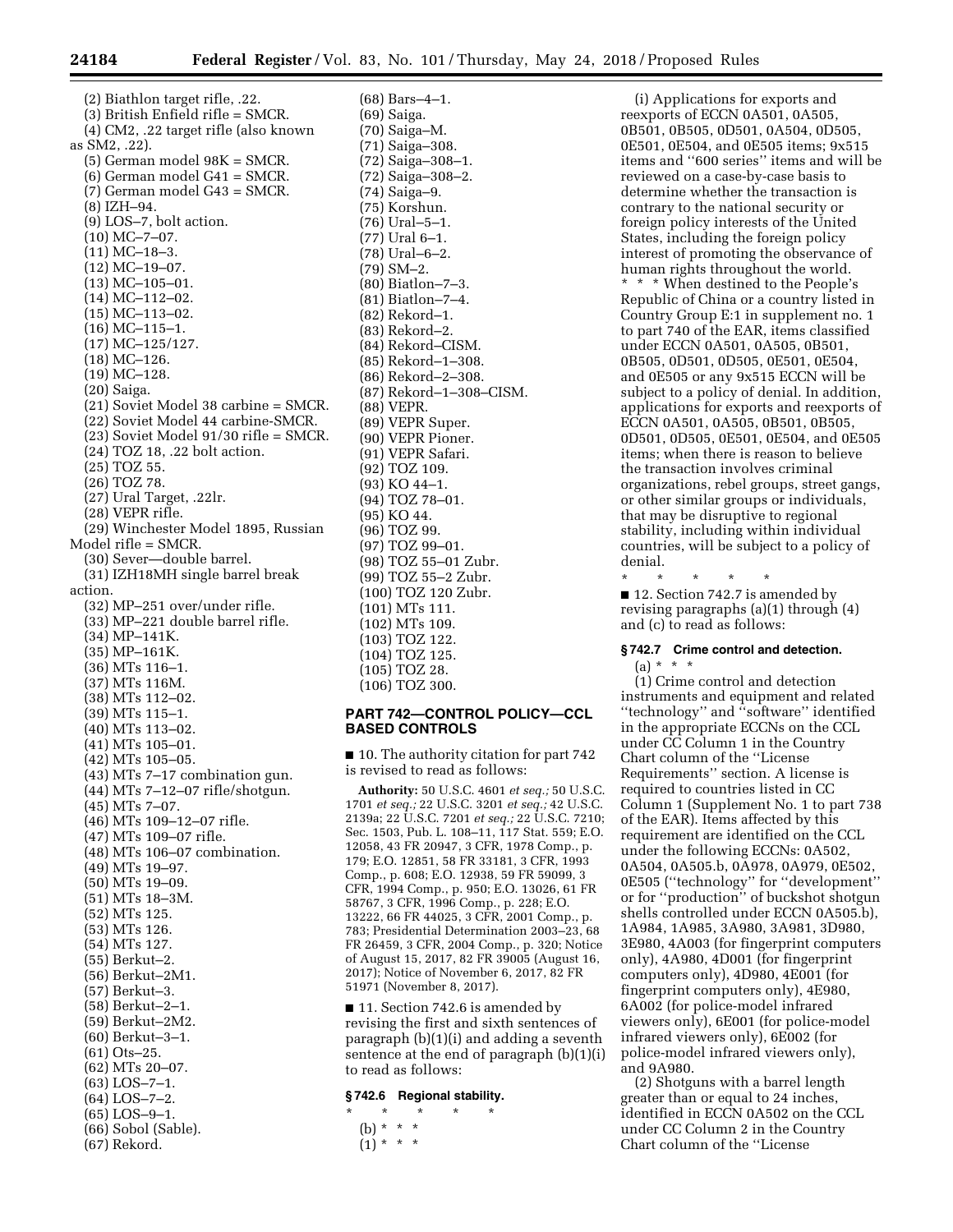Requirements'' section regardless of end-user to countries listed in CC Column 2 (Supplement No. 1 to part 738 of the EAR).

(3) Shotguns with barrel length greater than or equal to 24 inches, identified in ECCN 0A502 on the CCL under CC Column 3 in the Country Chart column of the ''License Requirements'' section only if for sale or resale to police or law enforcement entities in countries listed in CC Column 3 (Supplement No. 1 to part 738 of the EAR).

(4) Certain crime control items require a license to all destinations, except Canada. These items are identified under ECCNs 0A982, 0A503, and 0E982. Controls for these items appear in each ECCN; a column specific to these controls does not appear in the Country Chart (Supplement No. 1 to part 738 of the EAR).

\* \* \* \* \* (c) *Contract sanctity.* Contract sanctity date: August 22, 2000. Contract sanctity applies only to items controlled under ECCNs 0A982, 0A503 and 0E982 destined for countries not listed in CC Column 1 of the Country Chart (Supplement No. 1 to part 738 of the EAR).

\* \* \* \* \* ■ 13. Section 742.17 is amended by: ■ a. Revising the first sentence of paragraph (a); and ■ b. Revising paragraph (f) to read as follows:

### **§ 742.17 Exports of firearms to OAS member countries.**

(a) *License requirements.* BIS maintains a licensing system for the export of firearms and related items to all OAS member countries. \* \* \*

\* \* \* \* \* (f) *Items/Commodities.* Items requiring a license under this section are ECCNs 0A501 (except 0A501.y), 0A502, 0A504 (except 0A504.f), and 0A505 (except 0A505.d). (See Supplement No. 1 to part 774 of the EAR).

\* \* \* \* \*

# **§ 742.19 [AMENDED]**

 $\blacksquare$  14. Section 742.19(a)(1) is amended by:

■ a. Removing "0A986" and adding in its place ''0A505.c''; and

■ b. Removing "0B986" and adding in its place ''0B505.c''.

# **PART 743—SPECIAL REPORTING AND NOTIFICATION**

■ 15. The authority citation for 15 CFR part 743 continues to read as follows:

**Authority:** 50 U.S.C. 4601 *et seq.;* 50 U.S.C. 1701 *et seq.;* E.O. 13222, 66 FR 44025, 3 CFR, 2001 Comp., p. 783; E.O. 13637, 78 FR 16129, 3 CFR, 2014 Comp., p. 223; 78 FR 16129; Notice of August 15, 2017, 82 FR 39005 (August 16, 2017).

■ 16. Section 743.4 is amended by adding paragraphs (c)(1)(i) and (c)(2)(i) and revising paragraph (h) to read as follows:

# **§ 743.4 Conventional arms reporting.**

- \* \* \* \* \* (c) \* \* \*  $(1) * * * *$ (i) ECCN 0A501.a and .b. \* \* \* \* \*
- $(2) * * * *$
- (i) ECCN 0A501.a and .b.

\* \* \* \* \* (h) *Contacts.* General information concerning the Wassenaar Arrangement and reporting obligations thereof is available from the Office of National Security and Technology Transfer Controls, Tel. (202) 482–0092, Fax: (202) 482–4094. Information concerning the reporting requirements for items identified in paragraphs (c)(1) and (2) of this section is available from the Office of Nonproliferation and Treaty Compliance (NPTC), Tel. (202) 482– 4188, Fax: (202) 482–4145.

# **PART 744—CONTROL POLICY: END– USER AND END–USE BASED**

■ 17. The authority citation for 15 CFR part 744 continues to read as follows:

**Authority:** 50 U.S.C. 4601 *et seq.;* 50 U.S.C. 1701 *et seq.;* 22 U.S.C. 3201 *et seq.;* 42 U.S.C. 2139a; 22 U.S.C. 7201 *et seq.;* 22 U.S.C. 7210; E.O. 12058, 43 FR 20947, 3 CFR, 1978 Comp., p. 179; E.O. 12851, 58 FR 33181, 3 CFR, 1993 Comp., p. 608; E.O. 12938, 59 FR 59099, 3 CFR, 1994 Comp., p. 950; E.O. 12947, 60 FR 5079, 3 CFR, 1995 Comp., p. 356; E.O. 13026, 61 FR 58767, 3 CFR, 1996 Comp., p. 228; E.O. 13099, 63 FR 45167, 3 CFR, 1998 Comp., p. 208; E.O. 13222, 66 FR 44025, 3 CFR, 2001 Comp., p. 783; E.O. 13224, 66 FR 49079, 3 CFR, 2001 Comp., p. 786; Notice of August 15, 2017, 82 FR 39005 (August 16, 2017); Notice of September 18, 2017, 82 FR 43825 (September 19, 2017); Notice of November 6, 2017, 82 FR 51971 (November 8, 2017); Notice of January 17, 2018, 83 FR 2731 (January 18, 2018).

## **§ 744.9 [AMENDED]**

■ 18. Section 744.9 is amended by removing ''0A987'' from paragraphs (a)(1) and (b) and adding in its place ''0A504''.

# **PART 746—EMBARGOES AND OTHER SPECIAL CONTROLS**

■ 19. The authority citation for 15 CFR part 746 is revised to read as follows:

**Authority:** 50 U.S.C. 4601 *et seq.;* 50 U.S.C. 1701 *et seq.;* 22 U.S.C. 287c; Sec 1503, Pub. L. 108–11, 117 Stat. 559; 22 U.S.C. 6004; 22 U.S.C. 7201 *et seq.;* 22 U.S.C. 7210; E.O.

12854, 58 FR 36587, 3 CFR, 1993 Comp., p. 614; E.O. 12918, 59 FR 28205, 3 CFR, 1994 Comp., p. 899; E.O. 13222, 66 FR 44025, 3 CFR, 2001 Comp., p. 783; E.O. 13338, 69 FR 26751, 3 CFR, 2004 Comp., p 168; Presidential Determination 2003–23, 68 FR 26459, 3 CFR, 2004 Comp., p. 320; Presidential Determination 2007–7, 72 FR 1899, 3 CFR, 2006 Comp., p. 325; Notice of May 9, 2017, 82 FR 21909 (May 10, 2017); Notice of August 15, 2017, 82 FR 39005 (August 16, 2017).

### **§ 746.3 [AMENDED]**

■ 20. Section 746.3 is amended by removing ''0A986'' from paragraph (b)(2) and adding in its place ''0A505.c''.

### **§ 746.7 [AMENDED]**

■ 21. Section 746.7 is amended in

paragraph (a)(1) by:

■ a. Adding ''0A503'' immediately before ''0A980''; and

■ b. Removing "0A985".

# **PART 748—APPLICATIONS (CLASSIFICATION, ADVISORY, AND LICENSE) AND DOCUMENTATION**

■ 22. The authority citation for 15 CFR part 748 continues to read as follows:

**Authority:** 50 U.S.C. 4601 *et seq.;* 50 U.S.C. 1701 *et seq.;* E.O. 13026, 61 FR 58767, 3 CFR, 1996 Comp., p. 228; E.O. 13222, 66 FR 44025, 3 CFR, 2001 Comp., p. 783; Notice of August 15, 2017, 82 FR 39005 (August 16, 2017).

- 23. Section 748.12 is amended by:
- a. Revising the heading;
- b. Adding introductory text;
- c. Revising paragraphs (a)
- introductory text and (a)(1);

■ d. Redesignating the note to paragraph (c)(8) as note 1 to paragraph (c)(8); and

■ e. Adding paragraph (e).

The revisions and additions read as follows.

# **§ 748.12 Firearms import certificate or import permit.**

License applications for certain firearms and related commodities require support documents in accordance with this section. For destinations that are members of the Organization of American States (OAS), an FC Import Certificate or equivalent official document is required in accordance with paragraphs (a) through (d) of this section. For other destinations that require a firearms import or permit, the firearms import certificate or permit is required in accordance with paragraphs (e) through (g) of this section.

(a) *Requirement to obtain document for OAS member states.* Unless an exception in § 748.9(c) applies, an FC Import Certificate is required for license applications for firearms and related commodities, regardless of value, that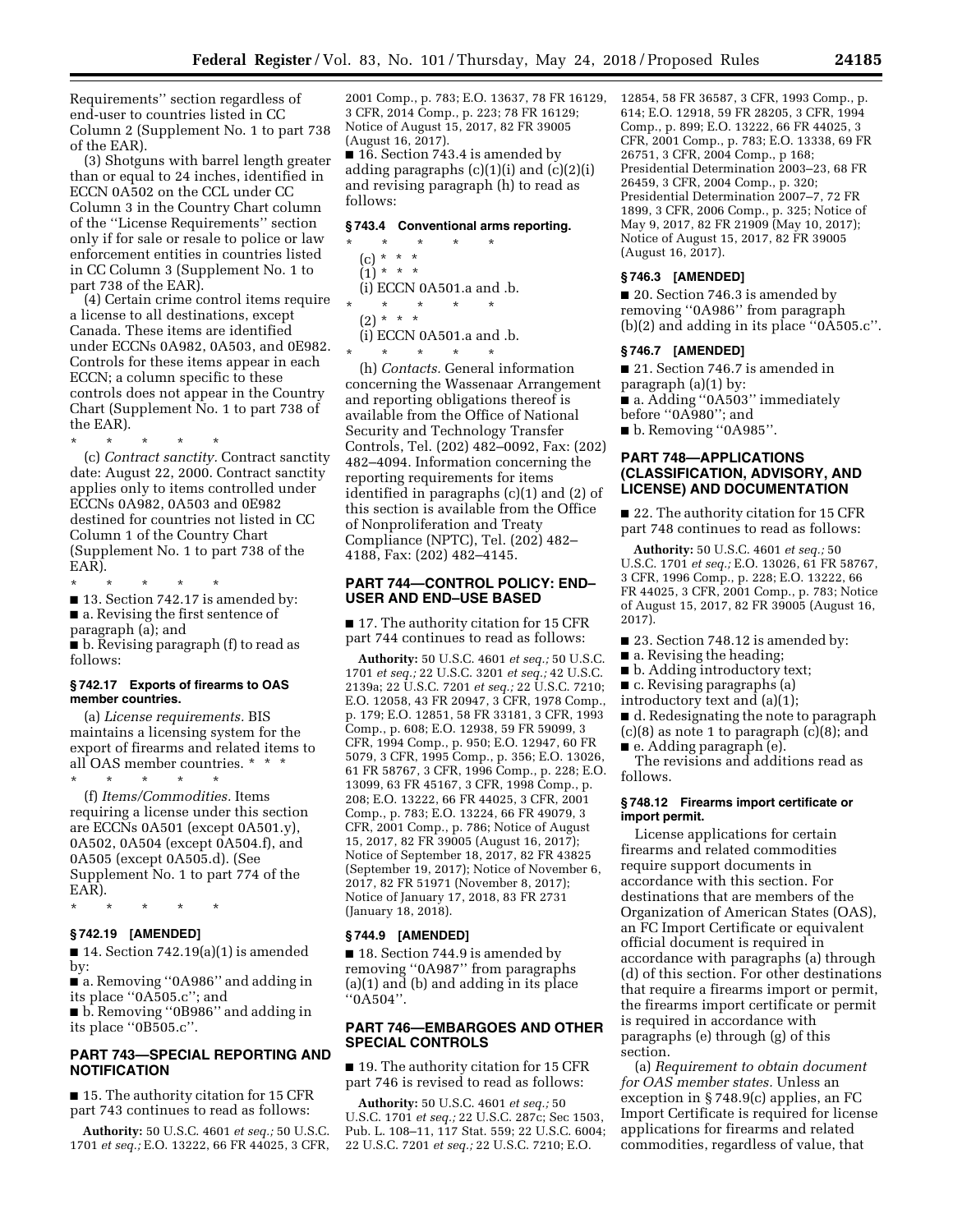are destined for member countries of the OAS. This requirement is consistent with the OAS Model Regulations described in § 742.17 of the EAR.

(1) *Items subject to requirement.*  Firearms and related commodities are those commodities controlled for ''FC Column 1'' reasons under ECCNs 0A501 (except 0A501.y), 0A502, 0A504 (except 0A504.f) or 0A505 (except 0A505.d). \* \* \* \* \*

(e) *Requirement to obtain an import certificate or permit for other than OAS member states.* If the country to which firearms, parts, components, accessories, and attachments controlled under ECCN 0A501, or ammunition controlled under ECCN 0A505, are being exported or reexported requires that a government-issued certificate or permit be obtained prior to importing the commodity, the exporter or reexporter must obtain and retain on file the original or a copy of that certificate or permit before applying for an export or reexport license unless:

(1) A license is not required for the export or reexport; or

(2) The exporter is required to obtain an import or end-user certificate or other equivalent official document pursuant to paragraphs (a) thorough (d) of this section and has, in fact, complied with that requirement.

(3)(i) The number or other identifying information of the import certificate or permit must be stated on the license application.

(ii) If the country to which the commodities are being exported does not require an import certificate or permit for firearms imports, that fact must be noted on any license application for ECCN 0A501 or 0A505 commodities.

*Note 2 to paragraph (e). Obtaining a BIS Statement by Ultimate Consignee and Purchaser pursuant to § 748.11 of the EAR does not exempt the exporter or reexporter from the requirement to obtain a certification pursuant to paragraph (a) of this section because that statement is not issued by a government.* 

# **PART 758—EXPORT CLEARANCE REQUIREMENTS**

■ 24. The authority citation for part 758 continues to read as follows:

**Authority:** 50 U.S.C. 4601 *et seq.;* 50 U.S.C. 1701 *et seq.;* E.O. 13222, 66 FR 44025, 3 CFR, 2001 Comp., p. 783; Notice of August 15, 2017, 82 FR 39005 (August 16, 2017).

■ 25. Section 758.1 is amended as follows:

 $\blacksquare$  a. By revising paragraphs (b)(7), (8) and (9) and adding paragraph (b)(10); ■ b. By revising paragraph (c)(1); and

 $\blacksquare$  c. By adding paragraph (g)(4) to read as follows:

# **§ 758.1 The Electronic Export Enforcement (EEI) filing to the Automated Export System (AES).**

\* \* \* \* \*

(b) \* \* \* (7) For all items exported under authorization Validated End-User (VEU);

(8) For all exports of tangible items subject to the EAR where parties to the transaction, as described in § 748.5(d) through (f) of the EAR, are listed on the Unverified List (Supplement No. 6 to part 744 of the EAR), regardless of value or destination;

(9) For items that fall under ECCNs that list CC Column 1 and 3 and RS Column 2 (see Supplement No. 1 to part 738 of the EAR) as reasons for control and such items are for export, regardless of value, to India; or

(10) For all exports of items controlled under ECCNs 0A501.a or .b, shotguns with a barrel length less than 18 inches controlled under ECCN 0A502, or ammunition controlled under ECCN 0A505 except for .c, regardless of value or destination, including exports to Canada.

(c) \* \* \*

(1) License Exception Baggage (BAG), except for exports of items controlled under ECCNs 0A501.a or .b, shotguns with a barrel length less than 18 inches controlled under ECCN 0A502, or ammunition controlled under ECCN 0A505, as set forth in § 740.14 of the EAR. See 15 CFR 30.37(x) of the FTR;

\* \* \* \* \*  $(g) * * * *$ 

(4) *Exports of Firearms and Related Items.* For any export of items controlled under ECCNs 0A501.a or .b, or shotguns with a barrel length less than 18 inches controlled under ECCN 0A502, in addition to any other required data for the associated EEI filing, you must report the manufacturer, model number, caliber and serial number of the exported items.

\* \* \* \* \*  $\blacksquare$  26. Add § 758.10 to read as follows:

# **§ 758.10 Entry clearance requirements for temporary imports.**

(a) *Scope.* This section specifies the temporary import entry clearance requirements for firearms ''subject to the EAR'' that are on the United States Munitions Import List (USMIL, 27 CFR 447.21). These firearms are controlled in ECCN 0A501.a or .b or shotguns with a barrel length less than 18 inches controlled in ECCN 0A502. Items that are temporarily exported under the EAR for permanent return to the United

States are outside of the scope of this section because the items are not considered temporary imports, but these items must have met the export clearance requirements specified in § 758.1 of the EAR. See paragraph (a)(2) of this section for permanent import requirements.

(1) An authorization under the EAR is *not* required for the temporary import of ''items'' that are ''subject to the EAR,'' including for ''items'' ''subject to the EAR'' that are on the USMIL. Temporary imports of firearms described in this section must meet the entry clearance requirements specified in paragraph (b) of this section.

(2) Permanent imports are regulated by the Attorney General under the direction of the Department of Justice's Bureau of Alcohol, Tobacco, Firearms and Explosives (see 27 CFR parts 447, 478, 479, and 555).

(b) *EAR procedures for temporary imports and subsequent exports.* To the satisfaction of the Port Directors of U.S. Customs and Border Protection, the temporary importer must comply with the following procedures:

(1) At the time of entry into the U.S. of the temporary import:

(i) Provide the following statement to U.S. Customs and Border Protection: ''This shipment is being temporarily imported in accordance with the EAR. This shipment will be exported in accordance with and under the authority of License Exception TMP (15 CFR 740.9(b)(5));''

(ii) Provide to U.S. Customs and Border Protection an invoice or other appropriate import-related documentation (or electronic equivalents) that includes a complete list and description of the firearms being temporarily imported, including their model, make, caliber, serial numbers, quantity, and U.S. dollar value; and

(iii) Provide (if temporarily imported for a trade show, exhibition, demonstration, or testing) to U.S. Customs and Border Protection the relevant invitation or registration documentation for the event and an accompanying letter that details the arrangements to maintain effective control of the firearms while they are in the United States.

*Note 1 to paragraph (b)(1): In accordance with the exclusions in License Exception TMP under § 740.9(b)(5) of the EAR, the entry clearance requirements in § 758.1(b)(10) do not permit the temporary import of firearms controlled in ECCN 0A501.a or .b that are shipped from or manufactured in a Country Group D:5 country; or that are shipped from or manufactured in Russia, Georgia, Kazakhstan, Kyrgyzstan, Moldova,*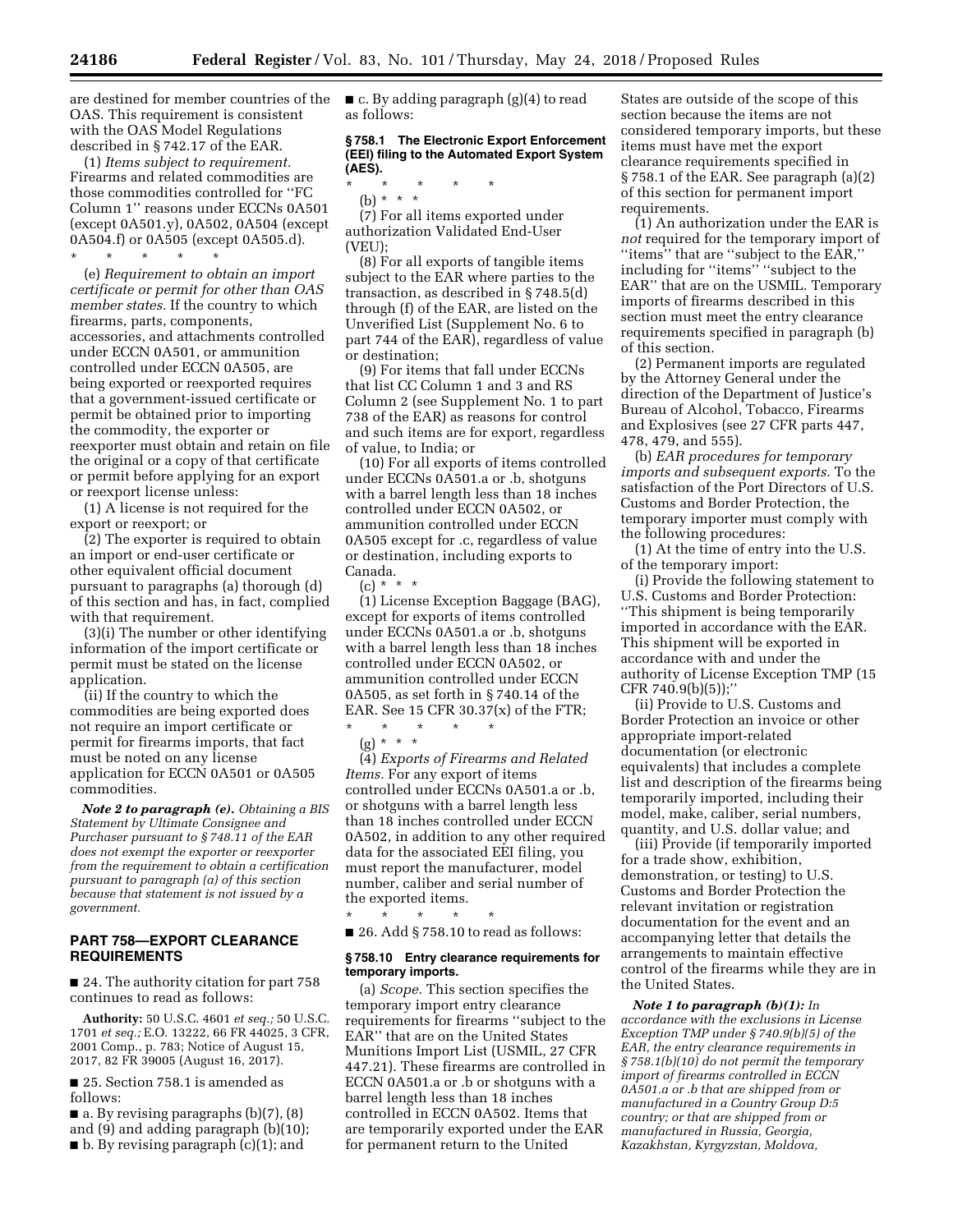*Turkmenistan, Ukraine, or Uzbekistan, (except for any firearm model controlled by proposed 0A501 that is specified under Annex A in Supplement No. 4 to part 740, or shotguns with a barrel length less than 18 inches controlled in ECCN 0A502 that are shipped from or manufactured in a Country Group D:5 country, or from Russia, Georgia, Kazakhstan, Kyrgyzstan, Moldova, Turkmenistan, Ukraine, or Uzbekistan, because of the exclusions in License Exception TMP under § 740.9(b)(5).* 

(2) At the time of export, in accordance with the U.S. Customs and Border Protection procedures, the eligible exporter, or an agent acting on the filer's behalf, must as required under § 758.1(b)(10) of the EAR file the export information with CBP by filing EEI in AES, noting the applicable EAR authorization as the authority for the export, and provide as requested by CBP, the entry document number or a copy of the CBP document under which the ''item'' subject to the EAR'' on the USMIL was temporarily imported. *See*  also the additional requirements inspection in § 758.1(g)(4).

#### **PART 762—RECORDKEEPING**

■ 27. The authority citation for part 762 continues to read as follows:

**Authority:** 50 U.S.C. 4601 *et seq.;* 50 U.S.C. 1701 *et seq.;* E.O. 13222, 66 FR 44025, 3 CFR, 2001 Comp., p. 783; Notice of August 15, 2017, 82 FR 39005 (August 16, 2017).

■ 28. Section 762.2 is amended by removing ''; and,'' at the end of paragraph (a)(10), redesignating paragraph (a)(11) as paragraph (a)(12), and adding a new paragraph (a)(11) to read as follows:

#### **§ 762.2 Records to be retained.**

 $(a) * * * *$ 

(11) The serial number, make, model, and caliber for any firearm controlled in ECCN 0A501.a and for shotguns with barrel length less than 18 inches controlled in 0A502 that have been exported. The ''exporter'' or any other party to the transaction (*see* § 758.3 of the EAR), that creates or receives such records is a person responsible for retaining this record; and

\* \* \* \* \*

■ 29. Section 762.3 is amended by revising paragraph (a)(5) to read as follows:

#### **§ 762.3 Records exempt from recordkeeping requirements.**

 $(a) * * * *$ 

(5) Warranty certificate, except for a warranty certificate issued for an address located outside the United States for any firearm controlled in ECCN 0A501.a and for shotguns with

barrel length less than 18 inches controlled in 0A502; \* \* \* \* \*

# **PART 772—DEFINITIONS OF TERMS**

■ 30. The authority citation for part 772 continues to read as follows:

**Authority:** 50 U.S.C. 4601 *et seq.;* 50 U.S.C. 1701 *et seq.;* E.O. 13222, 66 FR 44025, 3 CFR, 2001 Comp., p. 783; Notice of August 15, 2017, 82 FR 39005 (August 16, 2017).

#### **§ 772.1 [AMENDED]**

 $\blacksquare$  31. In § 772.1, in the definition of ''specially designed,'' Note 1 is amended by removing ''0B986'' and adding in its place ''0B505.c''.

## **PART 774—THE COMMERCE CONTROL LIST**

■ 32. The authority citation for 15 CFR part 774 continues to read as follows:

**Authority:** 50 U.S.C. 4601 *et seq.;* 50 U.S.C. 1701 *et seq.;* 10 U.S.C. 7420; 10 U.S.C. 7430(e); 22 U.S.C. 287c, 22 U.S.C. 3201 *et seq.;* 22 U.S.C. 6004; 42 U.S.C. 2139a; 15 U.S.C. 1824a; 50 U.S.C. 4305; 22 U.S.C. 7201 *et seq.;* 22 U.S.C. 7210; E.O. 13026, 61 FR 58767, 3 CFR, 1996 Comp., p. 228; E.O. 13222, 66 FR 44025, 3 CFR, 2001 Comp., p. 783; Notice of August 15, 2017, 82 FR 39005 (August 16, 2017).

■ 33. In Supplement No. 1 to part 774, Category 0, revise Export Control Classification Number (ECCN) 0A018 to read as follows:

# **Supplement No. 1 to Part 774—The Commerce Control List**

\* \* \* \* \* **0A018 Items on the Wassenaar Munitions List (see List of Items Controlled).** 

#### **License Requirements**

*Reason for Control:* NS, AT, UN

| Control(s)                     | Country chart<br>(see Supp. No. 1)<br>to part $738$ ) |
|--------------------------------|-------------------------------------------------------|
| NS applies to entire<br>entry. | NS Column 1                                           |
| AT applies to entire<br>entry. | AT Column 1                                           |
| UN applies to entire<br>entry. | See §746.1(b) of the<br>EAR for UN con-<br>trols      |

# **List Based License Exceptions (See Part 740 for a Description of All License Exceptions)**

*LVS:* \$3,000 for 0A018.b, \$1,500 for 0A018.c and .d

*GBS:* N/A *CIV:* N/A

#### **List of Items Controlled**

*Related Controls:* (1) See also 0A979, 0A988, and 22 CFR 121.1 Categories I(a), III(b–d), and X(a). (2) See ECCN 0A617.y.1 and .y.2 for items formerly controlled by ECCN 0A018.a. (3) See ECCN 1A613.c for military helmets providing less than NIJ Type IV

protection and ECCN 1A613.y.1 for conventional military steel helmets that, immediately prior to July 1, 2014 were classified under 0A018.d and 0A988. (4) See 22 CFR 121.1 Category X(a)(5) and (a)(6) for controls on other military helmets.

*Related Definitions:* N/A *Items:* 

a. [RESERVED]

b. ''Specially designed'' components and parts for ammunition, except cartridge cases, powder bags, bullets, jackets, cores, shells, projectiles, boosters, fuses and components, primers, and other detonating devices and ammunition belting and linking machines (all of which are ''subject to the ITAR''). (See 22 CFR parts 120 through 130);

*Note to 0A018.b: 0A018.b does not apply to* ''*components*'' ''*specially designed*'' *for blank or dummy ammunition as follows:* 

*a. Ammunition crimped without a projectile (blank star);* 

*b. Dummy ammunition with a pierced powder chamber;* 

*c. Other blank and dummy ammunition, not incorporating components designed for live ammunition.* 

c. [RESERVED]

d. [RESERVED]

■ 34. In Supplement No. 1 to part 774, Category, add, between entries for ECCNs 0A018 and 0A521, entries for ECCNs 0A501, 0A502, 0A503, 0A504, and 0A505 to read as follows:

## **0A501 Firearms (except 0A502 shotguns) and related commodities as follows (see List of Items controlled).**

#### **License Requirements**

*Reason for Control:* NS, RS, FC, UN, AT

| Control(s)                                       | Country chart<br>(see Supp. No. 1<br>to part 738) |
|--------------------------------------------------|---------------------------------------------------|
| NS applies to entire<br>entry except<br>0A501.y. | NS Column 1                                       |
| RS applies to entire<br>entry except<br>0A501.y. | RS Column 1                                       |
| FC applies to entire<br>entry except<br>0A501.y. | FC Column 1                                       |
| UN applies to entire<br>entry.                   | See $§746.1$ of the<br>FAR for UN con-<br>trols   |
| AT applies to entire<br>entry.                   | AT Column 1                                       |

### **List Based License Exceptions (See Part 740 for a Description of All License Exceptions)**

*LVS:* \$500 for 0A501.c, .d, and .x, \$500 for 0A501.c, .d, .e, and .x if the ultimate destination is Canada.

*GBS:* N/A *CIV:* N/A

# **Special Conditions for STA**

*STA:* Paragraph (c)(2) of License Exception STA  $(S 740.20(c)(2)$  of the EAR) may not be used for any item in this entry.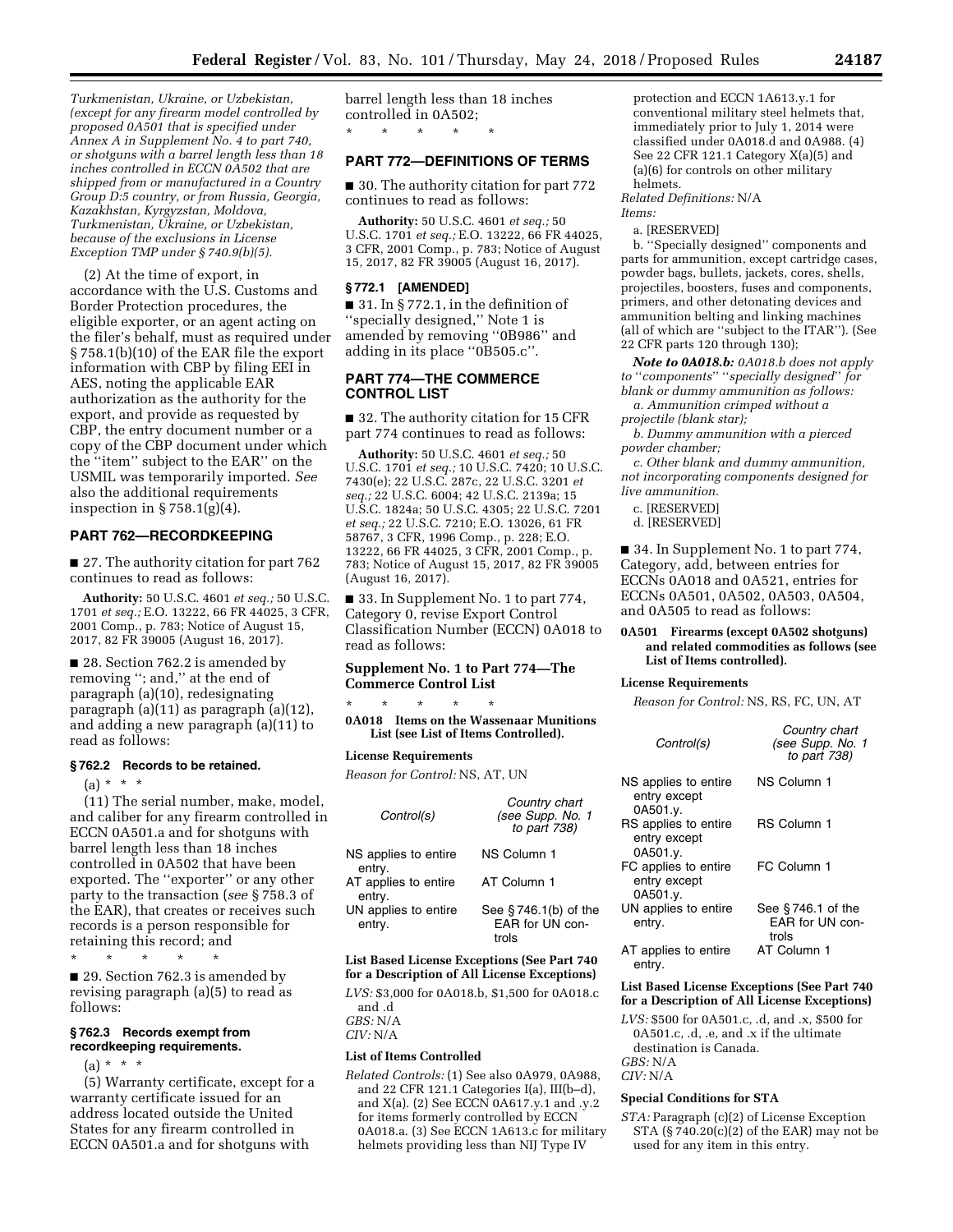### **List of Items Controlled**

*Related Controls:* (1) Firearms that are fully automatic, and magazines with a capacity of 50 rounds or greater, are ''subject to the ITAR.'' (2) See ECCN 0A502 for shotguns and their ''parts'' and ''components'' that are subject to the EAR. (3) See ECCN 0A504 and USML Category XII for controls on optical sighting devices.

*Related Definitions:* N/A

#### *Items:*

a. Non-automatic and semi-automatic firearms of caliber less than or equal to .50 inches (12.7 mm).

b. Non-automatic and non-semi-automatic rifles, carbines, revolvers or pistols with a caliber greater than .50 inches (12.7 mm) but less than or equal to .72 inches (18.0 mm).

c. The following types of ''parts'' and ''components'' if ''specially designed'' for a commodity controlled by paragraph .a or .b of this entry, or USML Category I (unless listed in USML Category I(g) or (h)): Barrels, cylinders, barrel extensions, mounting blocks (trunnions), bolts, bolt carriers, operating rods, gas pistons, trigger housings, triggers, hammers, sears, disconnectors, pistol grips that contain fire control ''parts'' or ''components'' (*e.g.,* triggers, hammers, sears, disconnectors) and buttstocks that contain fire control ''parts'' or ''components.''

d. Detachable magazines with a capacity of greater than 16 rounds ''specially designed'' for a commodity controlled by paragraph .a or .b of this entry.

e. Receivers (frames) and complete breech mechanisms, including castings, forgings or stampings thereof, ''specially designed'' for a commodity by controlled by paragraph .a or .b of this entry.

f. through w. [Reserved]

x. ''Parts'' and ''components'' that are ''specially designed'' for a commodity classified under paragraphs .a through .c of this entry or the USML and not elsewhere specified on the USML or CCL.

y. Specific ''parts,'' ''components,'' ''accessories'' and ''attachments'' ''specially designed'' for a commodity subject to control in this ECCN or common to a defense article in USML Category I and not elsewhere specified in the USML or CCL.

y.1. Stocks or grips, that do not contain any fire control ''parts'' or ''components'' (*e.g.,*  triggers, hammers, sears, disconnectors);''

y.2. Scope mounts or accessory rails;

- y.3. Iron sights;
- y.4. Sling swivels;

y.5. Butt plates or recoil pads; and y.6. Bayonets.

*Technical Note 1 to 0A501: The controls on* ''*parts*'' *and* ''*components*'' *in ECCN 0A501 include those* ''*parts*'' *and*  ''*components*'' *that are common to firearms described in ECCN 0A501 and to those firearms* ''*subject to the ITAR.*''

*Note 1 to 0A501: Antique firearms (i.e., those manufactured before 1890) and reproductions thereof, muzzle loading black powder firearms except those designs based on centerfire weapons of a post 1937 design, BB guns, pellet rifles, paint ball, and all other air rifles are EAR99 commodities.* 

**0A502 Shotguns; complete trigger mechanisms; magazines and magazine**  **extension tubes; complete breech mechanisms; except equipment used exclusively to treat or tranquilize animals, and except arms designed solely for signal, flare, or saluting use.** 

#### **License Requirements**

*Reason for Control:* RS, CC, FC, UN, AT, NS

*Control(s) Country chart (see supp.* to part 7 NS applies to shotguns with a barrel length less than 18 inches (45.72 cm). NS Column 1 RS applies to shotguns with a barrel length less than 18 inches (45.72 cm). RS Column 1 FC applies to entire entry. FC Column 1 CC applies to shotguns with a barrel length less than 24 in. (60.96 cm) and shotgun "components'' controlled by this entry regardless of end user. CC Column 1 CC applies to shotguns with a barrel length greater than or equal to 24 in. (60.96 cm), regardless of end user. CC Column 2 CC applies to shotguns with a barrel length greater than or equal to 24 in. (60.96 cm) if for sale or resale to police or law enforcement. CC Column 3 UN applies to entire entry. See § 746.1(b) of the EAR for UN controls AT applies to shotguns with a barrel length less than 18 inches (45.72 cm). AT Column 1

**List Based License Exceptions (See Part 740 for a Description of All License Exceptions) LIVE NI** 

| LV S: N/A |  |
|-----------|--|
| GBS: N/A  |  |
| CIV: N/A  |  |

#### **List of Items Controlled**

*Related Controls:* This entry does not control combat shotguns and fully automatic shotguns. Those shotguns are ''subject to the ITAR.'' *Related Definitions:* N/A *Items:* The list of items controlled is

contained in the ECCN heading.

**0A503 Discharge type arms; non-lethal or less-lethal grenades and projectiles, and**  ''**specially designed**'' ''**parts**'' **and**  ''**components**'' **of those projectiles; and devices to administer electric shock, for example, stun guns, shock batons, shock shields, electric cattle prods, immobilization guns and projectiles;** 

**except equipment used exclusively to treat or tranquilize animals, and except arms designed solely for signal, flare, or saluting use; and** ''**specially designed**'' ''**parts**'' **and** ''**components,**'' **n.e.s.** 

#### **License Requirements**

*Reason for Control:* CC, UN

| chart<br>No. 1<br>'38) | Control(s)                     | Country chart<br>(see supp. No. 1<br>to part 738)                                                                                                                                                                                                                                         |
|------------------------|--------------------------------|-------------------------------------------------------------------------------------------------------------------------------------------------------------------------------------------------------------------------------------------------------------------------------------------|
|                        | CC applies to entire<br>entry. | A license is required<br>for ALL destina-<br>tions, except Can-<br>ada, regardless of<br>end use. Accord-<br>ingly, a column<br>specific to this con-<br>trol does not ap-<br>pear on the Com-<br>merce Country<br>Chart. (See part<br>742 of the EAR for<br>additional informa-<br>tion) |
|                        | UN applies to entire<br>entry. | See $\S$ 746.1(b) of the<br>EAR for UN con-<br>trols                                                                                                                                                                                                                                      |

# **List Based License Exceptions (See Part 740 For a Description of All License Exceptions)**

*LVS:* N/A *GBS:* N/A *CIV:* N/A

### **List of Items Controlled**

*Related Controls:* Law enforcement restraint devices that administer an electric shock are controlled under ECCN 0A982. Electronic devices that monitor and report a person's location to enforce restrictions on movement for law enforcement or penal reasons are controlled under ECCN 3A981.

#### *Related Definitions:* N/A

*Items:* The list of items controlled is contained in the ECCN heading.

**0A504 Optical sighting devices for firearms (including shotguns controlled by 0A502); and** ''**components**'' **as follows (see List of Items Controlled).** 

# **License Requirements**

*Reason for Control:* FC, RS, CC, UN

| Control(s)                                                                   | Country chart<br>(see Supp. No. 1<br>to part 738)   |
|------------------------------------------------------------------------------|-----------------------------------------------------|
| RS applies to para-<br>graph .i.                                             | RS Column 1                                         |
| FC applies to para-<br>graphs .a, .b, .c, d,<br>e, g and i of this<br>entry. | FC Column 1                                         |
| CC applies to entire<br>entry.                                               | CC Column 1                                         |
| UN applies to entire<br>entry.                                               | See $§$ 746.1(b) of the<br>EAR for UN con-<br>trols |

**List Based License Exceptions (See Part 740 for a Description of All License Exceptions)** 

 $LVS \cdot N/A$ *GBS:* N/A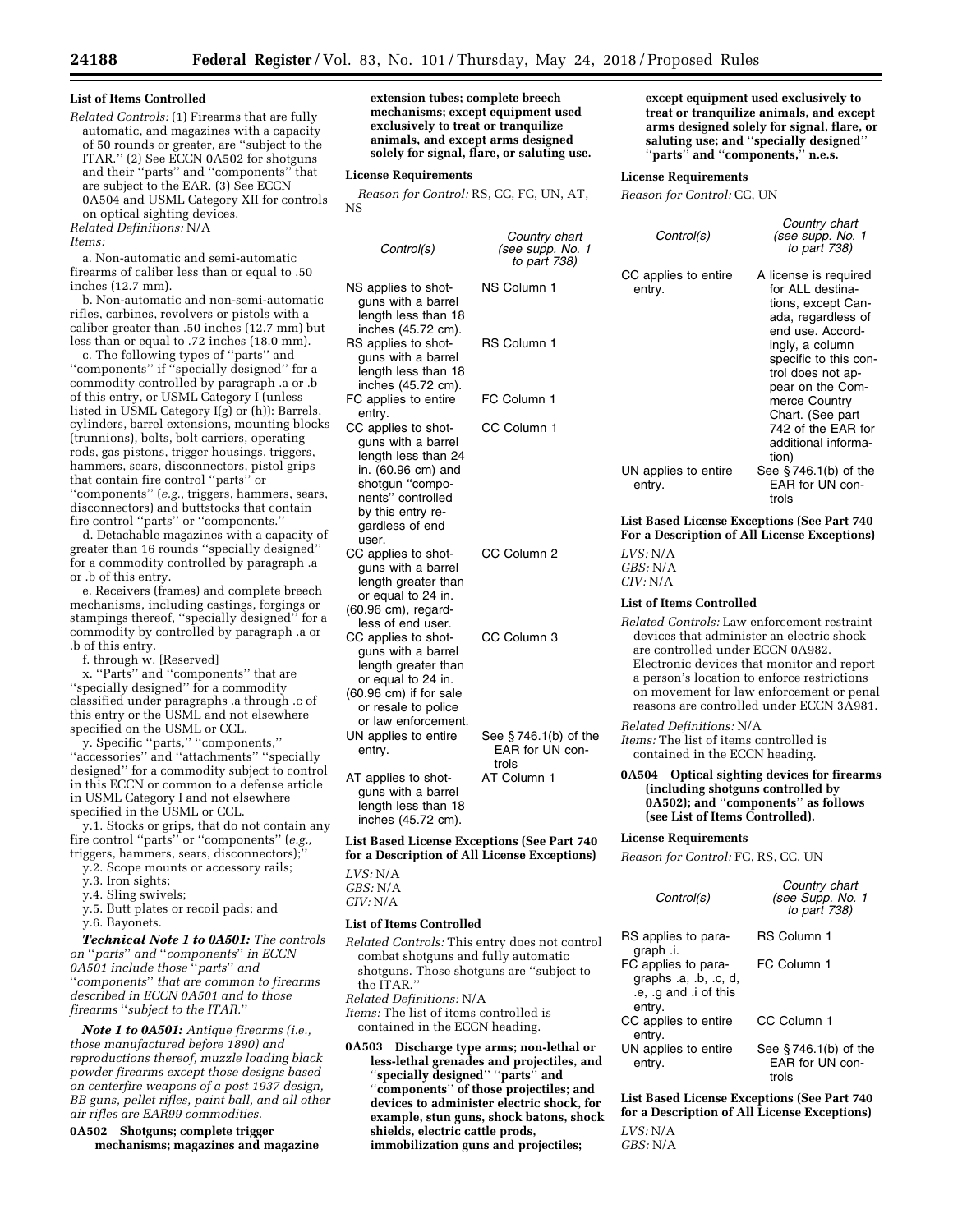# *CIV:* N/A

# **List of Items Controlled**

*Related Controls:* (1) See USML Category XII(c) for sighting devices using second generation image intensifier tubes having luminous sensitivity greater than 350  $\mu$ A/ lm, or third generation or higher image intensifier tubes, that are ''subject to the ITAR.'' (2) See USML Category XII(b) for laser aiming or laser illumination systems ''subject to the ITAR.'' (3) Section 744.9 of the EAR imposes a license requirement on certain commodities described in 0A504 if being exported, reexported, or transferred (in-country) for use by a military end-user or for incorporation into an item controlled by ECCN 0A919.

*Related Definitions:* N/A *Items:* 

a. Telescopic sights.

b. Holographic sights.

c. Reflex or ''red dot'' sights.

d. Reticle sights.

e. Other sighting devices that contain optical elements.

f. Laser aiming devices or laser illuminators ''specially designed'' for use on firearms, and having an operational wavelength exceeding 400 nm but not exceeding 710 nm.

*Note 1 to 0A504.f: 0A504.f does not control laser boresighting devices that must be placed in the bore or chamber to provide a reference for aligning the firearms sights.* 

g. Lenses, other optical elements and adjustment mechanisms for articles in paragraphs .a, .b, .c, .d, .e or .i.

h. [Reserved]

i. Riflescopes that were not ''subject to the EAR'' as of [DATE ONE DAY PRIOR TO THE EFFECTIVE DATE OF THE FINAL RULE] and are ''specially designed'' for use in firearms that are ''subject to the ITAR.''

*Note 2 to paragraph i: For purpose of the application of* ''*specially designed*'' *for the riflescopes controlled under 0A504.i, paragraph (a)(1) of the definition of*  ''*specially designed*'' *in § 772.1 of the EAR is what is used to determine whether the riflescope is* ''*specially designed.*''

### **0A505 Ammunition as follows (see List of Items Controlled).**

#### **License Requirements**

*Reason for Control:* NS, RS, CC, FC, UN, AT

| Control(s)                                       | Country chart<br>(see Supp. No. 1<br>to part 738) |
|--------------------------------------------------|---------------------------------------------------|
| NS applies to<br>$0A505.a$ and $x$ .             | NS Column 1                                       |
| RS applies to<br>0A505.a and .x.                 | RS Column 1                                       |
| CC applies to<br>0A505.b.                        | CC Column 1                                       |
| FC applies to entire<br>entry except<br>0A505.d. | FC Column 1                                       |
| UN applies to entire<br>entry.                   | See $§746.1$ of the<br>FAR for UN con-<br>trols   |
| AT applies to<br>0A505.a, .d and .x.             | AT Column 1                                       |

*Control(s)* 

AT applies to 0A505.c.

A license is required for items controlled by paragraph .c of this entry to North Korea for anti-terrorism reasons. The Commerce Country Chart is not designed to determine AT licensing requirements for this entry. See § 742.19 of the EAR for additional information

*Country chart (see Supp. No. 1 to part 738)* 

**List Based License Exceptions (See Part 740 for a Description of All License Exceptions)**  *LVS:* \$100 for items in 0A505.x

*GBS:* N/A *CIV:* N/A

#### **Special Conditions for STA**

*STA:* Paragraph (c)(2) of License Exception STA (§ 740.20(c)(2) of the EAR) may not be used for any item in 0A505.

# **List of Items Controlled**

*Related Controls:* (1) Ammunition for modern heavy weapons such as howitzers, artillery, cannon, mortars and recoilless rifles as well as inherently military ammunition types such as ammunition preassembled into links or belts, caseless ammunition, tracer ammunition, ammunition with a depleted uranium projectile or a projectile with a hardened tip or core and ammunition with an explosive projectile are ''subject to the ITAR.'' (2) Percussion caps, and lead balls and bullets, for use with muzzle-loading firearms are EAR99 items.

*Related Definitions:* N/A

*Items:* 

a. Ammunition for firearms controlled by ECCN 0A501 and not enumerated in paragraph .b, .c or .d of this entry or in USML Category III.

b. Buckshot (No. 4 .24'' diameter and larger) shotgun shells.

c. Shotgun shells (including less than lethal rounds) that do not contain buckshot; and ''specially designed'' ''parts'' and ''components'' of shotgun shells.

*Note 1 to 0A505.c: Shotgun shells that contain only chemical irritants are controlled under ECCN 1A984.* 

d. Blank ammunition for firearms controlled by ECCN 0A501 and not enumerated in USML Category III.

e. through w. [Reserved]

x. ''Parts'' and ''components'' that are ''specially designed'' for a commodity subject to control in this ECCN or a defense article in USML Category III and not elsewhere specified on the USML, the CCL or paragraph .d of this entry.

*Note 2 to 0A505.x: The controls on*  ''*parts*'' *and* ''*components*'' *in this entry include Berdan and boxer primers, metallic cartridge cases, and standard metallic projectiles such as full metal jacket, lead core, and copper projectiles.* 

*Note 3 to 0A505.x: The controls on*  ''*parts*'' *and* ''*components*'' *in this entry include those* ''*parts*'' *and* ''*components*'' *that are common to ammunition and ordnance described in this entry and to those enumerated in USML Category III.* 

■ 35. In Supplement No. 1 to part 774, Category 0, add, between entries for ECCNs 0A521 and 0A604, an entry for ECCN 0A602 to read as follows:

### **0A602 Guns and Armament as follows (see List of Items Controlled).**

### **License Requirements**

*Reason for Control:* NS, RS, UN, AT

| Control(s)                     | Country chart<br>(see Supp. No. 1<br>to part 738) |
|--------------------------------|---------------------------------------------------|
| NS applies to entire<br>entry. | NS Column 1                                       |
| RS applies to entire<br>entry. | RS Column 1                                       |
| UN applies to entire<br>entry. | See $§746.1$ of the<br>EAR for UN con-<br>trols   |
| AT applies to entire<br>entrv. | AT Column 1                                       |

**List Based License Exceptions (See Part 740 for a Description of All License Exceptions)** 

*LVS:* \$500 *GBS:* N/A *CIV:* N/A

# **Special Conditions for STA**

*STA:* Paragraph (c)(2) of License Exception STA  $(S740.20(c)(2)$  of the EAR) may not be used for any item in 0A602.

### **List of Items Controlled**

*Related Controls:* (1) Modern heavy weapons such as howitzers, artillery, cannon, mortars and recoilless rifles are ''subject to the ITAR.'' (2) See ECCN 0A919 for foreign-made ''military commodities'' that incorporate more than a *de minimis*  amount of U.S.-origin ''600 series'' items. *Related Definitions:* N/A

*Items:* 

a. Guns and armament manufactured between 1890 and 1919.

b. Military flame throwers with an effective range less than 20 meters.

c. through w. [Reserved]

x. ''Parts,'' and ''components,'' that are ''specially designed'' for a commodity subject to control in paragraphs .a or .b of this ECCN or a defense article in USML Category II and not elsewhere specified on the USML or the CCL.

*Note 1 to 0A602:* ''*Parts,*'' ''*components,*'' ''*accessories*'' *and* ''*attachments*'' *specified in USML subcategory II(j) are subject to the controls of that paragraph.* 

*Note 2 to 0A602: Black powder guns and armament manufactured in or prior to 1890 and replicas thereof designed for use with black powder propellants designated EAR99.*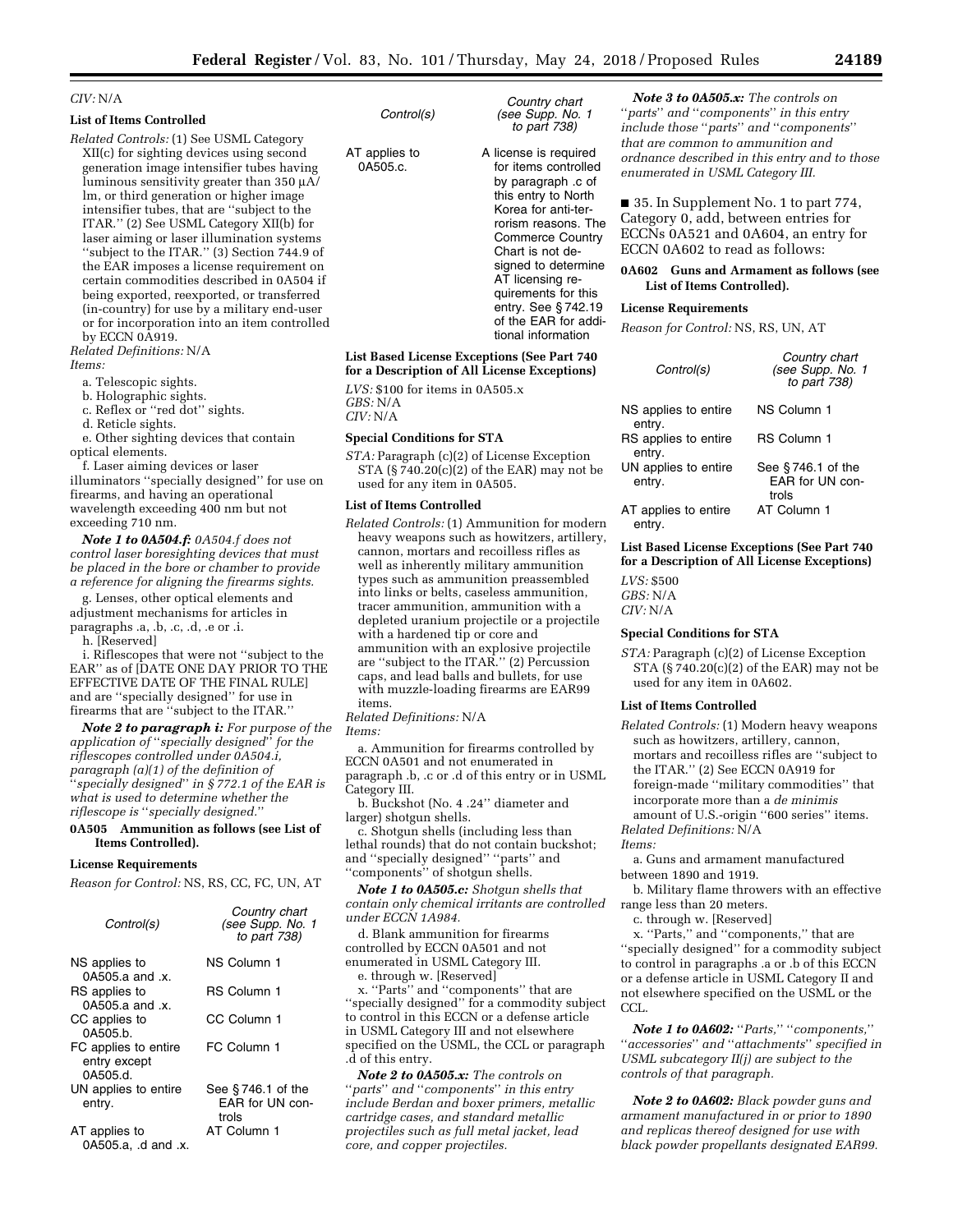*Country chart (see Supp. No. 1 to part 738)* 

license is required for export or reexport of these items to North Korea for anti-terrorism rea-

sons

# **Supplement No. 1 to Part 774— [Amended]**

■ 36. In Supplement No. 1 to part 774, Category 0, remove ECCNs 0A918, 0A984, 0A985, 0A986, and 0A987. ■ 37. In Supplement No. 1 to part 774, Category 0, add, before the entry for ECCN 0B521, entries for ECCNs 0B501 and 0B505 to read as follows:

**0B501 Test, inspection, and production**  ''**equipment**'' **and related commodities for the** ''**development**'' **or** ''**production**'' **of commodities enumerated or otherwise described in ECCN 0A501 or USML Category I as follows (see List of Items Controlled).** 

#### **License Requirements**

*Reason for Control:* NS, RS, UN, AT

| Control(s)                                                               | Country chart<br>(see Supp. No. 1<br>to part 738) |
|--------------------------------------------------------------------------|---------------------------------------------------|
| NS applies to entire<br>entry except equip-<br>ment for FCCN<br>0A501.y. | NS Column 1                                       |
| RS applies to entire<br>entry except equip-<br>ment for ECCN<br>0A501.y. | <b>RS Column 1</b>                                |
| UN applies to entire<br>entry.                                           | See $§746.1$ of the<br>EAR for UN con-<br>trols   |
| AT applies to entire<br>entry.                                           | AT Column 1                                       |

**List Based License Exceptions (See Part 740 for a Description of All License Exceptions)**  *LVS:* \$3,000 *GBS:* N/A *CIV:* N/A

## **Special Conditions for STA**

*STA:* Paragraph (c)(2) of License Exception STA  $(\frac{5}{7}40.20(c)(2)$  of the EAR) may not be used to ship any item in this entry.

#### **List of Items Controlled**

*Related Controls:* N/A *Related Definitions:* N/A *Items:* 

a. Small arms chambering machines.

b. Small arms deep hole drilling machines and drills therefor.

c. Small arms rifling machines.

d. Small arms spill boring machines.

e. Dies, fixtures, and other tooling ''specially designed'' for the ''production'' of the items controlled in 0A501.a through .x. or USML Category I.

# **0B505 Test, inspection, and production**

''**equipment**'' **and related commodities**  ''**specially designed**'' **for the**  ''**development**'' **or** ''**production**'' **of commodities enumerated or otherwise described in ECCN 0A505 or USML Category III, except equipment for the hand loading of cartridges and shotgun shells, as follows (see List of Items Controlled).** 

# **License Requirements**

*Reason for Control:* NS, RS, UN, AT

| <b>UUITUUR</b> 31                            | $1500$ Jupp. $180$ .<br>to part 738)                                                                              |
|----------------------------------------------|-------------------------------------------------------------------------------------------------------------------|
| NS applies to para-<br>araphs .a and .x.     | NS Column 1                                                                                                       |
| RS applies to para-<br>qraphs .a and .x.     | RS Column 1                                                                                                       |
| UN applies to entire<br>entry.               | See $§$ 746.1 of the<br>EAR for UN con<br>trols                                                                   |
| AT applies to para-<br>graphs .a, .d and .x. | AT Column 1                                                                                                       |
| AT applies to para-<br>graph .c.             | A license is require<br>for export or ree<br>port of these iter<br>to North Korea f<br>anti-terrorism rea<br>conc |

*Control(s)* 

# **List Based License Exceptions (See Part 740 for a Description of All License Exceptions)**

*LVS:* \$3,000 *GBS:* N/A *CIV:* N/A

#### **Special Conditions for STA**

*STA:* Paragraph (c)(2) of License Exception STA (§ 740.20(c)(2) of the EAR) may not be used for any item in 0B505.

#### **List of Items Controlled**

*Related Controls:* N/A *Related Definitions:* N/A *Items:* 

a. Tooling, templates, jigs, mandrels, molds, dies, fixtures, alignment mechanisms, and test equipment, not enumerated in USML Category III that are ''specially designed'' for the ''production'' of commodities controlled by ECCN 0A505.a or .x or USML Category III.

b. Equipment ''specially designed'' for the ''production'' of commodities in ECCN 0A505.b.

c. Equipment ''specially designed'' for the ''production'' of commodities in ECCN 0A505.c.

d. Equipment ''specially designed'' for the ''production'' of commodities in ECCN 0A505.d.

e. through .w [Reserved]

x. ''Parts'' and ''components'' ''specially designed'' for a commodity subject to control in paragraph .a of this entry.

■ 38. In Supplement No. 1 to part 774, Category 0, add, between entries for ECCNs 0B521 and 0B604, an entry for ECCN 0B602 to read as follows:

**0B602 Test, inspection, and production**  ''**equipment**'' **and related commodities**  ''**specially designed**'' **for the**  ''**development**'' **or** ''**production**'' **of commodities enumerated or otherwise described in ECCN 0A602 or USML Category II as follows (see List of Items Controlled).** 

# **License Requirements**

*Reason for Control:* NS, RS, UN, AT

| Control(s)                     | Country chart<br>(see Supp. No.<br>to part 738) |
|--------------------------------|-------------------------------------------------|
| NS applies to entire<br>entry. | NS Column 1                                     |
| RS applies to entire<br>entry. | <b>RS Column 1</b>                              |
| UN applies to entire<br>entry. | See $§746.1$ of the<br>EAR for UN con-<br>trols |
| AT applies to entire<br>entrv. | AT Column 1                                     |

**List Based License Exceptions (See Part 740 for a Description of All License Exceptions)** 

*(see Supp. No. 1* 

*LVS:* \$3,000 *GBS:* N/A *CIV:* N/A

# **Special Conditions for STA**

*STA:* Paragraph (c)(2) of License Exception STA (§ 740.20(c)(2) of the EAR) may not be used for any item in 0B602.

#### **List of Items Controlled**

*Related Controls:* N/A *Related Definitions:* N/A *Items:* 

a. The following commodities if ''specially designed'' for the ''development'' or ''production'' of commodities enumerated in ECCN 0A602.a or USML Category II:

a.1. Gun barrel rifling and broaching machines and tools therefor;

- a.2. Gun barrel rifling machines;
- a.3. Gun barrel trepanning machines;
- a.4. Gun boring and turning machines;

a.5. Gun honing machines of 6 feet (183 cm) stroke or more;

- a.6. Gun jump screw lathes;
- a.7. Gun rifling machines; and
- a. 8. Gun straightening presses.

b. Jigs and fixtures and other metalworking implements or accessories of the kinds exclusively designed for use in the manufacture of items in ECCN 0A602 or USML Category II.

c. Other tooling and equipment, ''specially designed'' for the ''production'' of items in ECCN 0A602 or USML Category II.

d. Test and evaluation equipment and test models, including diagnostic instrumentation and physical test models, ''specially designed'' for items in ECCN 0A602 or USML Category II.

# **Supplement No. 1 to Part 774— [Amended]**

■ 39. In Supplement No. 1 to part 774, Category 0, remove ECCN 0B986.

■ 40. In Supplement No. 1 to part 774, Category 0, add, between the entries for ECCNs 0D001 and 0D521, entries for ECCNs 0D501 and 0D505 to read as follows:

**0D501** ''**Software**'' ''**specially designed**'' **for the** ''**development,**'' ''**production,**'' **operation or maintenance of commodities controlled by 0A501 or 0B501.** 

#### **License Requirements**

*Reason for Control:* NS, RS, UN, AT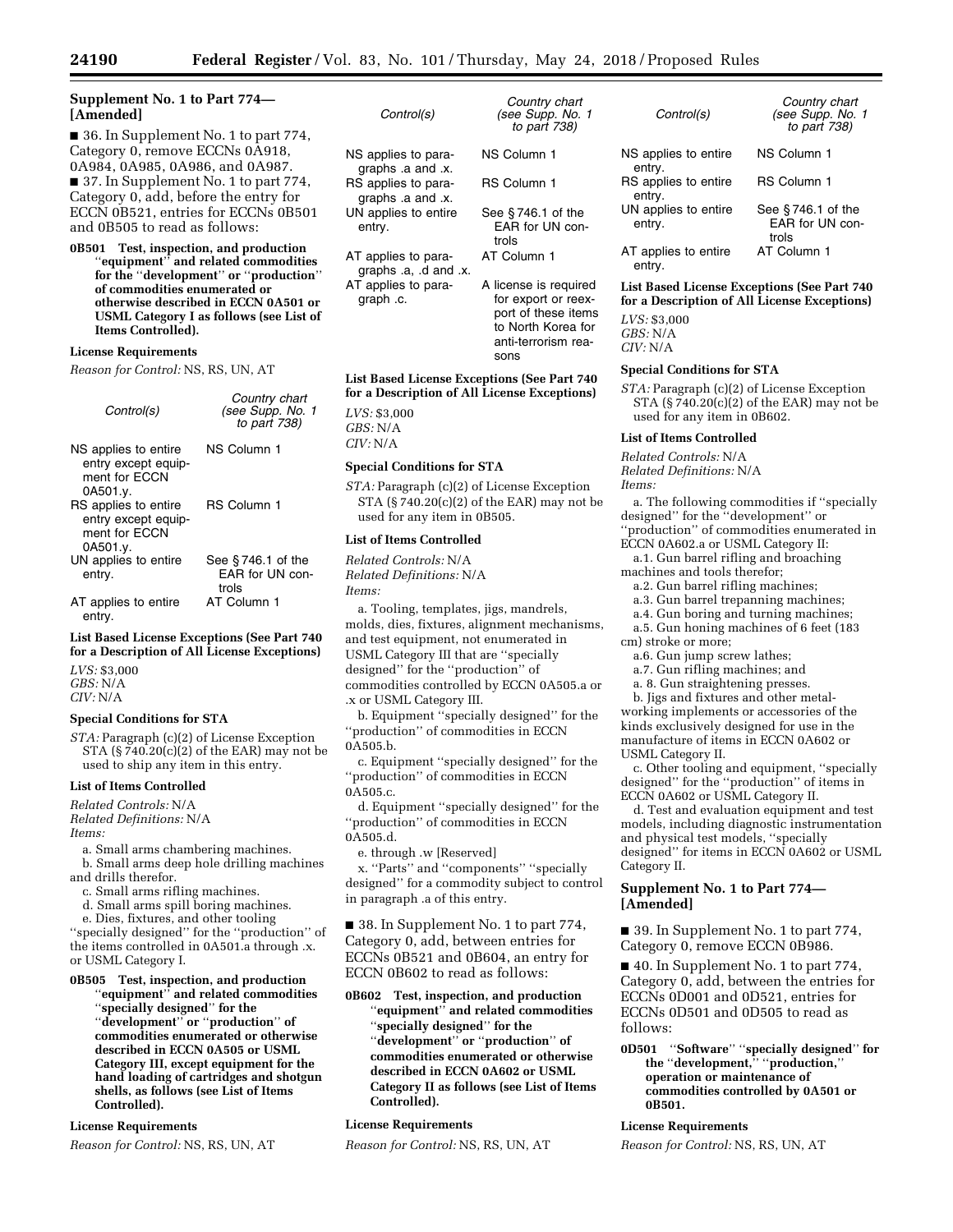*Country chart (see Supp. No. 1* 

| Control(s)                                                                                                                                                               | Country chart<br>(see Supp. No. 1<br>to part 738) |
|--------------------------------------------------------------------------------------------------------------------------------------------------------------------------|---------------------------------------------------|
| NS applies to entire<br>entry except "soft-<br>ware" for commod-<br>ities in ECCN<br>0A501.y or equip-<br>ment in FCCN<br>0B501 for com-<br>modities in FCCN<br>0A501.y. | NS Column 1                                       |
| RS applies to entire<br>entry except "soft-<br>ware" for commod-<br>ities in ECCN<br>0A501.y or equip-<br>ment in FCCN                                                   | RS Column 1                                       |

ment in ECCN 0B501 for commodities in ECCN 0A501.y. UN applies to entire entry. See § 746.1 of the EAR for UN controls AT applies to entire entry. AT Column 1

**List Based License Exceptions (See Part 740 for a Description of All License Exceptions)**  *CIV:* N/A *TSR:* N/A

### **Special Conditions for STA**

*STA:* Paragraph (c)(2) of License Exception STA (§ 740.20(c)(2) of the EAR) may not be used for any ''software'' in 0D501.

#### **List of Items Controlled**

*Related Controls:* ''Software'' required for and directly related to articles enumerated in USML Category I is ''subject to the ITAR'' (See 22 CFR 121.1, Category I).

*Related Definitions:* N/A

*Items:* The list of items controlled is contained in this ECCN heading.

### **0D505** ''**Software**'' ''**specially designed**'' **for the** ''**development,**'' ''**production,**'' **operation or maintenance of commodities controlled by 0A505 or 0B505.**

# **License Requirements**

*Reason for Control:* NS, RS, UN, AT

| Control(s)                                                                                                                     | Country chart<br>(see Supp. No. 1<br>to part 738) |
|--------------------------------------------------------------------------------------------------------------------------------|---------------------------------------------------|
| NS applies to "soft-<br>ware" for commod-<br>ities in FCCN<br>0A505.a and $.x$ and<br>equipment in<br>ECCN 0B505.a<br>.and .x. | NS Column 1                                       |
| RS applies to "soft-<br>ware" for commod-<br>ities in ECCN<br>0A505.a and $.x$ and<br>equipment in<br>ECCN 0B505.a<br>and .x.  | <b>RS Column 1</b>                                |
| UN applies to entire<br>entry.                                                                                                 | See $§$ 746.1 of the<br>EAR for UN con-<br>trols  |

| Control(s) |  |
|------------|--|

*to part 738)*  AT applies to ''software'' for commodities in ECCN 0A505.a, .d or .x and equipment in ECCN 0B505.a, .d AT Column 1

**List Based License Exceptions (See Part 740 for a Description of All License Exceptions)**  *CIV:* N/A

*TSR:* N/A

or .x.

# **Special Conditions for STA**

*STA:* Paragraph (c)(2) of License Exception STA (§ 740.20(c)(2) of the EAR) may not be used for any ''software'' in 0D505.

# **List of Items Controlled**

*Related Controls:* ''Software'' required for and directly related to articles enumerated in USML Category III is ''subject to the ITAR'' (See 22 CFR 121.1, Category III). *Related Definitions:* N/A *Items:* The list of items controlled is contained in this ECCN heading.

■ 41. In Supplement No. 1 to part 774, Category 0, add, between the entries for ECCNs 0D521 and 0D604, an entry for ECCN 0D602 to read as follows:

**0D602** ''**Software**'' ''**specially designed**'' **for the** ''**development,**'' ''**production,**'' **operation or maintenance of commodities controlled by 0A602 or 0B602 as follows (see List of Items Controlled).** 

#### **License Requirements**

*Reason for Control:* NS, RS, UN, AT

| Control(s)                     | Country chart<br>(see Supp. No. 1<br>to part 738) |
|--------------------------------|---------------------------------------------------|
| NS applies to entire<br>entry. | NS Column 1                                       |
| RS applies to entire<br>entry. | <b>RS Column 1</b>                                |
| UN applies to entire<br>entry. | See $§746.1$ of the<br>FAR for UN con-<br>trols   |
| AT applies to entire<br>entry. | AT Column 1                                       |

**List Based License Exceptions (See Part 740 for a Description of All License Exceptions)**  *CIV:* N/A

*TSR:* N/A

### **Special Conditions for STA**

*STA:* Paragraph (c)(2) of License Exception STA (§ 740.20(c)(2) of the EAR) may not be used for any item in 0D602.

#### **List of Items Controlled**

*Related Controls:* (1) ''Software'' required for and directly related to articles enumerated in USML Category II is controlled under USML Category II(k). (2) See ECCN 0A919 for foreign-made ''military commodities'' that incorporate more than a *de minimis*  amount of U.S.-origin ''600 series'' items.

*Related Definitions:* N/A

*Items:* ''Software'' ''specially designed'' for the ''development,'' ''production,'' operation, or maintenance of commodities controlled by ECCN 0A602 and ECCN 0B602.

■ 42. In Supplement No. 1 to part 774, Category 0, add, between the entries for ECCNs 0E018 and 0E521, entries for ECCNs 0E501, 0E502, 0E504, and 0E505 to read as follows:

**0E501** ''**Technology**'' ''**required**'' **for the**  ''**development,**'' ''**production,**'' **operation, installation, maintenance, repair, or overhaul of commodities controlled by 0A501 or 0B501 as follows (see List of Items Controlled).** 

#### **License Requirements**

*Reason for Control:* NS, RS, UN, AT

| Control(s)                     | Country chart<br>(see Supp. No. 1<br>to part 738) |
|--------------------------------|---------------------------------------------------|
| NS applies to entire<br>entry. | NS Column 1                                       |
| RS applies to entire<br>entry. | <b>RS Column 1</b>                                |
| UN applies to entire<br>entry. | See $§746.1$ of the<br>EAR for UN con-<br>trols   |
| AT applies to entire<br>entry. | AT Column 1                                       |

**List Based License Exceptions (See Part 740 for a Description of All License Exceptions)**  *CIV:* N/A

*TSR:* N/A

#### **Special Conditions for STA**

*STA:* Paragraph (c)(2) of License Exception STA  $(S740.20(c)(2)$  of the EAR) may not be used to ship any ''technology'' in ECCN 0E501.

#### **List of Items Controlled**

*Related Controls:* Technical data required for and directly related to articles enumerated in USML Category I are ''subject to the ITAR.''

*Related Definitions:* N/A

Items:

a. ''Technology'' ''required'' for the ''development,'' or ''production'' of commodities controlled by ECCN 0A501 (other than 0A501.y) or 0B501.

b. ''Technology'' ''required'' for the operation, installation, maintenance, repair, or overhaul of commodities controlled by ECCN 0A501 (other than 0A501.y) or 0B501.

**0E502** ''**Technology**'' ''**required**'' **for the**  ''**development**'' **or** ''**production,**'' **of commodities controlled by 0A502.** 

#### **License Requirements**

*Controls* 

*Reason for Control:* CC, UN

| r | Controls                       | (see Supp. No. 1<br>part 738)                         |
|---|--------------------------------|-------------------------------------------------------|
|   | CC applies to entire<br>entry. | CC Column 1                                           |
|   | UN applies to entire<br>entry. | See $§$ 746.1(b) of the<br><b>EAR for UN controls</b> |

*Country chart*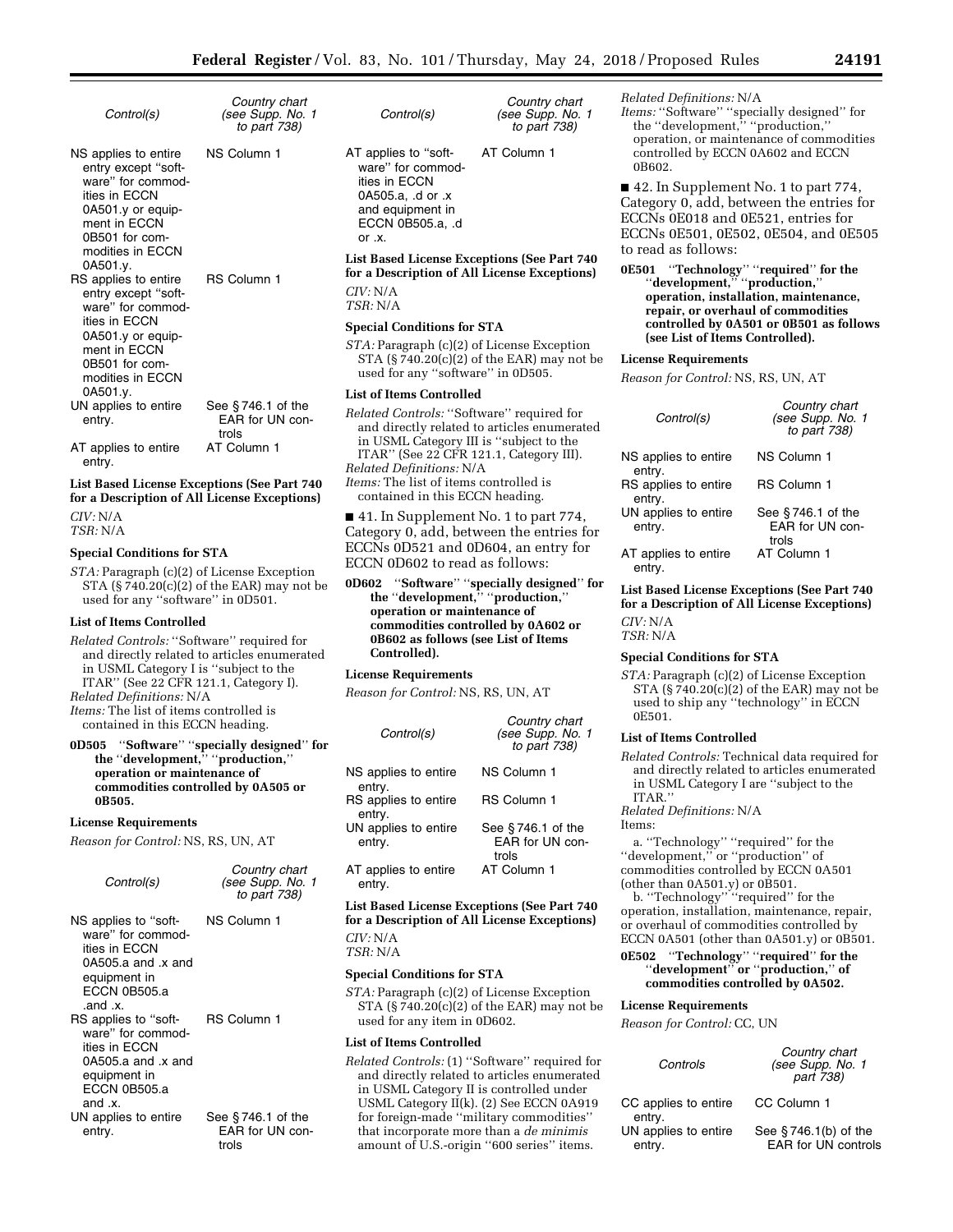| <i>CIV:</i> N/A                                                                 | <b>List Based License Exceptions (See Part 740</b><br>for a Description of All License Exceptions)                                                       | Control(s)                                                                                                                           | Country chart<br>(see Supp. No. 1<br>to part 738) |
|---------------------------------------------------------------------------------|----------------------------------------------------------------------------------------------------------------------------------------------------------|--------------------------------------------------------------------------------------------------------------------------------------|---------------------------------------------------|
| TSR: N/A                                                                        |                                                                                                                                                          | RS applies to entire                                                                                                                 | RS Column 1                                       |
| <b>List of Items Controlled</b>                                                 |                                                                                                                                                          | entry except "tech-                                                                                                                  |                                                   |
| Related Controls: N/A<br>Related Definitions: N/A                               |                                                                                                                                                          | nology" for "devel-<br>opment," "produc-                                                                                             |                                                   |
| <i>Items:</i> The list of items controlled is<br>contained in the ECCN heading. |                                                                                                                                                          | tion," operation, in-<br>stallation, mainte-<br>nance, repair, over-                                                                 |                                                   |
| 0E504<br>intensifier tube.                                                      | "Technology" "required" for the<br>"development," or "production" of<br>commodities controlled by 0A504 that<br>incorporate a focal plane array or image | haul or refurbishing<br>commodities in<br>0A505.a and .x; for<br>equipment for<br>those commodities<br>in 0B505 and for              |                                                   |
| <b>License Requirements</b>                                                     |                                                                                                                                                          | "software" for                                                                                                                       |                                                   |
| <i>Reason for Control: RS, UN, AT</i>                                           |                                                                                                                                                          | those commodities<br>and that equipment<br>in 0D505.                                                                                 |                                                   |
| Controls                                                                        | Country chart<br>(see Supp. No. 1<br>part 738)                                                                                                           | UN applies to entire<br>entry.                                                                                                       | See $§$ 746.1 of the<br>EAR for UN con-<br>trols  |
| RS applies to entire<br>entry.                                                  | RS Column 1                                                                                                                                              | CC applies to "tech-<br>nology" for the                                                                                              | CC Column 1                                       |
| UN applies to entire<br>entry.<br>AT applies to entire<br>entry.                | See $\S$ 746.1(b) of the<br><b>EAR for UN controls</b><br>AT Column 1                                                                                    | "development" or<br>"production" of<br>commodities in<br>0A505.b.                                                                    |                                                   |
|                                                                                 | <b>List Based License Exceptions (See Part 740</b><br>for a Description of All License Exceptions)                                                       | AT applies to "tech-<br>nology" for "devel-<br>opment," "produc-                                                                     | AT Column 1                                       |
| CIV: N/A<br>TSR: N/A                                                            |                                                                                                                                                          | tion," operation, in-<br>stallation, mainte-<br>nance, repair, over-                                                                 |                                                   |
| <b>List of Items Controlled</b>                                                 |                                                                                                                                                          | haul or refurbishing<br>commodities in                                                                                               |                                                   |
| Related Controls: N/A<br>Related Definitions: N/A                               |                                                                                                                                                          | 0A505.a, .d and .x.                                                                                                                  |                                                   |
| <i>Items:</i> The list of items controlled is<br>contained in the ECCN heading. |                                                                                                                                                          | <b>List Based License Exceptions (See Part 740)</b><br>for a Description of All License Exceptions)                                  |                                                   |
| 0E505<br>"development," "production,"                                           | "Technology" "required" for the                                                                                                                          | CIV: N/A<br>TSR: N/A                                                                                                                 |                                                   |
|                                                                                 | operation, installation, maintenance,                                                                                                                    | <b>Special Conditions for STA</b>                                                                                                    |                                                   |
| repair, overhaul or refurbishing of<br>commodities controlled by 0A505.         |                                                                                                                                                          | <i>STA:</i> Paragraph (c)(2) of License Exception<br>used for any "technology" in 0E505.                                             | $STA (§ 740.20(c)(2) of the EAR) may not be$      |
| <b>License Requirements</b>                                                     |                                                                                                                                                          | <b>List of Items Controlled</b>                                                                                                      |                                                   |
| <i>Reason for Control: NS, RS, UN, CC, AT</i><br>Control(s)                     | Country chart<br>(see Supp. No. 1<br>to part 738)                                                                                                        | Related Controls: Technical data required for<br>in USML Category III are "subject to the<br>ITAR" (See 22 CFR 121.1, Category III). | and directly related to articles enumerated       |

NS applies to ''technology'' for ''development,'' ''production,'' operation, installation, maintenance, repair, overhaul or refurbishing commodities in 0A505.a and .x; for equipment for those commodities in 0B505; and for ''software'' for that equipment and those commodities in 0D505. NS Column 1

contained in this ECCN heading. ■ 43. In Supplement No. 1 to part 774, Category 0, add, between the entries for ECCNs 0E521 and 0E604, an entry for ECCN 0E602:

**0E602** ''**Technology**'' ''**required**'' **for the**  ''**development,**'' ''**production,**'' **operation, installation, maintenance, repair, overhaul or refurbishing of commodities controlled by 0A602 or 0B602, or** ''**software**'' **controlled by 0D602 as follows (see List of Items Controlled).** 

**License Requirements** 

*Related Definitions:* N/A

*Items:* The list of items controlled is

*Reason for Control:* NS, RS, UN, AT

UN applies to entire entry. See § 746.1 of the EAR for UN controls AT applies to entire entry. AT Column 1 **List Based License Exceptions (See Part 740 for a Description of All License Exceptions)** 

*Country chart (see Supp. No. 1 to part 738)* 

NS Column 1

RS Column 1

*CIV:* N/A *TSR:* N/A

#### **Special Conditions for STA**

*Control(s)* 

NS applies to entire

RS applies to entire

entry.

entry.

*STA:* Paragraph (c)(2) of License Exception STA  $(S740.20(c)(2)$  of the EAR) may not be used for any item in 0E602.

#### **List of Items Controlled**

*Related Controls:* Technical data directly related to articles enumerated in USML Category II are ''subject to the ITAR.'' *Related Definitions:* N/A

*Items:* ''Technology'' ''required'' for the ''development,'' ''production,'' operation, installation, maintenance, repair, or overhaul of commodities controlled by ECCN 0A602 or 0B602, or ''software'' controlled by ECCN 0D602.

# **Supplement No. 1 to Part 774— [Amended]**

■ 44. In Supplement No. 1 to part 774, Category 0, remove ECCN 0E918.

■ 45. In Supplement No. 1 to part 774, Category 0, revise ECCN 0E982 to read as follows.

# **0E982** ''**Technology**'' **exclusively for the**  ''**development**'' **or** ''**production**'' **of equipment controlled by 0A982 or 0A503.**

### **License Requirements**

*Reason for Control:* CC

### *Control(s)*

CC applies to ''technology'' for items controlled by 0A982 or 0A503. A license is required for ALL destinations, except Canada, regardless of end-use. Accordingly, a column specific to this control does not appear on the Commerce Country Chart. (See part 742 of the EAR for additional information.)

**List Based License Exceptions (See Part 740 for a Description of All License Exceptions)**  *CIV:* N/A

*TSR:* N/A

# **List of Items Controlled**

*Related Controls:* N/A *Related Definitions:* N/A *Items:* The list of items controlled is contained in the ECCN heading.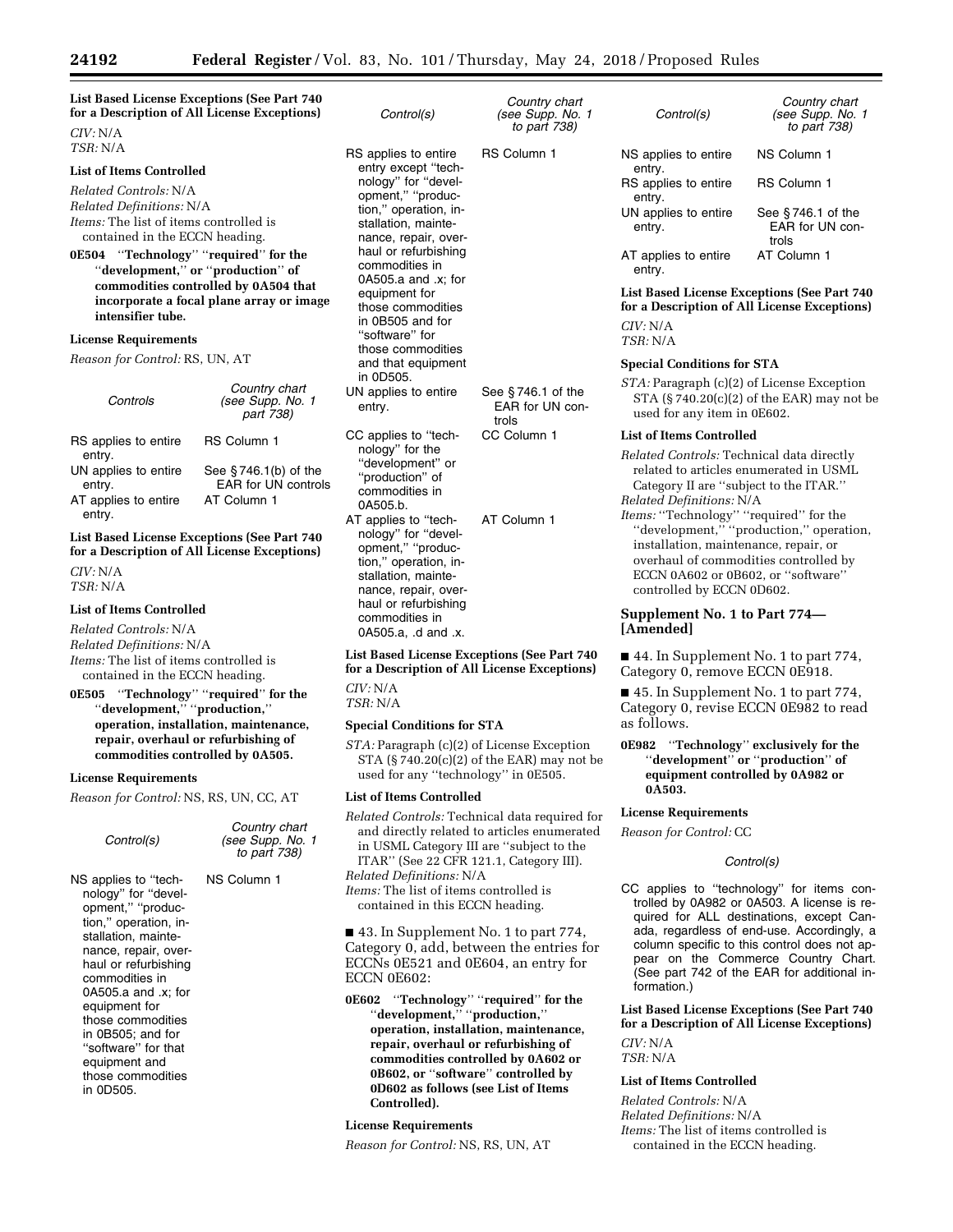# **Supplement No. 1 to Part 774— [Amended]**

■ 46. In Supplement No. 1 to part 774, Category 0, remove ECCNs 0E984 and 0E987.

■ 47. In Supplement No. 1 to part 774, Category 1, revise ECCN 1A984 to read as follows:

**1A984 Chemical agents, including tear gas formulation containing 1 percent or less of orthochlorobenzalmalononitrile (CS), or 1 percent or less of chloroacetophenone (CN), except in individual containers with a net weight of 20 grams or less; liquid pepper except when packaged in individual containers with a net weight of 3 ounces (85.05 grams) or less; smoke bombs; nonirritant smoke flares, canisters, grenades and charges; and other pyrotechnic articles (excluding shotgun shells, unless the shotgun shells contain only chemical irritants) having dual military and commercial use, and** ''**parts**'' **and**  ''**components**'' ''**specially designed**'' **therefor, n.e.s.** 

## **License Requirements**

*Reason for Control:* CC

CC applies to entire entry. CC Column 1

**List Based License Exceptions (See Part 740 for a Description of All License Exceptions)** 

*LVS:* N/A *GBS:* N/A *CIV:* N/A

# **List of Items Controlled**

*Related Controls:* N/A *Related Definitions:* N/A *Items:* The list of items controlled is contained in the ECCN heading.

■ 48. In Supplement No. 1 to part 774, Category 2, revise ECCN 2B004 to read as follows:

#### **2B004 Hot** ''**isostatic presses**'' **having all of the characteristics described in the List of Items Controlled, and** ''**specially designed**'' ''**components**'' **and**  'accessories'' therefor.

# **License Requirements**

*Reason for Control:* NS, MT NP, AT

| Control(s)                                                                                                                  | Country chart (see<br>Supp. No. 1 to part<br>738) |
|-----------------------------------------------------------------------------------------------------------------------------|---------------------------------------------------|
| NS applies to entire<br>entry.                                                                                              | NS Column 2                                       |
| MT applies to entire<br>entry.                                                                                              | MT Column 1                                       |
| NP applies to entire<br>entry, except<br>2B004.b.3 and<br>presses with max-<br>imum working pres-<br>sures below 69<br>MPa. | NP Column 1                                       |

| Control(s)                     | Country chart (see<br>Supp. No. 1 to part<br>738) |
|--------------------------------|---------------------------------------------------|
| AT applies to entire<br>entry. | AT Column 1                                       |

**List Based License Exceptions (See Part 740 for a Description of All License Exceptions)** 

*LVS:* N/A *GBS:* N/A *CIV:* N/A

# **List of Items Controlled**

*Related Controls:* (1) See ECCN *2D001* for software for items controlled under this entry. (2) See ECCNs *2E001*  (''development''), *2E002* (''production''), and *2E101* (''use'') for technology for items controlled under this entry. (3) For ''specially designed'' dies, molds and tooling, see ECCNs 1B003, 0B501, 0B602, 0B606, 9B004, and 9B009. (4) For additional controls on dies, molds and tooling, see ECCNs 1B101.d, *2B104* and *2B204*. (5) Also see ECCNs *2B117* and *2B999.a*. *Related Definitions:* N/A

*Items:* 

a. A controlled thermal environment within the closed cavity and possessing a chamber cavity with an inside diameter of 406 mm or more; *and* 

b. Having any of the following: b.1. A maximum working pressure exceeding 207 MPa;

b.2. A controlled thermal environment exceeding 1,773 K (1,500 °C); *or* 

b.3. A facility for hydrocarbon impregnation and removal of resultant gaseous degradation products.

*Technical Note: The inside chamber dimension is that of the chamber in which both the working temperature and the working pressure are achieved and does not include fixtures. That dimension will be the smaller of either the inside diameter of the pressure chamber or the inside diameter of the insulated furnace chamber, depending on which of the two chambers is located inside the other*.

■ 49. In Supplement No. 1 to part 774, Category 2, revise ECCN 2B018 to read as follows:

#### **2B018 Equipment on the Wassenaar Arrangement Munitions List.**

No commodities currently are controlled by this entry. Commodities formerly controlled by paragraphs .a through .d, .m and .s of this entry are controlled in ECCN 0B606. Commodities formerly controlled by paragraphs .e through .l of this entry are controlled by ECCN 0B602. Commodities formerly controlled by paragraphs .o through .r of this entry are controlled by ECCN 0B501. Commodities formerly controlled by paragraph .n of this entry are controlled in ECCN 0B501 if they are ''specially designed'' for the ''production'' of the items controlled in ECCN 0A501.a through .x or USML Category I and controlled in ECCN 0B602 if they are of the kind exclusively designed for use in the manufacture of items in ECCN 0A602 or USML Category II.

■ 50. In Supplement No. 1 to part 774, Category 2, revise ECCN 2D018 to read as follows:

# **2D018** ''**Software**'' **for the** ''**development,**'' ''**production,**'' **or** ''**use**'' **of equipment controlled by 2B018.**

No software is currently controlled under this entry. See ECCNs 0D501, 0D602 and 0D606 for software formerly controlled under this entry.

■ 51. In Supplement No. 1 to part 774, Category 2, revise ECCN 2E001 to read as follows:

**2E001** ''**Technology**'' **according to the General Technology Note for the**  ''**development**'' **of equipment or**  ''**software**'' **controlled by 2A (except 2A983, 2A984, 2A991, or 2A994), 2B (except 2B991, 2B993, 2B996, 2B997, 2B998, or 2B999), or 2D (except 2D983, 2D984, 2D991, 2D992, or 2D994).** 

### **License Requirements**

*Reason for Control:* NS, MT, NP, CB, AT

| Control(s)                                                                                                                                                                                                                                                                  | Country chart (see<br>Supp. No. 1 to part<br>738) |
|-----------------------------------------------------------------------------------------------------------------------------------------------------------------------------------------------------------------------------------------------------------------------------|---------------------------------------------------|
| NS applies to "tech-<br>nology" for items<br>controlled by<br>2A001, 2B001 to<br>2B009, 2D001 or<br>2D002.                                                                                                                                                                  | NS Column 1                                       |
| MT applies to "tech-<br>nology" for items<br>controlled by<br>2B004, 2B009,<br>2B104, 2B105,<br>2B109, 2B116,<br>2B117, 2B119 to<br>2B122, 2D001, or<br>2D101 for MT rea-<br>sons.                                                                                          | MT Column 1                                       |
| NP applies to "tech-<br>nology" for items<br>controlled by<br>2A225, 2A226,<br>2B001, 2B004,<br>2B006, 2B007,<br>2B009, 2B104,<br>2B109, 2B116,<br>2B201, 2B204,<br>2B206, 2B207,<br>2B209, 2B225 to<br>2B233, 2D001,<br>2D002, 2D101,<br>2D201 or 2D202<br>for NP reasons. | NP Column 1                                       |
| NP applies to "tech-<br>nology" for items<br>controlled by<br>2A290, 2A291, or<br>2D290 for NP rea-<br>sons.                                                                                                                                                                | NP Column 2                                       |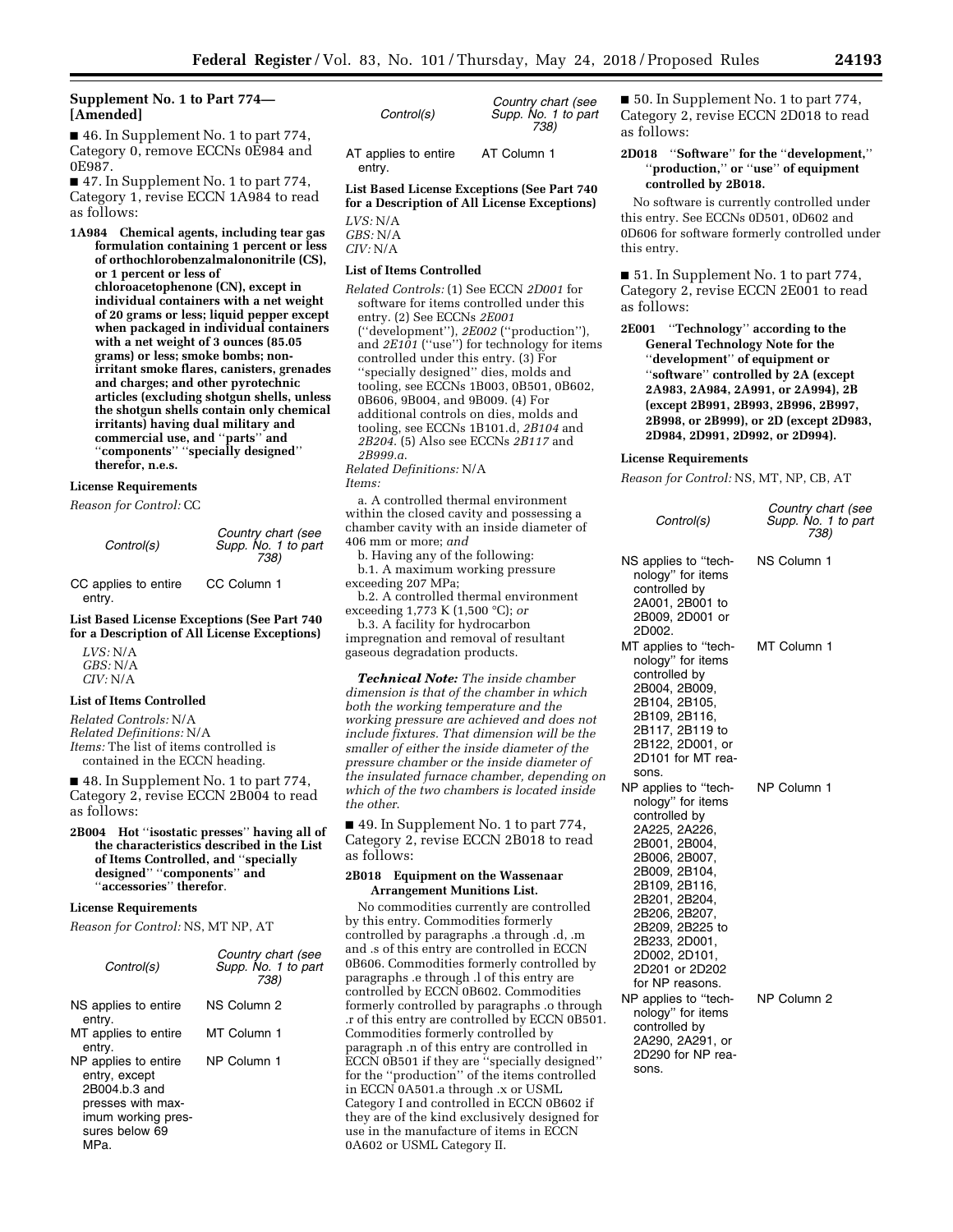*Country chart* ≤*(see* 

| Control(s)                                                                                                                                                                                                                          | Country chart (see<br>Supp. No. 1 to part<br>738) |
|-------------------------------------------------------------------------------------------------------------------------------------------------------------------------------------------------------------------------------------|---------------------------------------------------|
| CB applies to "tech-<br>nology" for equip-<br>ment controlled by<br>2B350 to 2B352.<br>valves controlled<br>by 2A226 having<br>the characteristics<br>of those controlled<br>by $2B350.q$ , and<br>software controlled<br>by 2D351. | CB Column 2                                       |
| AT applies to entire<br>entry.                                                                                                                                                                                                      | AT Column 1                                       |

### **Reporting Requirements**

See § 743.1 of the EAR for reporting requirements for exports under License Exceptions, and Validated End-User authorizations.

## **List Based License Exceptions (See Part 740 for a Description of All License Exceptions)**  *CIV:* N/A

*TSR:* Yes, except N/A for MT

#### **Special Conditions for STA**

*STA:* License Exception STA may not be used to ship or transmit ''technology'' according to the General Technology Note for the "development" of "software specified in the License Exception STA paragraph in the License Exception section of ECCN 2D001 or for the ''development'' of equipment as follows: ECCN 2B001 entire entry; or ''Numerically controlled'' or manual machine tools as specified in 2B003 to any of the destinations listed in Country Group A:6 (See Supplement No.1 to part 740 of the EAR).

#### **List of Items Controlled**

*Related Controls:* See also *2E101, 2E201,* and *2E301* 

### *Related Definitions:* N/A

*Items:* The list of items controlled is contained in the ECCN heading

**Note:** *ECCN 2E001 includes* ''*technology*'' *for the integration of probe systems into coordinate measurement machines specified by 2B006.a.* 

■ 52. In Supplement No. 1 to part 774, Category 2, revise ECCN 2E002 to read as follows:

**2E002** ''**Technology**'' **according to the General Technology Note for the**  ''**production**'' **of equipment controlled by 2A (except 2A983, 2A984, 2A991, or 2A994), or 2B (except 2B991, 2B993, 2B996, 2B997, 2B998, or 2B999).** 

### **License Requirements**

*Reason for Control:* NS, MT, NP, CB, AT

| Control(s)                                                                                 | Country chart $\leq$ (see<br>Supp. No. 1 to part<br>738) |
|--------------------------------------------------------------------------------------------|----------------------------------------------------------|
| NS applies to "tech-<br>nology" for equip-<br>ment controlled by<br>2A001, 2B001 to<br>2BC | NS Column 1                                              |

*Control(s) Supp. No. 1 to part 738)*  MT applies to ''technology'' for equipment controlled by 2B004, 2B009, 2B104, 2B105, 2B109, 2B116, 2B117, or 2B119 to 2B122 for MT reasons. MT Column 1 NP applies to ''technology'' for equipment controlled by 2A225, 2A226, 2B001, 2B004, 2B006, 2B007, 2B009, 2B104, 2B109, 2B116, 2B201, 2B204, 2B206, 2B207, 2B209, 2B225 to 2B233 for NP reasons. NP Column 1 NP applies to ''technology'' for equipment controlled by 2A290 or 2A291 for NP reasons. NP Column 2 CB applies to ''technology'' for equipment controlled by 2B350 to 2B352 and for valves controlled by 2A226 having the characteristics of those controlled by 2B350.g. CB Column 2 AT applies to entire entry. AT Column 1

# **Reporting Requirements**

See § 743.1 of the EAR for reporting requirements for exports under License Exceptions, and Validated End-User authorizations.

## **List Based License Exceptions (See Part 740 for a Description of All License Exceptions)**  *CIV:* N/A

*TSR:* Yes, except N/A for MT

#### **Special Conditions for STA**

*STA:* License Exception STA may not be used to ship or transmit ''technology'' according to the General Technology Note for the ''production'' of equipment as follows: ECCN 2B001 entire entry; or ''Numerically controlled'' or manual machine tools as specified in 2B003 to any of the destinations listed in Country Group A:6 (See Supplement No.1 to part 740 of the EAR).

## **List of Items Controlled**

*Related Controls:* N/A *Related Definitions:* N/A Items: The list of items controlled is contained in the ECCN heading.

■ 53. In Supplement No. 1 to part 774, Category 7, revise ECCN 7A611 to read as follows:

#### **7A611 Military fire control, laser, imaging, and guidance equipment, as follows (see List of Items Controlled).**

#### **License Requirements**

*Reason for Control:* NS, MT, RS, AT, UN

| Control(s)                                                                                                   | Country chart (see<br>Supp. No. 1 to part<br>738). |
|--------------------------------------------------------------------------------------------------------------|----------------------------------------------------|
| NS applies to entire<br>entry except<br>7A611.y.                                                             | NS Column 1                                        |
| MT applies to com-<br>modities in<br>7A611.a that meet<br>or exceed the pa-<br>rameters in<br>7A103.b or .c. | MT Column 1                                        |
| RS applies to entire<br>entry except<br>7A611.y.                                                             | <b>RS Column 1</b>                                 |
| AT applies to entire<br>entry.                                                                               | AT Column 1                                        |
| UN applies to entire<br>entry except<br>7A611.y.                                                             | See §746.1(b) of the<br>EAR for UN con-<br>trols   |

### **List Based License Exceptions (See Part 740 for a Description of All License Exceptions)**

*LVS:* \$1,500 *GBS:* N/A *CIV:* N/A

### **Special Conditions for STA**

*STA:* Paragraph (c)(2) of License Exception STA  $(S740.20(c)(2)$  of the EAR) may not be used for any item in 7A611.

#### **List of Items Controlled**

*Related Controls:* (1) Military fire control, laser, imaging, and guidance equipment that are enumerated in USML Category XII, and technical data (including software) directly related thereto, are subject to the ITAR. (2) See Related Controls in ECCNs 0A504, 2A984, 6A002, 6A003, 6A004, 6A005, 6A007, 6A008, 6A107, 7A001, 7A002, 7A003, 7A005, 7A101, 7A102, and 7A103. (3) See ECCN 3A611 and USML Category XI for controls on countermeasure equipment. (4) See ECCN 0A919 for foreign-made ''military commodities'' that incorporate more than a *de minimis*  amount of U.S. origin ''600 series'' controlled content.

*Related Definitions:* N/A *Items:* 

a. Guidance or navigation systems, not elsewhere specified on the USML, that are ''specially designed'' for a defense article on the USML or for a 600 series item.

b. to w. [RESERVED]

x. ''Parts,'' ''components,'' ''accessories,'' and "attachments," including accelerometers, gyros, angular rate sensors, gravity meters (gravimeters), and inertial measurement units (IMUs), that are ''specially designed'' for defense articles controlled by USML Category XII or items controlled by 7A611, and that are NOT: 1. Enumerated or controlled in the USML

or elsewhere within ECCN 7A611;

2. Described in ECCNs 6A007, 6A107, 7A001, 7A002, 7A003, 7A101, 7A102 or 7A103; or